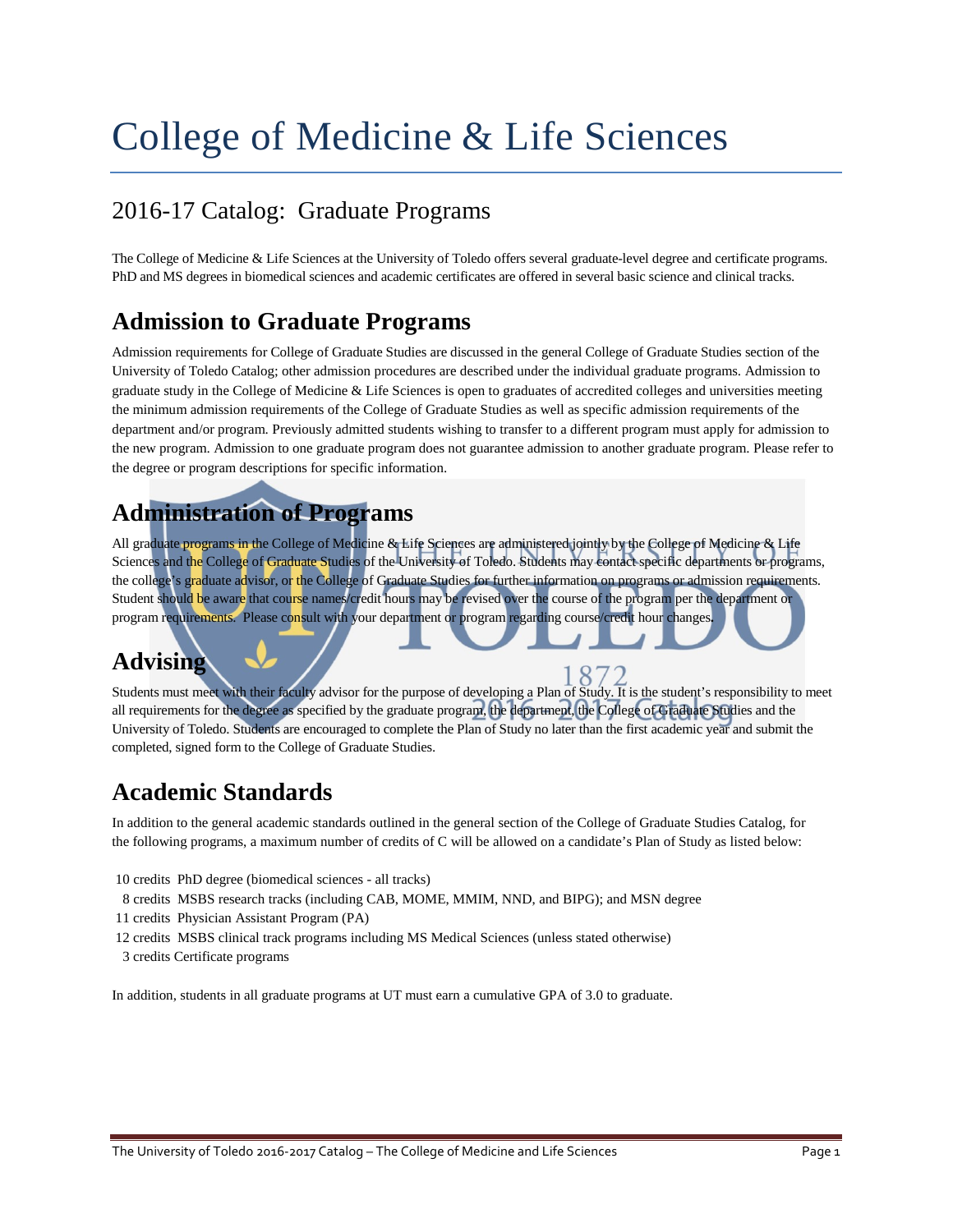# **Graduate Degrees Offered**

# **Doctor of Philosophy in Biomedical Science**

Molecular Medicine\* The Contract of Physiology & Pharmacology & Pharmacology & Pharmacology & Pharmacology & Pharmacology & Pharmacology & Pharmacology & Pharmacology & Pharmacology & Pharmacology & Pharmacology & Pharmaco (\*previously Cardiovascular and Metabolic Disease) Medical Microbiology and Immunology<sup>\*\*</sup> (Department of Medical Microbiology & (\*\*previously Infection, Immunity, and Transplantation) Immunology) Neurosciences and Neurological Disorders (Department of Neurosciences)

(Department of Biochemistry & Cancer Biology)

#### **Doctor of Philosophy in Biomedical Engineering (see College of Engineering catalog)**

#### **Master of Science in Biomedical Sciences**

Assistant in Pathology Bioinformatics and Proteomics/Genomics Biomarkers and Diagnostics (Professional Science Masters) Molecular Medicine Medical Microbiology and Immunology Human Donation Sciences (Professional Science Masters) Medical Physics Medical Sciences Oral Biology Orthopedic Sciences Physician Assistant Studies IVERSITY

### **Dual Degrees**

Doctor of Medicine and Doctor of Philosophy in Biomedical Scienc Please go to this link for more information http://www.utoledo.edu/med/mdphd/pdf/2016%20UT%20MDPhD%2 Doctor of Medicine and Master of Science in Biomedical Sciences\* 1872 Doctor of Medicine and Master of Public Health\*

\*Students must be accepted into the MD program first to be eligible for the dual degree Cataloo (contact the College of Health Sciences for additional information about Master of Public Health requirements)

\*\*Additional Dual Degrees available in MD/JD (contact Medical School Admissions) and MD/MBA (Refer to the College of Business and Innovation catalog for additional information).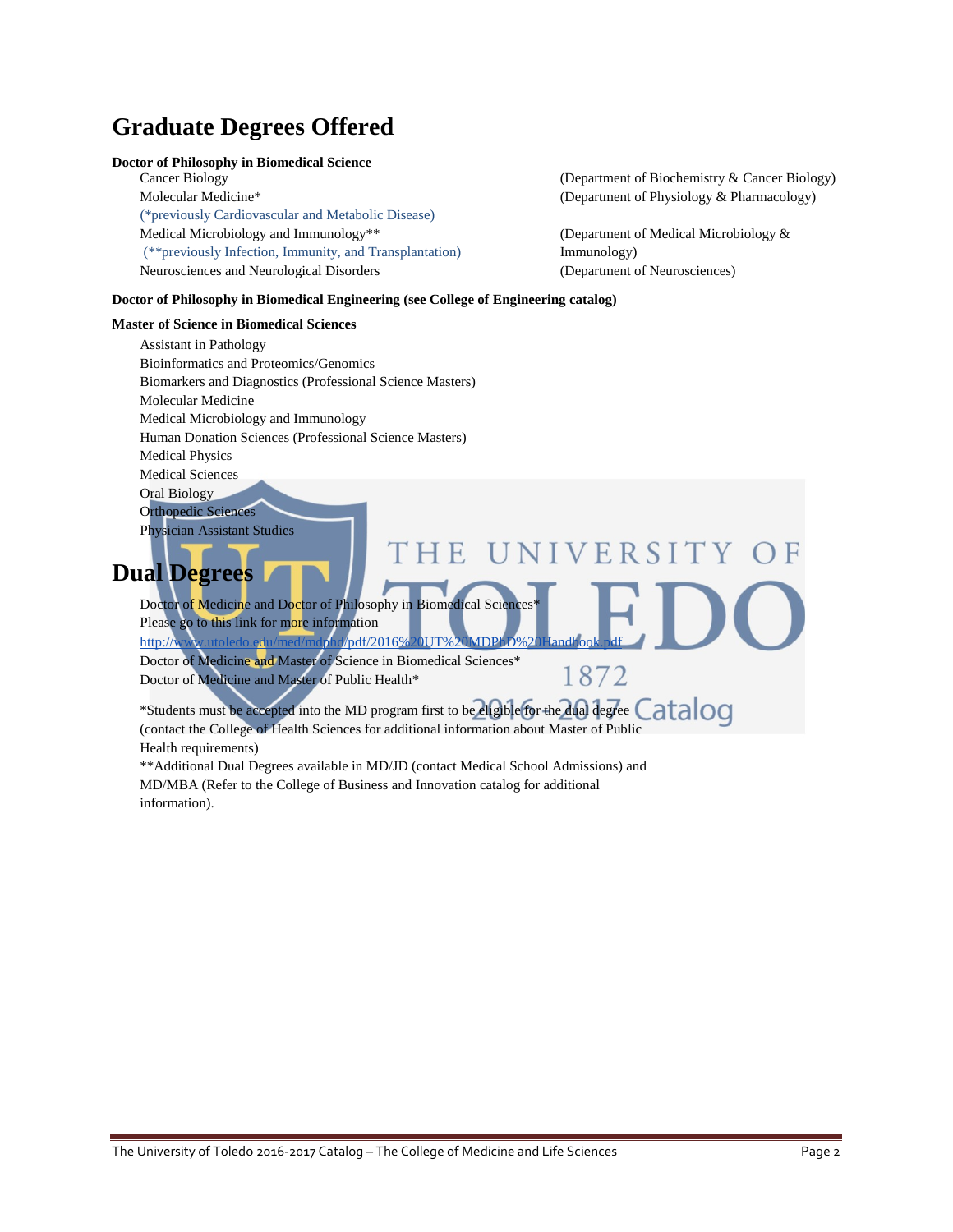### **Graduate Certificates**

Certificate in Biomarkers and Bioinformatics Certificate in Pathology for Post Second Year Medical Students

# Biomedical Sciences: PhD and Masters Programs

### **Accreditation**

Graduate programs are accredited either by discipline-specific accrediting agencies or by the Higher Learning Commission of the North Central Association.

### **General Admission Standards**

To be admitted to the Ph.D. or Master of Science in Biomedical Sciences (MSBS) Program, applicants must hold an earned baccalaureate (or equivalent) from an accredited college or university, and have a minimum overall GPA of 3.0 on a 4.0 scale. Typically, applicants will have an undergraduate major in Biology or a related discipline. In addition, Graduate Record Examination (GRE) scores are required in most programs of study (see individual degree programs for specific requirements). Minimum scores of the 50th percentile or above for both Verbal and Quantitative scores and 4.0 (Analytical Writing Test) are recommended to be competitive for most degree programs. For international applicants, an appropriate test of English language proficiency is required. Scores from The Test of English as a Foreign Language (TOEFL) are accepted and a minimum iBT score of 80, or pBT score of 550 is required. Scores from The International English Language Testing Service (IELTS) are also accepted and a minimum score of 6.5 is required. A prior Masters degree is not required to enter the PhD program. At this time, all students accepted without provisions into the PhD in Biomedical Sciences program, and maintaining good academic standing, will receive a full tuition scholarship and a research stipend funded in whole or in part by the College of Graduate Studies and funding from a student's advisor through a grant(s). There are a limited number of tuition scholarships and stipends available for students in the Masters in Biomedical Sciences programs.

### **Master of Science Biomedical Sciences: Assistant in Pathology** 1872 *Amira Gohara, M.D., Program Director* 2016 - 2017 Catalog *Admission Requirements*

- 1. 3.0 GPA (Exceptions can be made if the applicant has a terminal Ph.D., M.D., or M.B.B.C.H degree)
- 2. No GRE requirement
- 3. \$45 application fee
- 4. 3 letters of recommendation
- 5. Passing TOEFL (only international students)
- 6. Prerequisites Courses:

The applicant should have successfully completed the following courses: general chemistry, organic chemistry or biochemistry, biology, microbiology, mathematics and English composition.

| <b>Core Courses</b> |                                                    |              |
|---------------------|----------------------------------------------------|--------------|
| Course              | Course Name                                        | Credit Hours |
| <b>Fall</b>         |                                                    |              |
| <b>ANAT5000</b>     | Anatomy for Physician Assistant                    | 5            |
| <b>PHYS5050</b>     | Human Physiology                                   | 3            |
| <b>PATH6060</b>     | Intro Surgical Pathology and Cytology              | 2            |
| <b>PATH6080</b>     | Intro Post Mortem Pathology (Hospital + Forensics) | 2            |
|                     |                                                    |              |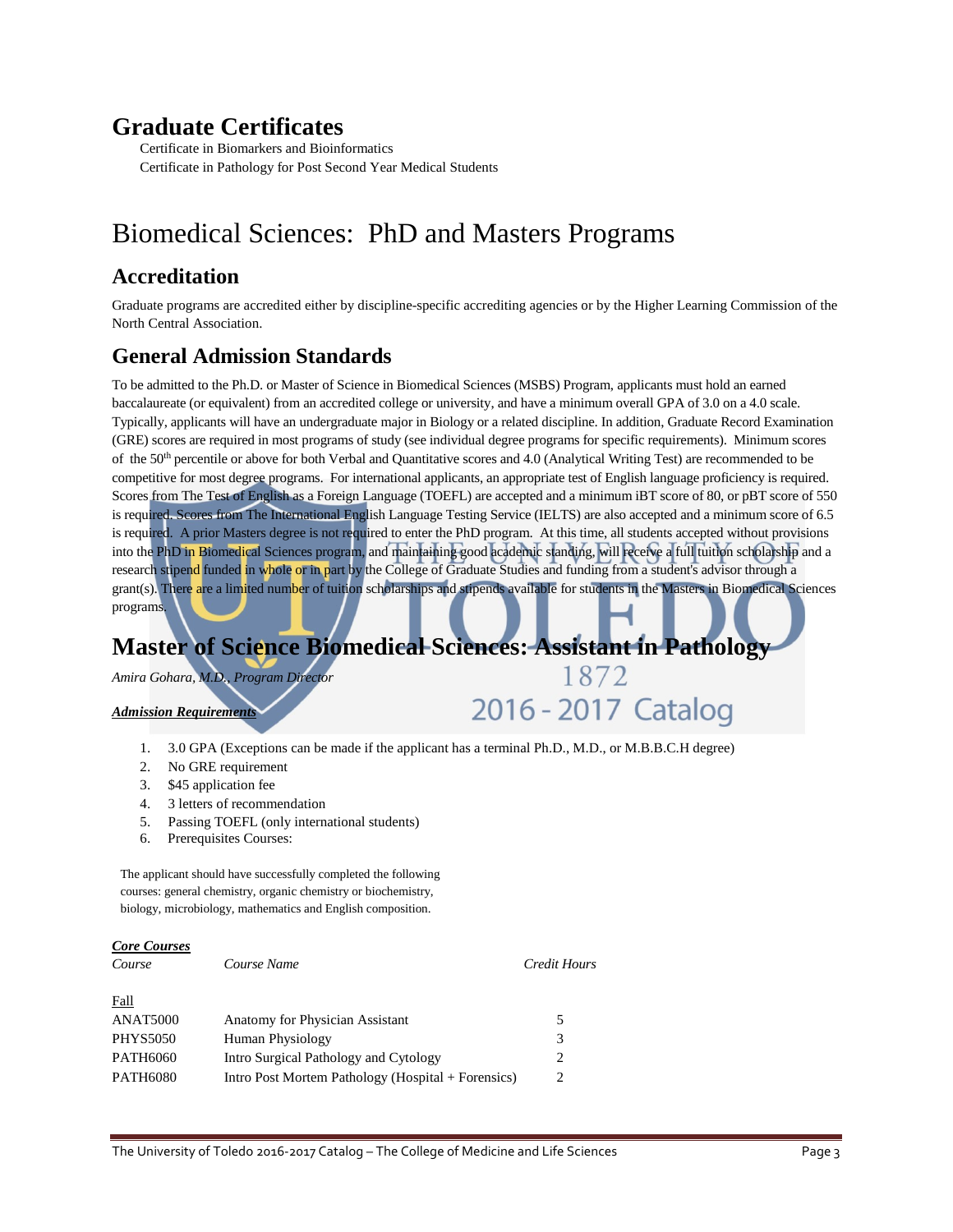| Spring          |                                                    |                |
|-----------------|----------------------------------------------------|----------------|
| PATH6890*       | Independent Study in Pathology                     | 4              |
|                 | (LIS, medical terminology, lab management)         |                |
| <b>PATH6080</b> | Intro Post Mortem Pathology (Hospital + Forensics) | $\overline{c}$ |
| <b>PATH7130</b> | Pathology Case Studies                             | 6              |
| Summer          |                                                    |                |
| <b>PATH7130</b> | Pathology Case Studies                             | 6              |
| <b>PATH6060</b> | Intro Surgical Pathology and Cytology              | 2              |
| <b>PATH6080</b> | Intro Post Mortem Pathology (Hospital + Forensics) | 2              |
| Fall            |                                                    |                |
| <b>ANAT6790</b> | Human Structure and Development                    | 4              |
| <b>INDI6980</b> | <b>Scholarly Project</b>                           | 6              |
| <b>PATH6070</b> | Intro Clinical Lab Medicine                        | 2              |

**\***This course is an independent study in microanatomy to reemphasize what the students learned in the fall semester to allow them to recognize on their own the microscopic feature of various tissues.

#### Student Learning Objectives

| At the end of the program, the students will be able to: $\blacksquare$                                                                       |  |  |
|-----------------------------------------------------------------------------------------------------------------------------------------------|--|--|
| <b>Autopsy Service</b><br>perform a complete autopsy including evisceration, dissection and examination of the various organs including brain |  |  |
| describe grossly all organs from a given autopsy                                                                                              |  |  |

1872<br>2016 - 2017 Catalog

- describe grossly all organs from a given autopsy
- •
- **Surgical Pathology**
- perform gross examinations on surgical specimens
- cut and stain frozen sections •

Clinical Pathology

- interpret peripheral blood smears
- provide clinicopathologic correlations for chemistry, microbiology, immunology tests
- perform phlebotomies on in- and out-patients
- •

#### Electives and Scholarly Activities

- analyze scientific articles
- prepare and present scientific papers at annual scientific day

# **Bioinformatics and Proteomics/Genomics**

#### *Robert Blumenthal, Ph.D., director*

The Bioinformatics and Proteomics/Genomics (BPG) Programs are designed to provide training in the rapidly-developing interface between computer science and life sciences. Graduates with such training are in high demand, (in part due to the explosion in genome sequence analysis), whether the BPG studies are for an independent degree or for one of the several dualdegree programs. In addition, students in other programs may take BPG courses as electives.

#### **Masters, Certificate and Dual Degree Programs**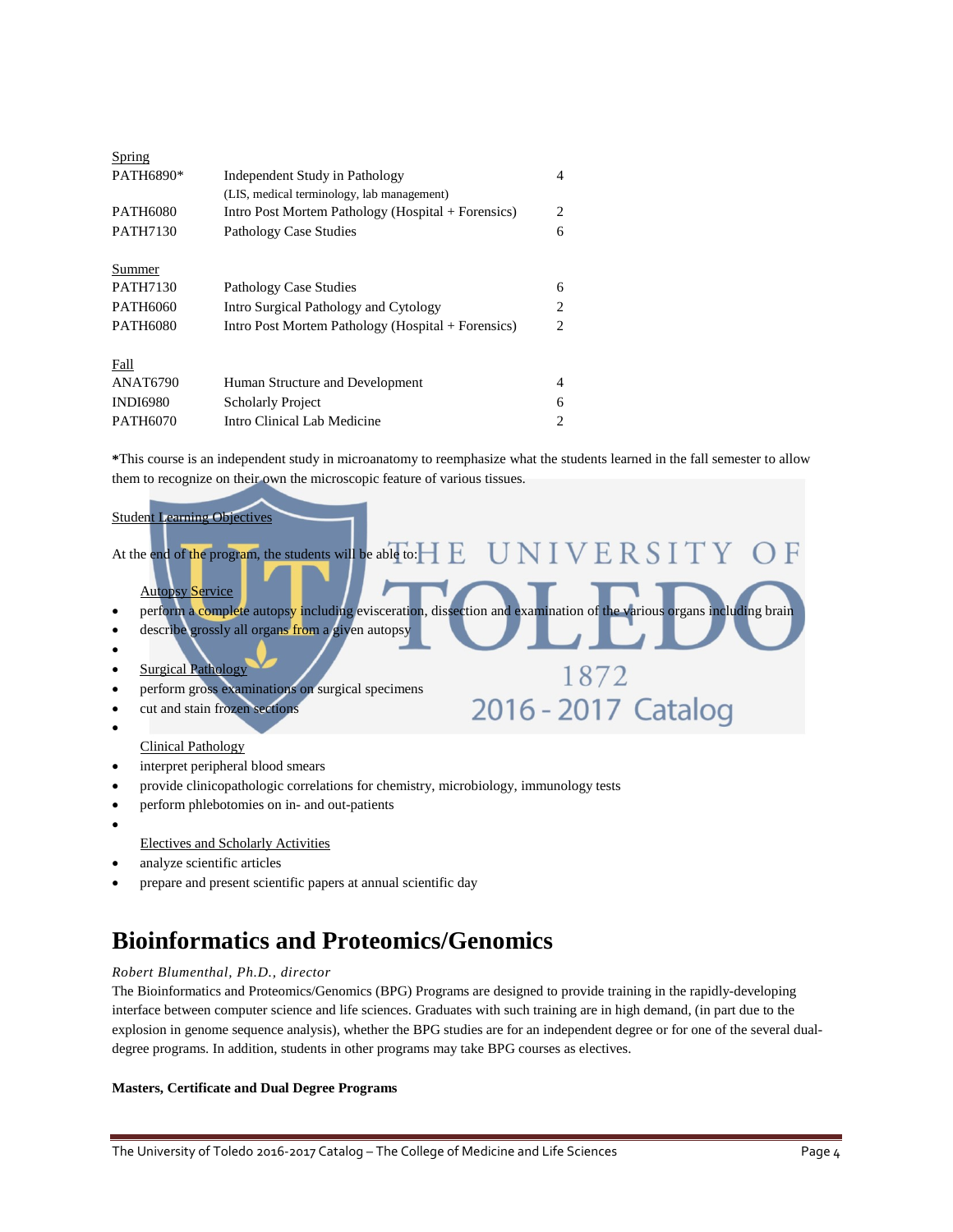The program in Bioinformatics and Proteomics/Genomics, along with the Ohio Center of Excellence for Biomarker Research and Individualized Medicine at the University of Toledo, offers a Certificate that can be earned either alone or in association with the degrees of Doctor of Philosophy (PhD) or Doctor of Medicine (MD). The Certificate program is designed to fit smoothly into the doctoral programs with minimal extra time required. BPG also offers a Master of Science in Biomedical Sciences (MSBS) degree. MSBS students follow a well-defined curriculum that includes core courses, journal club, seminars, independent research, and electives in their area of interest. Both Certificate and MSBS students are trained in the theory, methods and applications of bioinformatics, proteomics, genomics, and biomarker research.

Bioinformatics programs generally place more emphasis on either the computer science or the biomedical aspects of the field. The University of Toledo's program falls into the latter category. However, there are courses in PERL, Java, and SQL programming (for example), and the Program provides biomedical researchers with a solid introduction to the computational aspects, or computer science experts with a rigorous introduction to the biomedical aspects of bioinformatics.

#### **Master of Science in Biomedical Sciences: Bioinformatics and Proteomics/Genomics**

To be admitted to the Masters in Biomedical Sciences Program with Regular status, applicants must hold an earned baccalaureate (or equivalent) from an accredited college or university. Students with a GPA below 3.0, but at or above 2.5, may apply for provisional acceptance that would change to regular (non-probationary) status if their first term graduate coursework has a GPA of 3.0 or above. Typically, applicants will have an undergraduate major in Biology or a related discipline such as Biochemistry or Biophysics. Students with other majors are encouraged to apply; however, their coursework should include several semesters in biology. The GRE is not required for US students with GPA above 3.0, UT or Findlay students entering the bachelors-masters pipeline program, or students with a recent MCAT score of 25 or higher. The GRE is required for all other applicants. For international applicants, the Test of English as a Foreign Language (TOEFL) is also required. Scores must be 550 or higher for paper-administered version, 213 or higher for computer-administered version, and 80 or higher for internet-administered version. For all applicants, laboratory research or computer programming experience is favored, but not required.

|                 | *(CPRA = Current Problems & Research Approaches)<br>$(BIPG = Bioinformatics & Proteomics/Genomics)$ |                               |                                       |
|-----------------|-----------------------------------------------------------------------------------------------------|-------------------------------|---------------------------------------|
| Fall Year 1     |                                                                                                     |                               |                                       |
| Course          | Course Name                                                                                         | <b>Credit Hours</b>           | $# \nWeeks$                           |
| <b>BMSP6340</b> | *CPRA Genes & Genomes                                                                               | 2.5                           | $\sqrt{8}$                            |
| <b>BIPG5200</b> | <b>Statistical Methods in BPG</b>                                                                   | 3                             |                                       |
| <b>BIPG5100</b> | <b>Fundamentals in BPG</b>                                                                          | $\overline{3}$                | 2016 - 12017 Catalog                  |
| <b>BMSP6400</b> | Introduction to Methods                                                                             |                               |                                       |
|                 | in Biomedical Sciences                                                                              |                               | 8 (special section for BIPG students) |
| <b>INDI6020</b> | "On Being A Scientist"                                                                              |                               | 12                                    |
| <b>BMSP6390</b> | **Mentored Research                                                                                 | $\mathfrak{D}_{\mathfrak{p}}$ | 8                                     |
|                 | $(2x4)$ wk lab rotations)                                                                           |                               |                                       |
| Total           |                                                                                                     | 12.5                          |                                       |

\*\*Students must register for a specific 8wk/2cr section of BMSP6390 Mentored Research. As a prerequisite, students must attend an introductory series of short research presentations. These presentations are associated with another course for which BIPG students do not register, but are expected to attend for the first 8 weeks.

\*\*\* In this and other terms, with permission of advisory committee, student may take Scholarly Project in BPG (BIPG5900) in place of Thesis in Bioinformatics

| Course Name                      | Credit Hours | $# \nWeeks$ |
|----------------------------------|--------------|-------------|
| <b>Bioinformatic Computation</b> | 3            | 16          |
| Applications of BPG              | 3            | 16          |
|                                  |              |             |
| Biomarker Discovery,             | 3            | 16          |
| Validation and Implementation    |              |             |
|                                  |              |             |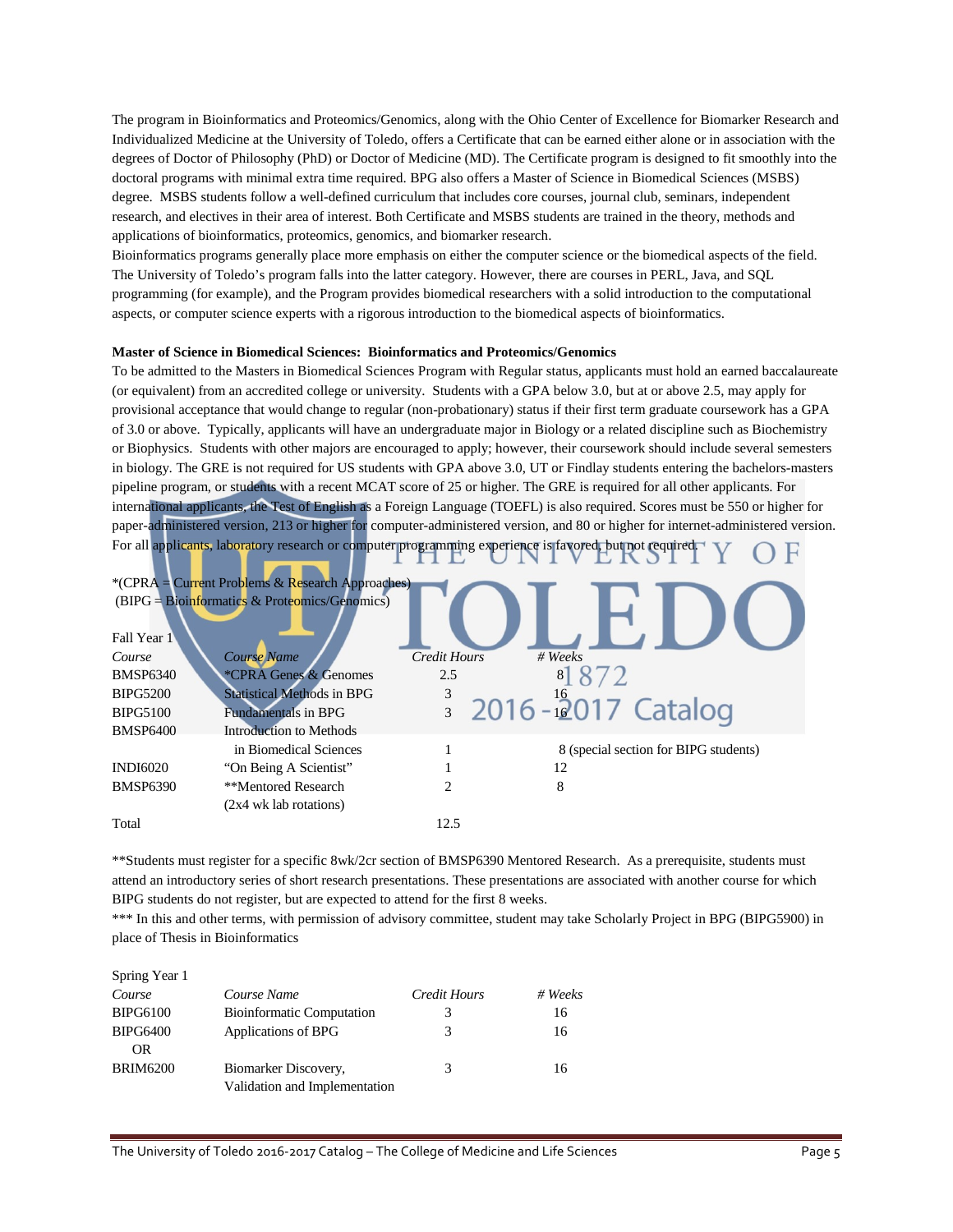| <b>BMSP6350</b>    | Cell Biology & Signaling                | 3                   | 16          |  |
|--------------------|-----------------------------------------|---------------------|-------------|--|
| Elective 1         | (see approved list)                     | 3                   | 16          |  |
| <b>BIPG6990</b>    | ***Thesis in Bioinformatics             | 1                   | 16          |  |
|                    |                                         |                     |             |  |
| Total              |                                         | 13                  |             |  |
|                    |                                         |                     |             |  |
| Summer Year 1      |                                         |                     |             |  |
| Course             | Course Name                             | Credit Hours        | $# \nWeeks$ |  |
| <b>BIPG5400</b>    | <b>Biodatabases</b>                     | 1                   | 4           |  |
| <b>BIPG5500</b>    | Microarray Analysis                     | 1                   | 4           |  |
| <b>BIPG6900</b>    | Thesis in Bioinformatics                | 7.                  | 16          |  |
|                    |                                         |                     |             |  |
| Total              |                                         | 9                   |             |  |
|                    | * Journal paper review and presentation |                     |             |  |
|                    |                                         |                     |             |  |
| <b>Fall Year 2</b> |                                         |                     |             |  |
| Course             | Course Name                             | <b>Credit Hours</b> | # Weeks     |  |
| Elective 2         |                                         |                     | 16          |  |
| <b>BIPG5300</b>    |                                         |                     | 16          |  |
| <b>BIPG6900</b>    |                                         |                     | 16          |  |
|                    |                                         |                     |             |  |
| Total              |                                         |                     |             |  |
|                    |                                         |                     |             |  |

The minimum number of credits required for MSBS is 46.5, with a minimum of 20.5 credits of didactic coursework (letter grade), and a minimum of 10 credits of thesis research. The rest of the credits are approved electives and research in the Cancer Biology track.

#### **Master of Science in Biomedical Sciences: Professional Science Masters in**  1872 **Biomarkers and Diagnostics**

The Professional Science Master in Biomarkers and Diagnostics (MSBS-PBD) is designed to be a terminal degree with the graduate having strong prospects for immediate employment in industry. The MSBS-PBD degree is a "job ready" degree. This is achieved by a three-pronged approach:

- To prepare master's students with a strong foundation in the fundamentals of biomarker discovery and development through focused course work.
- To complement their science education through course work in management, orienting them to realities of the business aspects of the pharmaceutical/ diagnostics industry.
- To place them as interns in a pharmaceutical- or diagnostic-oriented company for four months to enhance their practical training and employability.

The MSBS-PSMBD program is targeted to students completing a bachelor in computer science, chemistry or a biological or pharmaceutical science.

\*(CPRA = Current Problems & Research Approaches)

| Fall            |                                |              |
|-----------------|--------------------------------|--------------|
| Course          | Course Name                    | Credit Hours |
| <b>BIPG5200</b> |                                | 3            |
| <b>BMSP6340</b> | CPRA in Genes and Genomes      | 2.5          |
| BIPG5100        | Fundamentals of Bioinformatics | 3            |
| <b>INDI6020</b> |                                |              |
|                 |                                |              |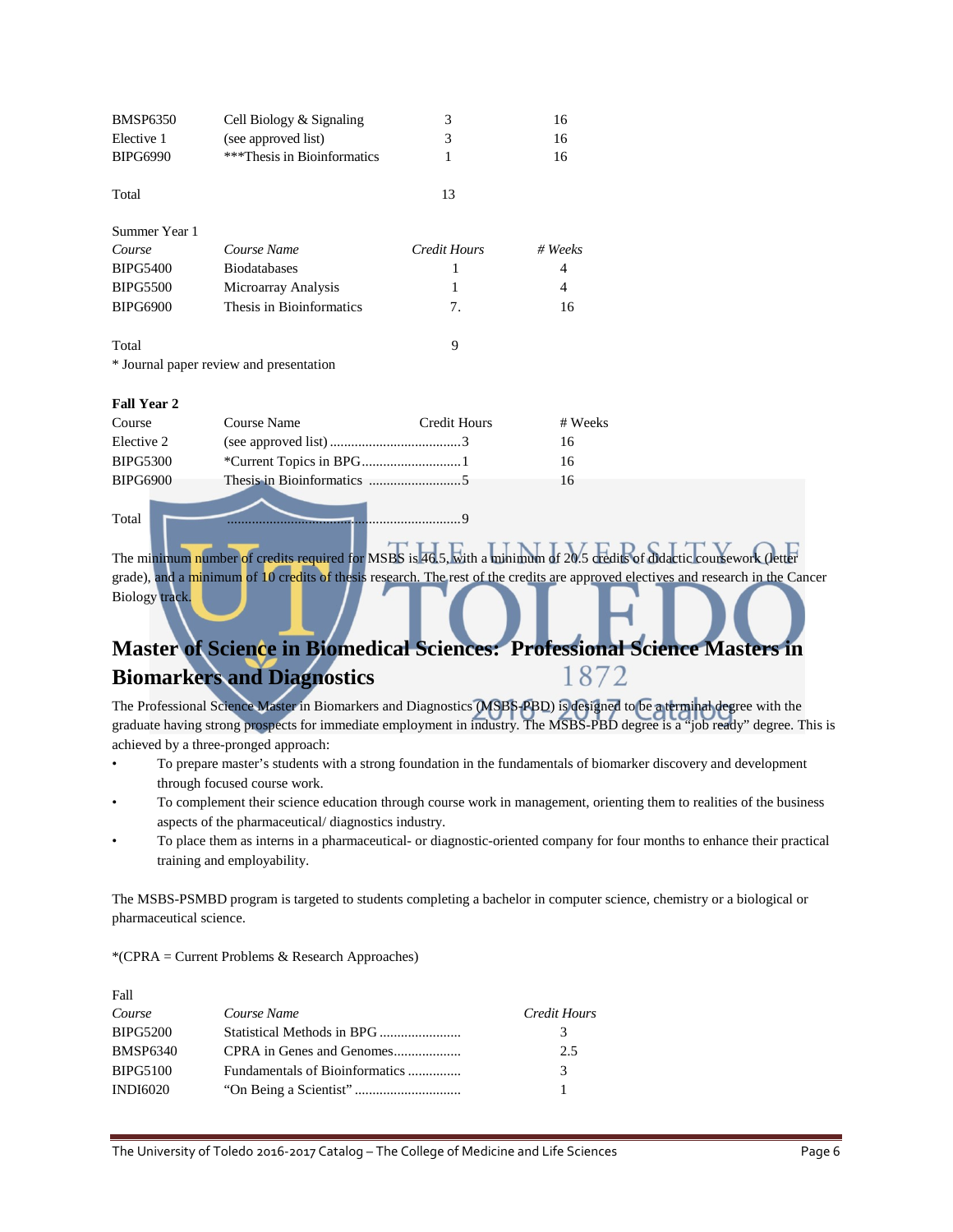| Either:               |                                    |                     |
|-----------------------|------------------------------------|---------------------|
| <b>MGMT6150</b>       | Leading and Developing Yourself    | 3                   |
| <b>Or</b>             |                                    |                     |
| MGMT6160              | Leading with Power and Influence   | 3                   |
| Either:               |                                    |                     |
| <b>HURM6720</b><br>Or | Adv Negotiations/Conflict Resol.   | 3                   |
| <b>HURM6700</b>       | Human Resources Management         | 3                   |
| <b>Spring</b>         |                                    |                     |
| Course                |                                    | <b>Credit Hours</b> |
| <b>BIPG6100</b>       |                                    | 3                   |
| <b>BMSP6350</b>       |                                    | 3                   |
| <b>BRIM6200</b>       | Biomarker Discovery, Validation,   |                     |
|                       |                                    | 3                   |
| <b>HURM6730</b>       |                                    | 3                   |
| <b>Summer</b>         |                                    |                     |
| Course                |                                    | <b>Credit Hours</b> |
| <b>BIDI5100</b>       | <b>Biomarkers and Diagnostics</b>  |                     |
|                       |                                    | $6 - 8$             |
| <b>BIDI5200</b>       | Readings in Biomarkers/Diagnostics |                     |
|                       |                                    |                     |
| <b>BIPG6890</b>       | Independent Study in BPG           | UNIVERSITY OF       |
|                       |                                    |                     |

The minimum number of credit hours for completion of the MSBS, PSM in Biomarkers and Diagnostics degree is 36.5 credits.

# **CERTIFICATE IN BIOINFORMATICS AND BIOMARKERS**

The Biomarkers and Bioinformatics (BRIM) Certificate Program introduces students to the rapidly growing fields of bioinformatics, proteomics and genomics, and provides a core knowledge of analytical approaches used in these fields. It is particularly valuable for PhD students whose research would be strengthened by expertise in bioinformatics.

- Students enrolled in the BRIM Certificate Program take four courses covering the following subject areas:
- 1. Introduction to the scope of bioinformatics, proteomics and genomics: "Fundamentals of BPG"
- 2. Training in statistical methods used in biomarker research and bioinformatics: "Statistical Methods in Bioinformatics"
- 3. Handling and manipulation of databases and introduction to computer programming skills needed to analyze large quantities of nucleic acid and protein sequence data: "Introduction to Bioinformatic Computation"
- 4. EITHER "Applications of BPG", in which faculty members using these methods will discuss and demonstrate how these techniques are utilized to solve research problems, OR "Biomarker Discovery, Validation and Implementation", in which faculty will provide an overview of biomedical discovery and validation techniques followed by application in selected aspects of individualized medicine.

Upon completion of the Program, students will be prepared to utilize biomarker research and bioinformatics techniques, and be able to interact with specialists in a range of biomedical sub-disciplines.

#### Curriculum

The curriculum consists of four, 3-credit courses, for a total of 12 credits (listed below) that can be taken over 1-4 years: (BPG – Bioinformatics and Proteomics/Genomics). The following shows the one-year completion schedule. (BPG – Bioinformatics and Proteomics/Genomics)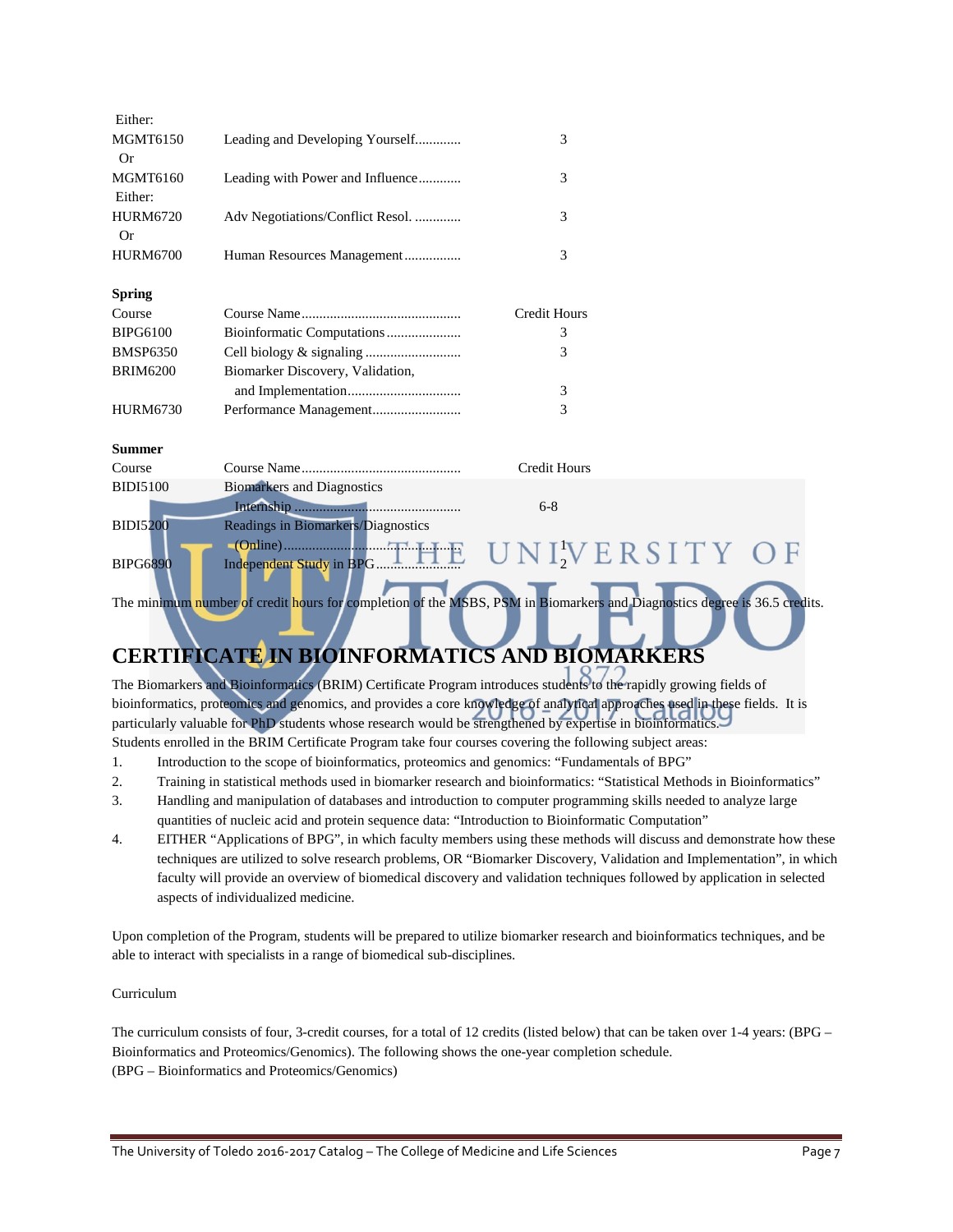| Fall Year 1                |                                  |              |
|----------------------------|----------------------------------|--------------|
| Course                     | Course Name                      | Credit Hours |
| BIPG5100/7100              | <b>Fundamentals of BPG</b>       | 3            |
| BIPG5200/7200              | Statistical Methods in BPG       | 3            |
| Spring Year 1              |                                  |              |
| Course                     | Course Name                      | Credit Hours |
| BIPG6100/8100              | <b>Bioinformatic Computation</b> | 3            |
| BIPG6400/8400<br><b>OR</b> | Applications of Bioinformatics   | 3            |
| BRIM6200/8200              | Biomarker Discovery.             |              |
|                            | Validation and Implementation    | 3            |

\*BMSP6340 Current Problems & Research Approaches in Genes and Genomes, or equivalent course approved by the BRIM/BPG Program, is required for admission into the Bioinformatics & Biomarkers Certificate Program.

NOTE: The University of Toledo PhD or MSBS students may also take individual BPG or BRIM courses as electives, with permission of the instructor. To receive a Certificate in Biomarkers and Bioinformatics, however, an online application to the program must be submitted and accepted. All applications will be reviewed by the BRIM/BPG Program Admissions Committee. The online application must be filed ONLY for those seeking a certificate and is not required for those taking these courses as electives.

### Applying to the BRIM/BPG Certificate Program:

UT students who are currently in a PhD program: Complete the Request to Add a Graduate Certificate form at the following link, and return to the Graduate School for processing: [https://www.utoledo.edu/graduate/files/Request\\_to\\_add\\_a\\_grad\\_certific.pdf](https://www.utoledo.edu/graduate/files/Request_to_add_a_grad_certific.pdf) 2. Submit a letter of support from major advisor. 1872

Applicants who are NOT UT graduate students: 1. Complete online application. [https://apply.utoledo.edu](https://apply.utoledo.edu/)017 Catalog

- 2. Submit Official transcripts
- 3. Earned bachelors or graduate degree and GRE score
- 4. Statement of Purpose
- 5. Two letters of recommendation are required, three letters are optional. In the event that a student decides to pursue the BIPG MSBS degree, it will save time to have the letters of recommendation already on file.

#### **MD/MSBS Bioinformatics Degree**

This is designed for students already in our MD program, who want preparation for clinical research in gene therapy, biomarker discovery, or other aspects of cutting-edge medicine. It involves one year of coursework and research between the 2nd and 3rd years of the standard medical curriculum.

#### **BS/MSBS "Pipeline" Program**

This is an integrated program that can be completed in as little as 5.5 years, yielding both a University of Toledo bachelors of sciences in Biological Sciences and an MSBS in Bioinformatics. This reduced time is made possible in part by 9 University of Toledo credit hours being allowed to count towards both degrees. Students (University of Toledo biology majors) typically apply at the end of their sophomore year. For more information, go to the Pipeline Program website:

<http://www.utoledo.edu/med/depts/bioinfo/pages/pipeline%20ut.html>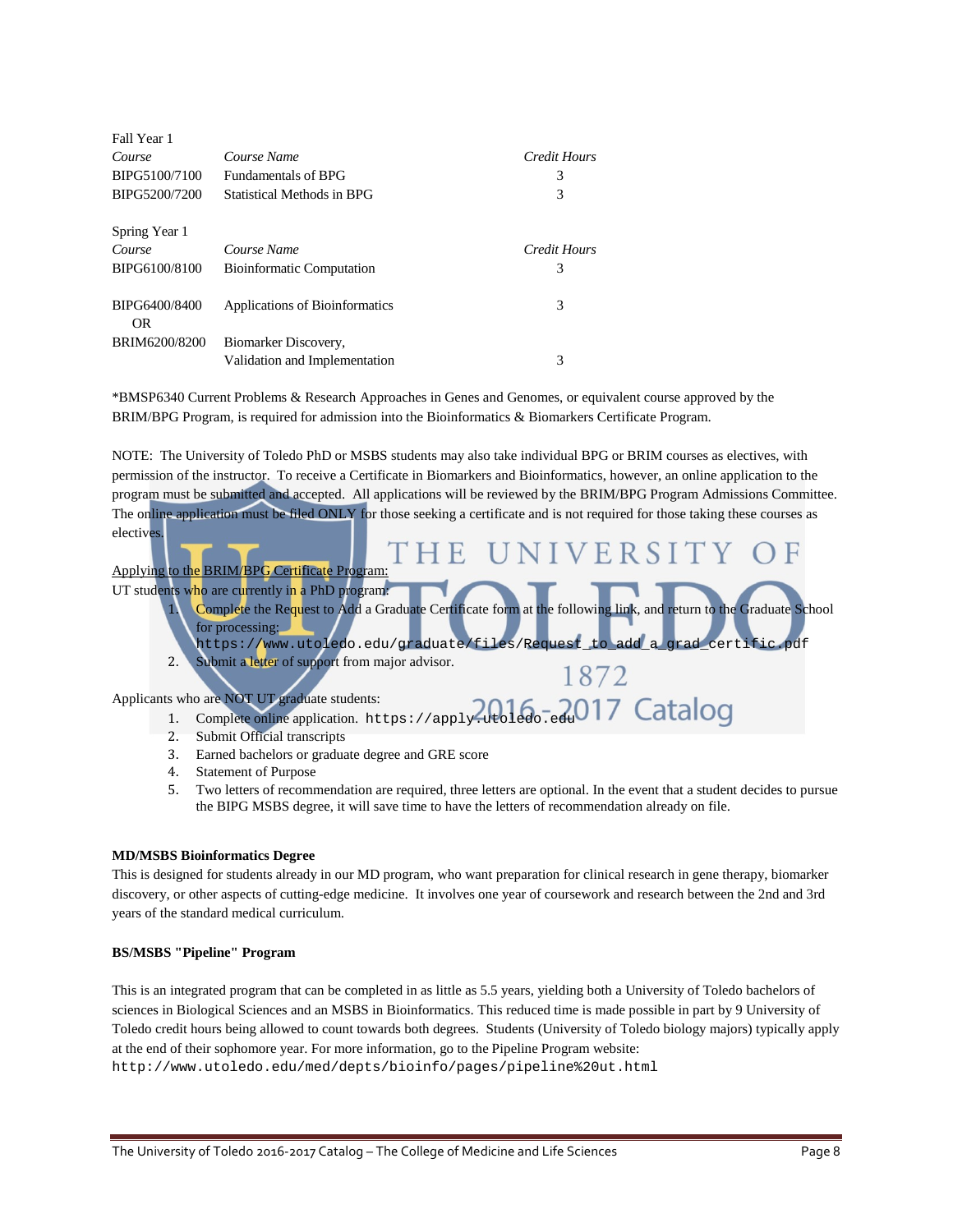# **Doctor of Philosophy in Biomedical Sciences: Cancer Biology Track Department of Biochemistry & Cancer Biology**

*William A. Maltese, Ph.D., chair*

*Kandace Williams, Ph.D., track director*

The Cancer Biology track within the PhD and MSBS\*. in Biomedical Sciences program at the University of Toledo fosters young scientists to become cutting-edge researchers who understand the molecular genetic basis of cancer and to develop better therapies for the many forms of cancer. Students in the Cancer Biology track develop scientific thinking and laboratory skills to approach cancer research questions in ways that will best lead to success. Graduates of the Cancer Biology program move on to become successful scientists and leaders in academic, government, and industrial settings.

Cancer Biology PhD and MSBS\* students enroll in a first-year core curriculum that is designed to provide a foundation of knowledge for cutting edge research. The first-year curriculum provides students with a comprehensive overview of molecular and cellular biology, systems pathophysiology, modern research methodology, and statistical analysis. In addition, students complete laboratory rotations during the first two semesters to identify a Cancer Biology major advisor and laboratory for their thesis or dissertation research project. PhD students complete three rotations and then may join a Cancer Biology laboratory after the spring semester of their first year. MSBS\* students complete one rotation and may join a lab the beginning of spring semester of the first year. In year two and beyond, students take advanced courses, journal clubs, and seminars in Cancer Biology, but primarily focus on their thesis or dissertation research. Doctoral students in good academic standing may be supported  $\Box$ financially by a tuition scholarship and stipend during their academic training. This financial assistance does not require the student to be a Teaching Assistant for undergraduates, thus enabling the student to more fully concentrate on his/her graduate program. However, teaching experiences can be arranged if a student desires this training as well. Cancer Biology PhD students generally complete the degree in approximately five years, whereas MSBS students average about 2.5 years. \* MSBS in Cancer Biology is not currently offered.

Most faculty members in the Cancer Biology track are the Department of Biochemistry and Cancer Biology in the College of Medicine & Life Sciences at the University of Toledo. Other faculty have primary faculty appointments in other departments within the College of Medicine & Life Sciences or other colleges of the University. The laboratory facilities and shared equipment utilized by Cancer Biology faculty are state of the art.

PhD Program Students: Year 1

| Fall Term (all are required)   |                                                     |              |
|--------------------------------|-----------------------------------------------------|--------------|
| Course                         | Course Name                                         | Credit Hours |
|                                | Introduction to Biomedical Research                 | 0            |
|                                | Current Problems and Research Approaches (CPRA) in; |              |
| BMSP6330/8330                  | <b>CPRA</b> in Proteins                             | 2.5          |
| BMSP6340/8340                  | CPRA in Genes and Genomes                           | 2.5          |
| BMSP6360/8360                  | CPRA in Cell Membranes                              | 3            |
| BMSP6380/8380                  | Methods in Biomedical Sciences                      | 3            |
| INDI6020/8020                  | "On Being a Scientist"                              | 1            |
| BMSP6390/8390                  | Mentored Research (one 8 week lab rotation)         | 2            |
| Total                          |                                                     | 14           |
| Spring Term (all are required) |                                                     |              |
| Course                         | Course Name                                         | Credit Hours |
| BMSP6310/8310                  | Systems Pathophysiology I                           | 2.5          |
| BMSP6320/8320                  | Systems Pathophysiology II                          | 2.5          |
|                                |                                                     |              |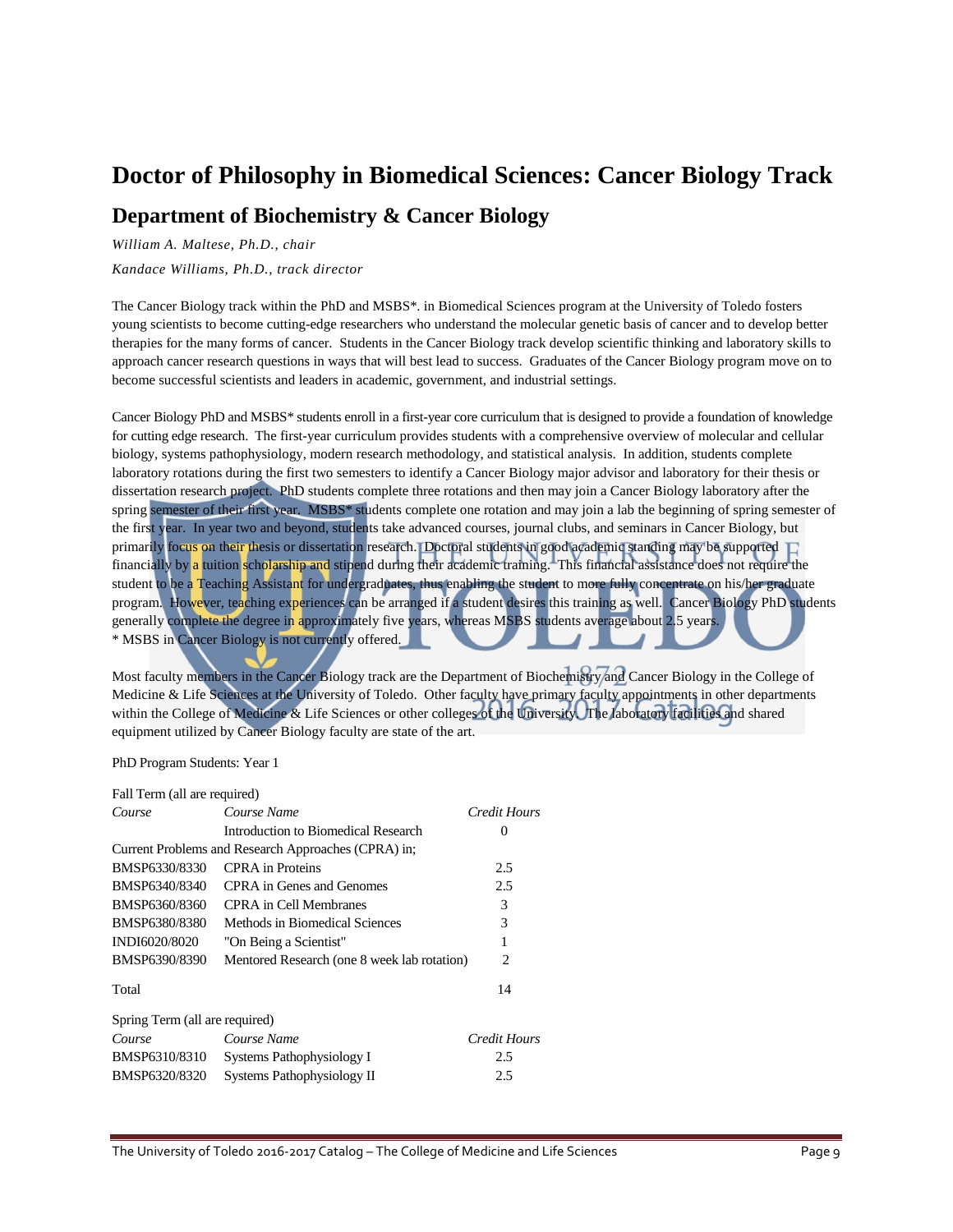| BMSP6350/8350                | CPRA in Cell Biology and Signaling           | 3            |
|------------------------------|----------------------------------------------|--------------|
| BMSP6390/8390                | Mentored Research (two 8 week lab rotations) | 4            |
| CABP6560/8560                | Readings in Cancer Biology                   | 1            |
| Total                        |                                              | 13           |
| Summer Term $(* = required)$ |                                              |              |
| Course                       | Course Name                                  | Credit Hours |
| BMSP5320/7320                | Statistical Methods I <sup>*</sup>           | 3            |
| BIPG5110/7110                | Practical Bioinformatics*                    |              |
| CABP6730/8730                | Research in CABP *                           | $0 - 5$      |
| CABP6890/8890                | Independent Study in Cancer Biology          |              |
|                              | Or other Electives (optional)                | $0 - 5$      |
| BMSP6390/8390                | Mentored Research                            | $0 - 2$      |
|                              | (if additional 8 week rotation necessary)    |              |
| Total                        |                                              | 9            |

PhD Program Students: Year 2



| Course                        | Course Name                                | <b>Credit Hours</b> |
|-------------------------------|--------------------------------------------|---------------------|
| CABP6270/8270                 | <b>Advanced Cancer Biology</b> *           |                     |
|                               | (or take this course in third year)        | $0 - 3$             |
| CABP6730/8730                 | Research in CABP*<br>and/or                | THE UNIVERSITY OF   |
| CABP6890/8890                 | Independent Study in Cancer Biology        |                     |
| Total                         | Or other Electives (optional)              | g                   |
| Spring Term $(* = required)$  |                                            |                     |
|                               |                                            | 1872                |
| Course                        | <b>Course Name</b>                         | Credit Hours        |
| CABP6560/8560                 | Readings in Cancer Biology *               | 2016 - 2017 Catalog |
| CABP6730/8730                 | Research in CABP*                          |                     |
| CABP6890/8890                 | <b>Independent Study in Cancer Biology</b> |                     |
|                               | Or other Electives (optional)              | $0 - 8$             |
| Total                         |                                            | 9                   |
|                               |                                            |                     |
| Summer Term $(*)$ = required) |                                            |                     |
| Course                        | Course Name                                | <b>Credit Hours</b> |
| CABP6730/8730                 | Research in CABP*                          | $1-9$               |
| CABP6890/8890                 | Independent Study in Cancer Biology        |                     |
|                               | Or other Electives (optional)              | $0 - 9$             |
| Total                         |                                            | 9                   |
|                               |                                            |                     |

Second Year PhD Qualifying Examination (successful completion required in spring or summer semester of second year)

PhD Program Students: Year 3

| Fall Term $(* = required)$ |                           |              |
|----------------------------|---------------------------|--------------|
| Course                     | Course Name               | Credit Hours |
| CABP9990                   | Dissertation Research*    | 6-9          |
| CABP8270                   | Advanced Cancer Biology * |              |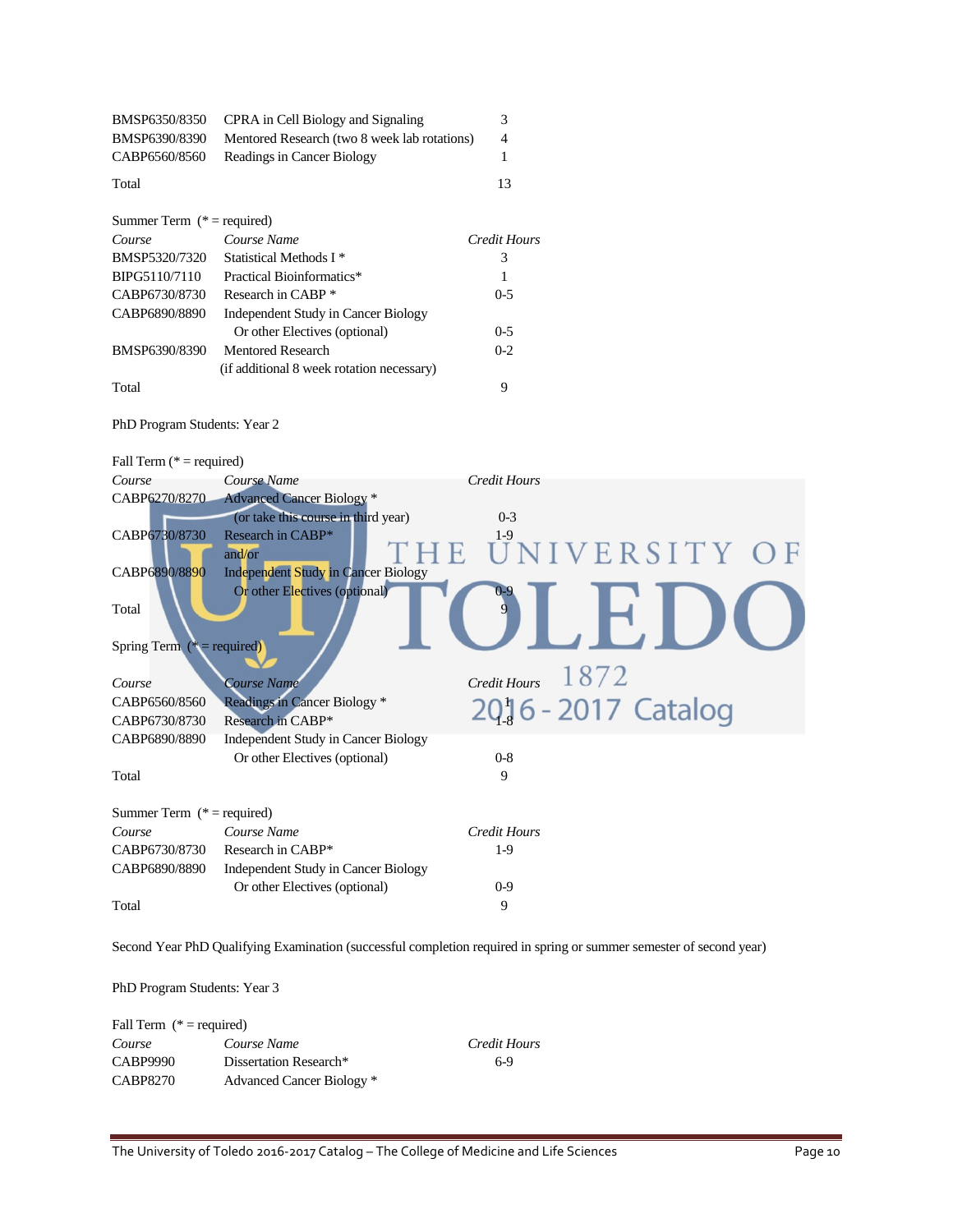| (if not taken in second year) | $0 - 3$                                                       |
|-------------------------------|---------------------------------------------------------------|
|                               | 9                                                             |
|                               |                                                               |
| Course Name                   | Credit Hours                                                  |
| Dissertation Research*        | 8                                                             |
| Readings in Cancer Biology *  |                                                               |
|                               | 9                                                             |
|                               |                                                               |
| Course Name                   | Credit Hours                                                  |
| Dissertation Research*        | 9                                                             |
|                               | Spring Term $(* = required)$<br>Summer Term $(*)$ = required) |

Third Year Student Seminar (required in fall or spring semester)

PhD Program Students: Year 4 and beyond

Fall, Spring and Summer Terms All Dissertation Research (CABP9990)

The PhD Qualifying Exam is taken in the spring semester or summer term of the second year. Prior to completing the exam, students should carry out their dissertation research under the course Research in CABP (6730/8730) or in some cases, Independent Study in CABP (6890/8890). After passing the Qualifying Exam, students conduct their research under the course Dissertation Research (CABP9990). The minimum number of credits required for PhD is 90, with a minimum of 25 credits of didactic coursework (letter grade), and a minimum of 30 credits of dissertation research. The rest of the credits are approved electives and research in the Cancer Biology track.

All PhD students are also required to present a seminar on their research in the third year. They are also required to present posters in the annual UTHSC Graduate Student Research Forums and oral presentations in the annual Larry Gentry Research Symposia beginning in their second year.

1872

# **Master of Science in Biomedical Sciences\*: Cancer Biology Track**

**\* MSBS in Cancer Biology is not currently offered**

Masters Program Students: Year 1

Fall Term (all are required)

| Course          | Course Name                                        | Credit Hours |
|-----------------|----------------------------------------------------|--------------|
|                 | Introduction to Biomedical Research                | $\theta$     |
|                 | Current Problems and Research Approaches (CPRA) in |              |
| <b>BMSP6330</b> | <b>CPRA</b> in Proteins                            | 2.5          |
| <b>BMSP6340</b> | CPRA in Genes and Genomes                          | 2.5          |
| <b>BMSP6360</b> | CPRA in Cell Membranes                             | 3            |
| <b>BMSP6380</b> | Methods in Biomedical Sciences                     | 3            |
| <b>INDI6020</b> | "On Being a Scientist"                             | 1            |
| <b>BMSP6390</b> | Mentored Research (one 8 week lab rotation)        | 2            |
| Total           |                                                    | 14           |

Spring Term (\* = required)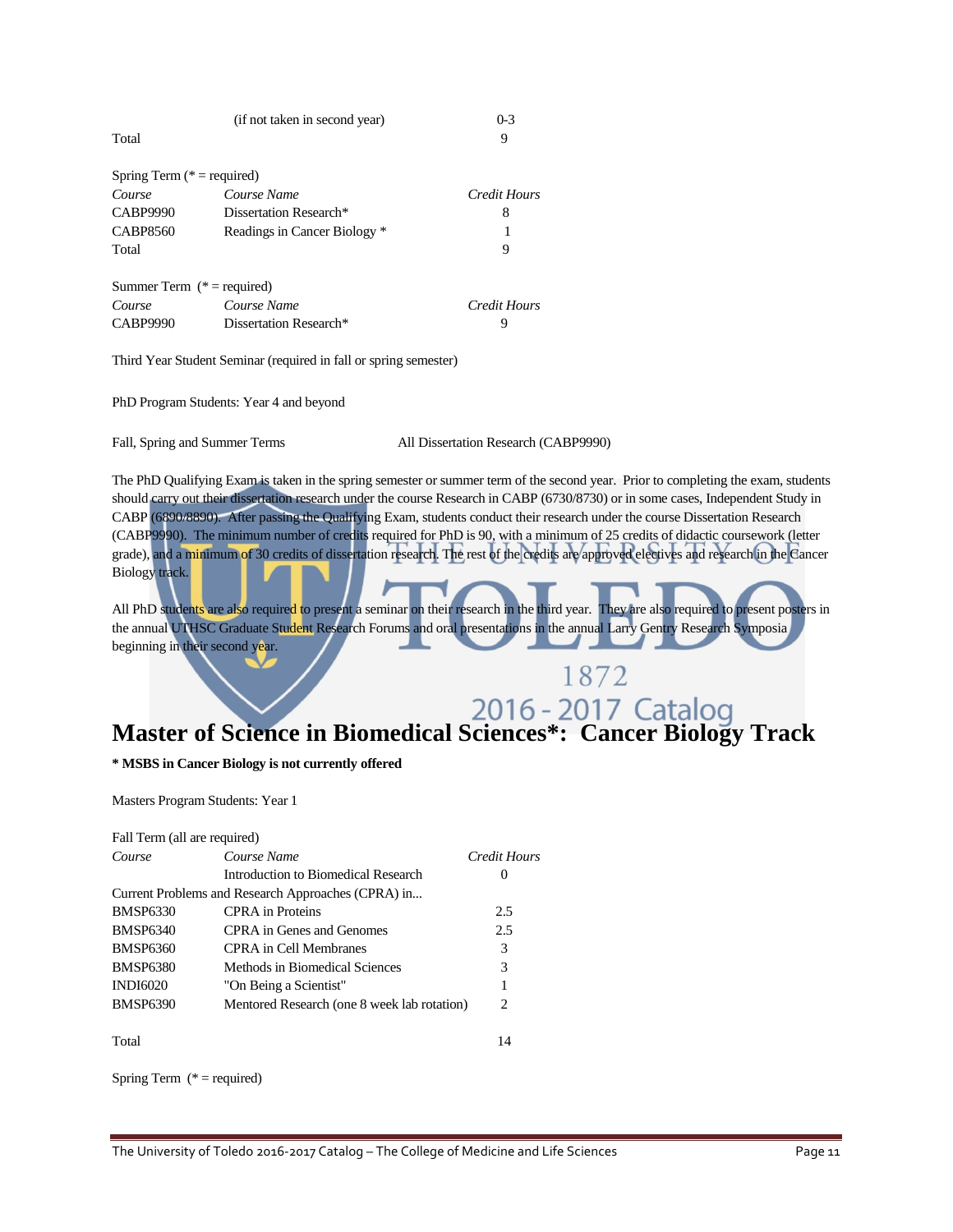| Course                           | Course Name                                                                       | Credit Hours         |
|----------------------------------|-----------------------------------------------------------------------------------|----------------------|
| <b>BMSP6350</b>                  | CPRA in Cell Biology and Signaling *                                              | 3                    |
| <b>CABP6560</b>                  | Readings in Cancer Biology *                                                      | 1                    |
| <b>BMSP6390</b>                  | Mentored Research                                                                 | $0 - 4$              |
|                                  | (2 additional rotations possible)                                                 |                      |
| <b>BMSP6310</b>                  | Systems Pathophysiology I (optional)                                              | 2.5                  |
|                                  | and/or                                                                            |                      |
| <b>BMSP6320</b>                  | Systems Pathophysiology II (optional)                                             | 2.5                  |
|                                  | and/or                                                                            |                      |
| <b>CABP6730</b>                  | Research in CABP                                                                  | $0-9$                |
| <b>CABP6890</b>                  | Independent Study in Cancer Biology                                               |                      |
|                                  | Or other Electives (optional)                                                     | $0-9$                |
|                                  |                                                                                   |                      |
| Total                            |                                                                                   | 13                   |
|                                  |                                                                                   |                      |
| Summer Term $(* = required)$     |                                                                                   |                      |
| Course                           | Course Name                                                                       | <b>Credit Hours</b>  |
| <b>BMSP5320</b>                  | Statistical Methods I*                                                            | 3                    |
| <b>BIPG5110</b>                  | Practical Bioinformatics*                                                         | 1                    |
| <b>CABP6730</b>                  | Research in CABP*                                                                 | $1 - 5$              |
| <b>CABP6890</b>                  | <b>Independent Study in Cancer Biology</b>                                        |                      |
|                                  | Or other Electives (optional)                                                     | $0 - 4$              |
|                                  |                                                                                   |                      |
| Total                            |                                                                                   |                      |
|                                  |                                                                                   | E UNIVERSITY OF      |
|                                  | First Year Qualifying Examination (successful completion required in summer term) |                      |
|                                  |                                                                                   |                      |
| Masters Program Students: Year 2 |                                                                                   |                      |
|                                  |                                                                                   |                      |
| Fall Term $(* = required)$       |                                                                                   |                      |
| Course                           | Course Name                                                                       | 1872<br>Credit Hours |
| <b>CABP6270</b>                  | <b>Advanced Cancer Biology *</b>                                                  |                      |
|                                  | (or take this course in third year)                                               | 2016 - 2017 Catalog  |
| CABP6990                         | Thesis Research*                                                                  | $0-9$                |
|                                  | Electives                                                                         | $0 - 9$              |
| Total                            |                                                                                   | 9                    |
|                                  |                                                                                   |                      |
| Spring Term $(* = required)$     |                                                                                   |                      |
| Course                           | Course Name                                                                       | <b>Credit Hours</b>  |
| <b>CABP6560</b>                  | Readings in Cancer Biology *                                                      | 1                    |
| <b>CABP6990</b>                  | Thesis Research*                                                                  | $0-8$                |
|                                  | Electives                                                                         | $0-8$                |
| Total                            |                                                                                   |                      |
|                                  |                                                                                   | 9                    |
|                                  |                                                                                   |                      |
|                                  |                                                                                   |                      |
| Summer Term ( $*$ = required)    |                                                                                   |                      |
| Course                           | Course Name                                                                       | Credit Hours         |
| <b>CABP6990</b>                  | Thesis Research*                                                                  | $1-9$                |
|                                  | Electives                                                                         | $0 - 9$              |
| Total                            |                                                                                   | 9                    |

Masters Program Students: Year 3 (if necessary)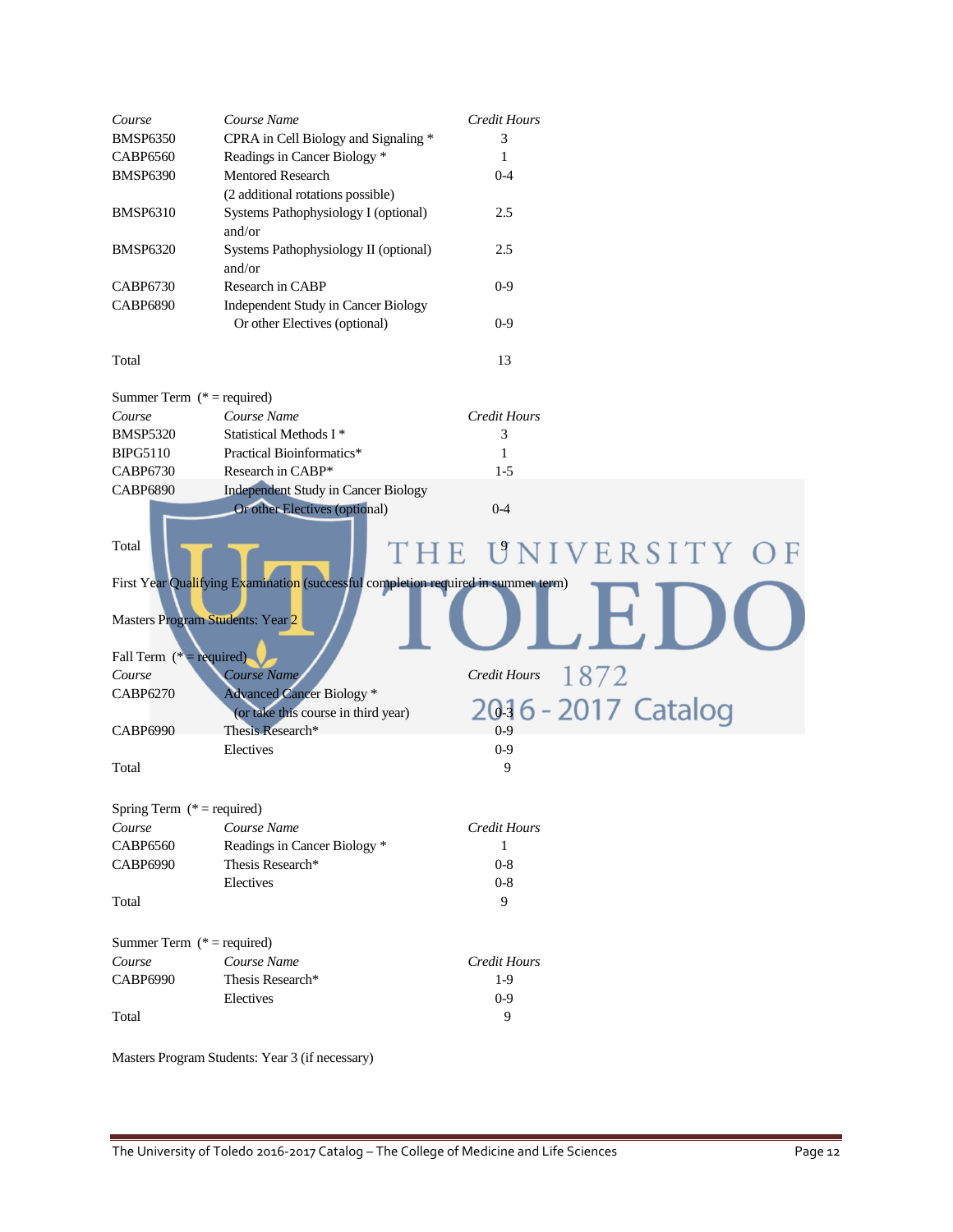| Fall Term $(* = required)$   |                               |              |
|------------------------------|-------------------------------|--------------|
| Course                       | Course Name                   | Credit Hours |
| CABP6270                     | Advanced Cancer Biology *     |              |
|                              | (if not taken in second year) | $0 - 3$      |
| <b>CABP6990</b>              | Thesis Research*              | $1-9$        |
|                              | Electives                     | $0-9$        |
| Total                        |                               | 9            |
| Spring Term $(* = required)$ |                               |              |
| <b>CABP6990</b>              | Thesis Research*              | $1-9$        |
|                              | Electives                     | $0-9$        |
| Total                        |                               | 9            |
| Summer Term $(* = required)$ |                               |              |
| <b>CABP6990</b>              | Thesis Research*              | 9            |

The MSBS Qualifying Exam is taken in the summer term of the first year. Prior to completing the exam, students should carry out their thesis research under the course Research in CABP (6730). After passing the Qualifying Exam, students conduct their research under the course Thesis Research (CABP6990). The minimum number of credits required for MSBS is 40, with a minimum of 25 credits of didactic coursework (letter grade), and a minimum of 10 credits of thesis research. The rest of the credits are approved electives and research in the Cancer Biology track.

All Masters students are also required to present posters in the annual UTHSC Graduate Student Research Forum and oral presentations in the annual Larry Gentry Research Symposia beginning in their second year.

#### Advanced Courses in the Cancer Biology Track

#### Advanced Cancer Biology

A comprehensive examination of the cellular and molecular foundation of cancer. Topics to be covered include: neoplasia; epidemiology and etiology; the role of causative agents such as chemicals, radiation, and viruses; cell proliferation, injury, and death; oncogenes; tumor suppressor genes; cancer therapies, and overviews of several major types of cancer.<br>2016 - 2017 Catalog 2016 - 2017

#### Readings in Cancer Biology

A readings and discussion course that will examine classic and current research publications from within the broad realm of cancer biology.

#### Independent Study in Cancer Biology

In-depth study of research areas chosen by individual faculty. Examples of such topics may be: drug therapy and resistance, hormonal carcinogenesis, and epigenetic mechanisms of oncogenesis.

# **Doctor of Philosophy in Biomedical Sciences: Molecular Medicine Track**

### **Department of Physiology and Pharmacology**

*Bina Joe, Ph.D., chair Andrew Beavis, Ph.D., track director*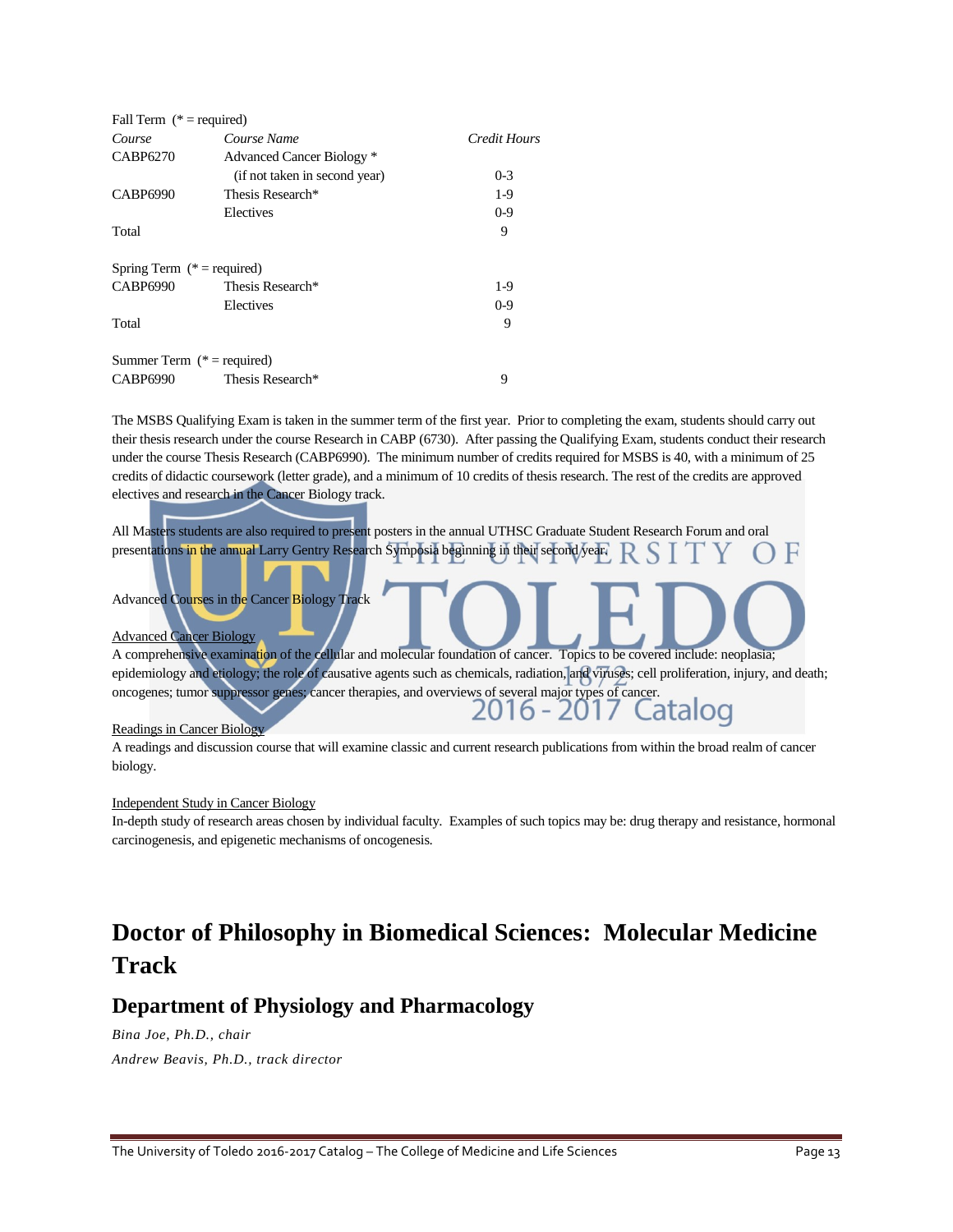The Molecular Medicine (MOME) track (formerly Cardiovascular and Metabolic Diseases) track in the Biomedical Sciences Graduate program at The University of Toledo College of Medicine & Life Sciences on the Health Science Campus nurtures students and provides them with the necessary tools to pursue an independent career in biomedical sciences. The program encompasses a unique interdisciplinary approach to train students to conduct research in the underlying molecular mechanisms of diseases that have profound impact on human health.

The program draws on faculty research strengths in signal transduction, genetics, molecular and cellular biology, gene microarrays, genomics, proteomics, gene knockout and transgenics, tissue culture, and protein and carbohydrate biochemistry. The MOME faculty members are not only drawn from its associated department, the Department of Physiology and Pharmacology, and from the Center for Diabetes and Endocrine Research (CeDER), but also from other departments including the Departments of Medicine, and, Orthopedic Surgery. Modern, well-equipped research facilities are available through the participating departments. The MOME program offers degrees of Doctor of Philosophy (PhD) and Masters in biomedical sciences (MSBS). The program also offers these graduate degrees in combination with the Medical Degree (MD) that is offered by the medical school. Students from the four programs, PhD, MSBS, MD/PhD and MD/MSBS, follow a well-defined program that includes core courses, journal clubs, seminars, laboratory rotations, independent research, and electives in the area of interest. Students select faculty advisors and begin their independent dissertation research following the laboratory rotations in the biomedical science core curriculum. The curriculum is designed to enable students, guided by their advisors, to develop the expertise that prepares them for a successful career in research and education

| Fall Term (all are required)   |                                                    |                        |
|--------------------------------|----------------------------------------------------|------------------------|
| Course                         | Course Name                                        | <b>Credit Hours</b>    |
|                                | <b>Introduction to Biomedical Research</b>         | NIVERSITY OF           |
|                                | Current Problems and Research Approaches (CPRA) in |                        |
| <b>BMSP6330</b>                | <b>CPRA</b> in Proteins                            | 2.5                    |
| <b>BMSP6340</b>                | <b>CPRA</b> in Genes and Genomes                   |                        |
| <b>BMSP6360</b>                | <b>CPRA</b> in Cell Membranes                      |                        |
| <b>BMSP6380</b>                | <b>Methods in Biomedical Sciences</b>              |                        |
| <b>INDI6020</b>                | On Being a Scientist                               |                        |
| <b>BMSP6390</b>                | Mentored Research (one 8 week lab rotation)        | $\overline{2}$<br>1872 |
|                                |                                                    |                        |
| Total                          |                                                    | 2016 - 2017 Catalog    |
|                                |                                                    |                        |
| Spring Term (all are required) |                                                    |                        |
| Course                         | Course Name                                        | <b>Credit Hours</b>    |
| <b>BMSP6310</b>                | Systems Pathophysiology I                          | 2.5                    |
| <b>BMSP6320</b>                | Systems Pathophysiology II                         | 2.5                    |
| <b>BMSP6350</b>                | CPRA in Cell Biology and Signaling                 | 3                      |
| <b>BMSP6390</b>                | Mentored Research (two 8 week lab rotations)       | 4                      |
| <b>CVMD6600</b>                | Journal Paper Review in CVMD                       | 1                      |
|                                |                                                    |                        |
| Total                          |                                                    | 13                     |
|                                |                                                    |                        |
| <b>Summer Term</b>             |                                                    |                        |
| Course                         | Course Name                                        | <b>Credit Hours</b>    |
| BMSP5320/7320                  | Statistical Methods I,                             |                        |
|                                | (required BMS core course)                         | 3                      |
| <b>CVMD6730</b>                | Research in CVMD                                   | $0 - 6$                |
| <b>BMSP6390</b>                | <b>Mentored Research</b>                           |                        |
|                                | (if additional 8 week rotation is necessary)       | $0 - 2$                |
|                                |                                                    |                        |
| Total                          |                                                    | 9                      |

PhD Program Students: Year 1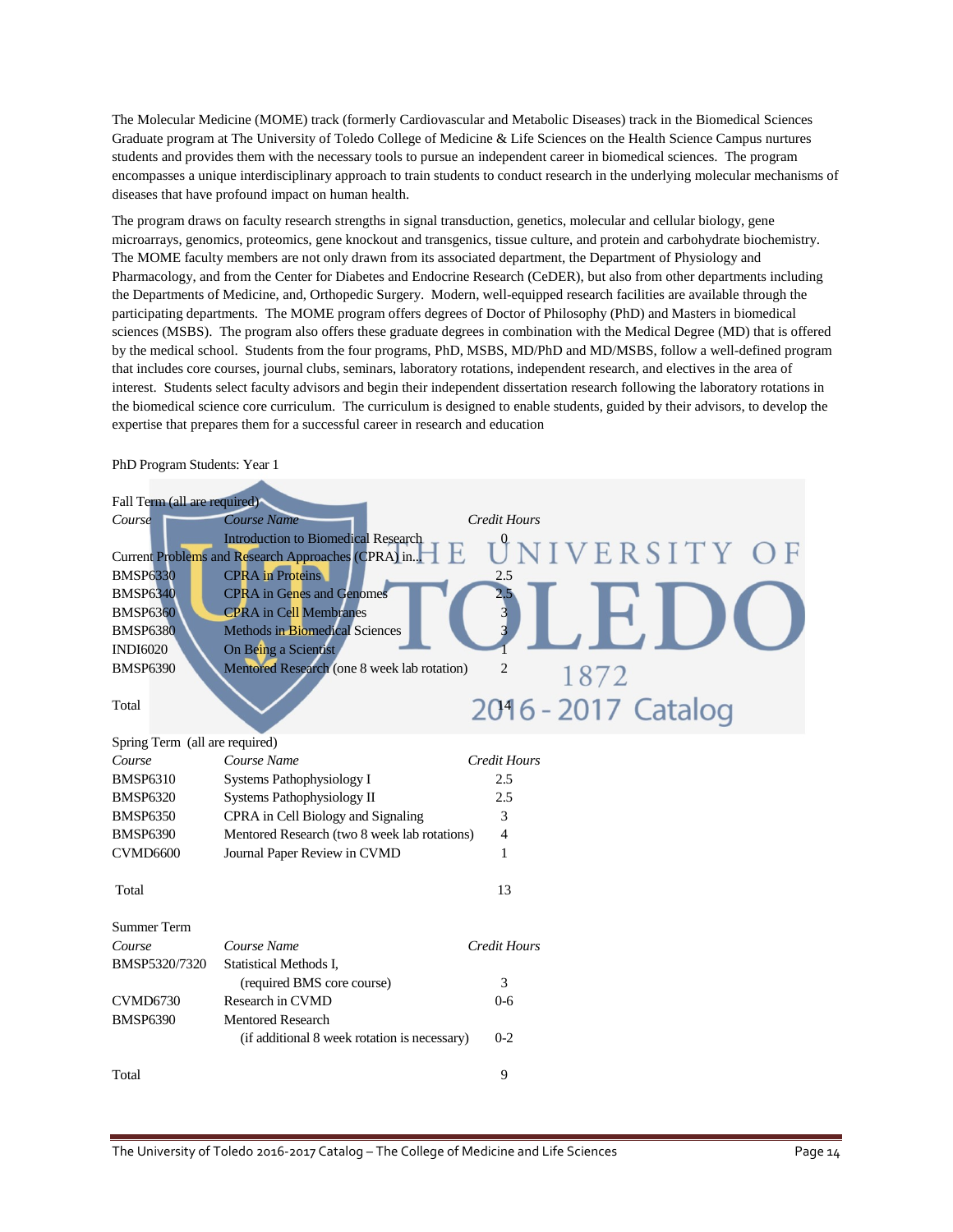#### PhD Program Students: Year 2 And Beyond

In addition to the BMS core requirements, PhD students in the Molecular Medicine track will be required to take the following courses to graduate:

| Course        | Course Name                                                           | Credit Hours |
|---------------|-----------------------------------------------------------------------|--------------|
|               | CVMD6300/8300 Seminars in CVMD (fall and spring)                      |              |
|               | (required in fall and spring semesters of the 2nd, 3rd and 4th years) |              |
|               | CVMD6500/8500 Advanced Topics in CVMD (fall)                          |              |
| CVMD6600/8600 | Journal Paper Review in CVMD (fall and spring) 1                      |              |
|               | (required in fall and spring semesters of the 2nd and 3rd years)      |              |
| BMSP6250/8250 | Grant Writing Workshop (spring)                                       |              |

Curriculum to include advanced electives in Molecular Medicine or other areas to make up the required number of didactic credit hours.

The PhD Qualifying Exam is taken at the end of the second year.

Prior to passing this exam, the student carries out their research under the course Research in Molecular Medicine (CVMD 6730/8730, 1-12 credit hours) or in some cases Independent Study in Molecular Medicine (CVMD 6890/8890). After passing the PhD Qualifying Exam, the student carries out their research under the course Dissertation Research (CVMD 9990).

Students will also be expected to present a poster or oral presentation in the annual UT Health Science Campus Research Forum and the Pharmacology Research Colloquium. The Pharmacology Research Colloquium is held on a rotating basis at UTHSC, Michigan State University, the University of Michigan and Wayne State University. It is an annual event in which the students of "pharmacology" departments at the respective Medical Schools have participated in since 1973. These events provide students with excellent opportunities for developing skills in organizing, presenting and discussing their work.

| Typical course schedules for years 2-4<br>PhD Program Students: Year 2 |                                                |                     |                                                                    |  |
|------------------------------------------------------------------------|------------------------------------------------|---------------------|--------------------------------------------------------------------|--|
| <b>Fall Term</b><br>Course<br>CVMD6500/8500                            | Course Name<br>Advanced Topics in CVMD (fall)  |                     | 1872<br>$C2$ <i>eg<sub>3</sub></i> Hog <sub>s</sub> - 2017 Catalog |  |
| CVMD6300/8300                                                          | Seminars in CVMD (fall and spring)             |                     |                                                                    |  |
| CVMD6600/8600                                                          | Journal Paper Review in CVMD (fall and spring) | $\mathbf{1}$        |                                                                    |  |
| CVMD6730/8730                                                          | Research in CVMD<br>and/or                     | $0 - 4$             |                                                                    |  |
| CVMD6890/8890                                                          | Independent Study in CVMD<br>and/or            | $0 - 4$             |                                                                    |  |
|                                                                        | Electives                                      | $0 - 4$             |                                                                    |  |
| Total                                                                  |                                                | 9                   |                                                                    |  |
| Spring Term                                                            |                                                |                     |                                                                    |  |
| Course                                                                 | Course Name                                    | <b>Credit Hours</b> |                                                                    |  |
| CVMD6300/8300                                                          | Seminars in CVMD (fall and spring)             |                     |                                                                    |  |
| CVMD6600/8600                                                          | Journal Paper Review in CVMD (fall and spring) | 1                   |                                                                    |  |
| BMSP6250/8250                                                          | Grant Writing Workshop (spring)                | 2                   |                                                                    |  |
| CVMD6730/8730                                                          | Research in CVMD<br>and/or                     | $0 - 5$             |                                                                    |  |
| CVMD6890/8890                                                          | Independent Study in CVMD<br>and/or            | $0 - 5$             |                                                                    |  |
|                                                                        | Electives                                      | $0 - 5$             |                                                                    |  |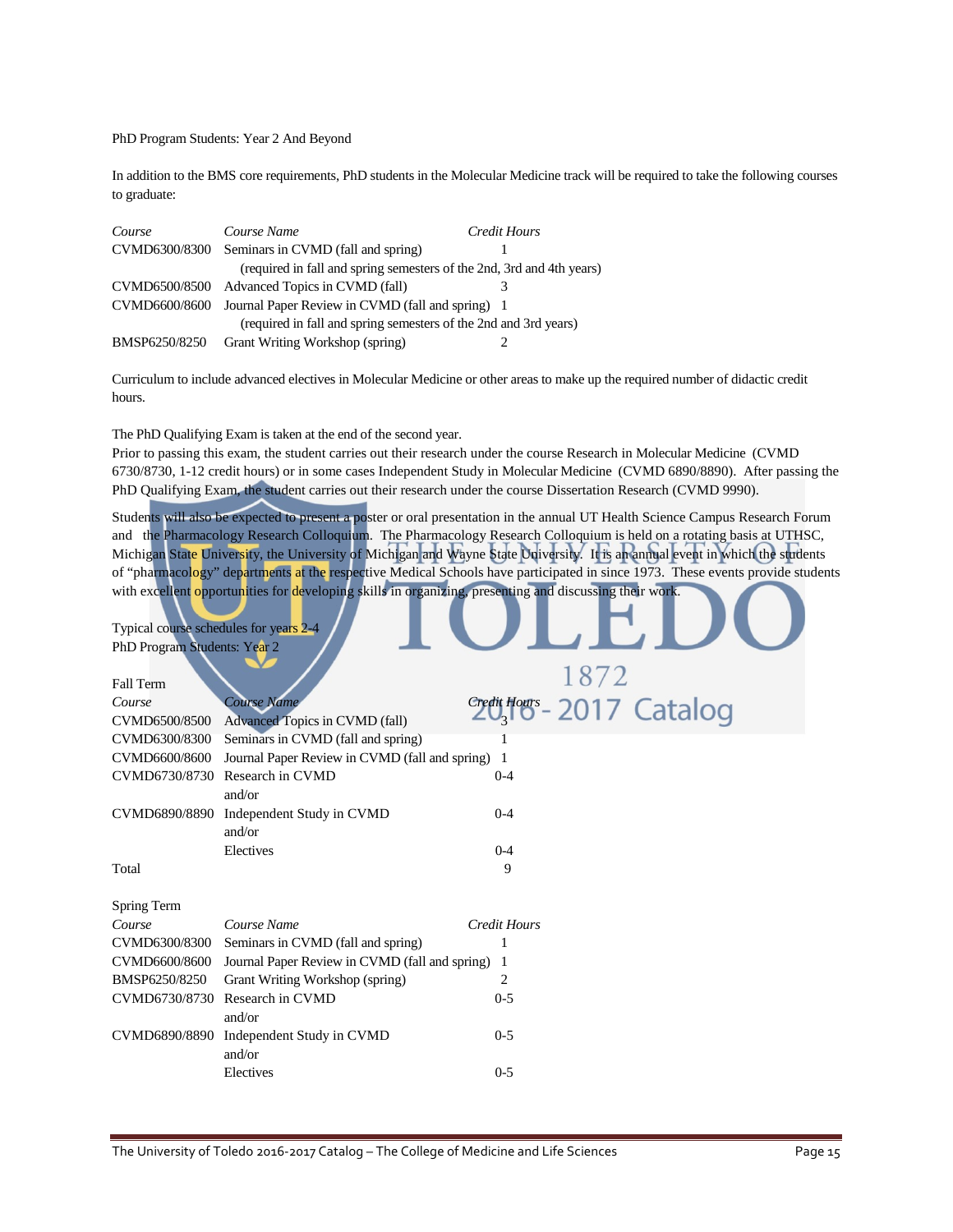Total 9

PhD Program Students: Year 3

| Summer Term |                                                   |              |
|-------------|---------------------------------------------------|--------------|
| Course      | Course Name                                       | Credit Hours |
|             | CVMD6730/8730 Research in CVMD                    | $0 - 9$      |
|             | and/or                                            |              |
|             | CVMD6890/8890 Independent Study in CVMD<br>and/or | $0-9$        |
|             | Electives                                         | $0-9$        |
| Total       |                                                   | 9            |

Second Year Qualifying Examination (successful completion required in spring or summer semester)

Fall Term *Course Course Name Credit Hours* CVMD6300/8300 Seminars in CVMD (fall and spring) 1 CVMD6600/8600 Journal Paper Review in CVMD (fall and spring) 1 CVMD9990 Dissertation Research 7 Total 9 Spring Term *Course* **Course** Name **COUTSE Credit Hours RSITY** CVMD6300/8300 Seminars in CVMD (fall and spring) 1 CVMD6600/8600 Journal Paper Review in CVMD (fall and spring) CVMD9990 Dissertation Research Total **9** Summer Term *Course* **Course** Name **Course** Name *Credit Hours* 1872 CVMD9990 Dissertation Research 2016 - 2017 Catalog PhD Program Students: Year 4 and beyond Fall, Spring and Summer CVMD6300/8300 Seminars in CVMD (fall and spring) 1 CVMD9990 Dissertation Research 8 Total 9

The minimum number of credits required for PhD is 90, with a minimum of 25 credits of didactic coursework (letter grade), and a minimum of 30 credits of dissertation research. The rest of the credits are approved electives and research in the Molecular Medicine track.

### **Master of Science in Biomedical Sciences: Molecular Medicine Track**

Masters Program Students: Year 1 Fall Term (all are required) *Course Course Name Credit Hours* Introduction to Biomedical Research 0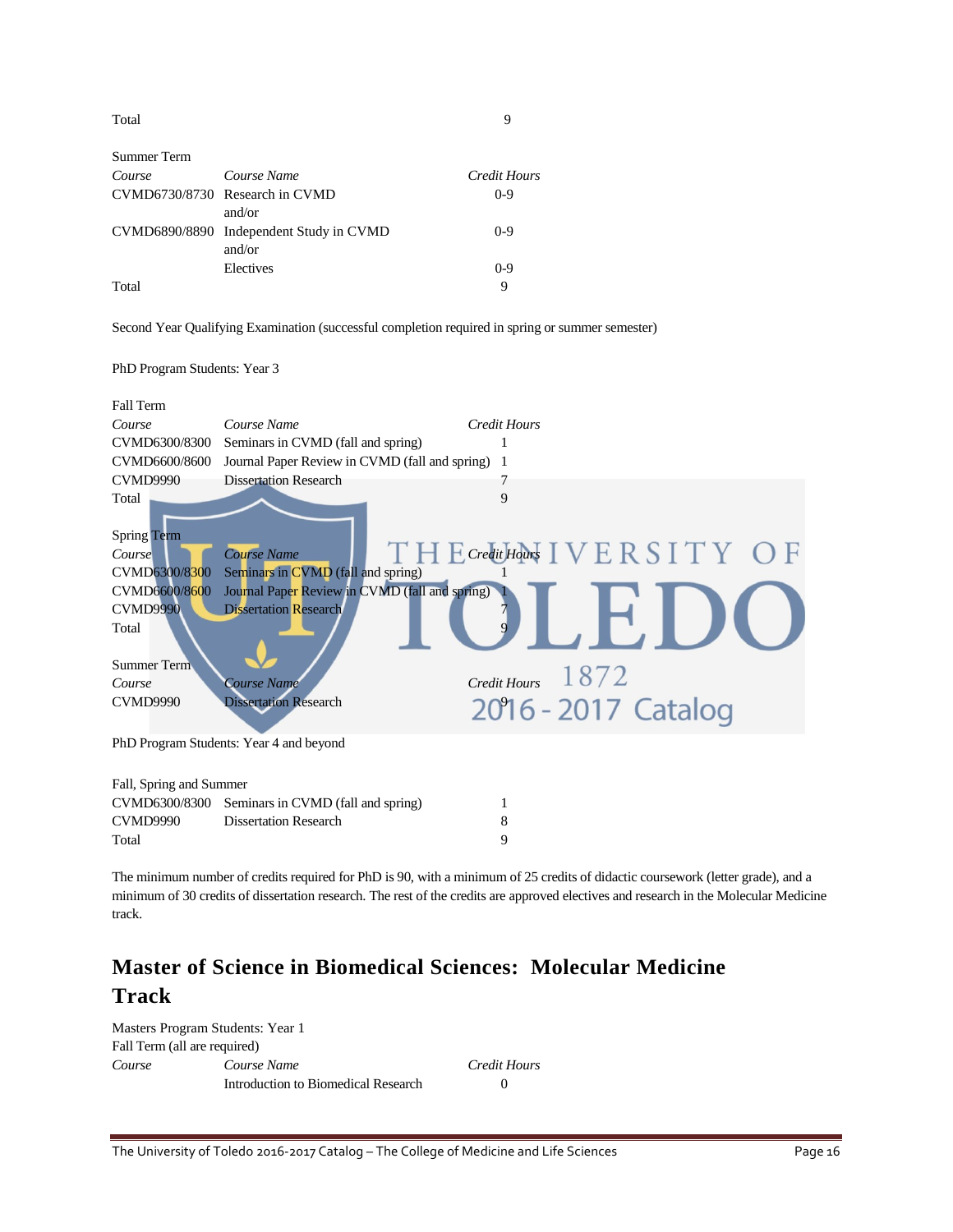|                                  | Current Problems and Research Approaches (CPRA) in                       |                                                                                                                                   |
|----------------------------------|--------------------------------------------------------------------------|-----------------------------------------------------------------------------------------------------------------------------------|
| <b>BMSP6330</b>                  | <b>CPRA</b> in Proteins                                                  | 2.5                                                                                                                               |
| <b>BMSP6340</b>                  | CPRA in Genes and Genomes                                                | 2.5                                                                                                                               |
| <b>BMSP6360</b>                  | <b>CPRA</b> in Cell Membranes                                            | 3                                                                                                                                 |
| <b>BMSP6380</b>                  | Methods in Biomedical Sciences                                           | 3                                                                                                                                 |
| <b>INDI6020</b>                  | On Being a Scientist                                                     | 1                                                                                                                                 |
| <b>BMSP6390</b>                  | Mentored Research (one 8 week lab rotation)                              | 2                                                                                                                                 |
|                                  |                                                                          |                                                                                                                                   |
| Total                            |                                                                          | 14                                                                                                                                |
| Spring Term (*= required)        |                                                                          |                                                                                                                                   |
| Course                           | Course Name                                                              | <b>Credit Hours</b>                                                                                                               |
| <b>CVMD6600</b>                  | Journal Paper Review in CVMD*                                            | 1                                                                                                                                 |
| <b>BMSP6310</b>                  | Systems Pathophysiology I*                                               | 2.5                                                                                                                               |
|                                  | <b>or</b>                                                                |                                                                                                                                   |
| <b>BMSP6350</b>                  | CPRA in Cell Biology and Signaling*                                      | 3                                                                                                                                 |
|                                  | Electives                                                                | $0-8$                                                                                                                             |
| CVMD6730                         | Research in CVMD                                                         | $0-8$                                                                                                                             |
| <b>BMSP6390</b>                  | <b>Mentored Research</b>                                                 | $2 - 4$                                                                                                                           |
|                                  | (1 or 2 8 week rotations if needed)                                      |                                                                                                                                   |
| Total                            |                                                                          | 12                                                                                                                                |
|                                  |                                                                          |                                                                                                                                   |
| <b>Summer Term</b>               |                                                                          |                                                                                                                                   |
| Course                           | <b>Course Name</b>                                                       | THE <sup>Credit Hows</sup> IVERSITY OF                                                                                            |
| <b>BMSP5320</b>                  | Statistical Methods I,                                                   |                                                                                                                                   |
|                                  | (required BMS core course)                                               |                                                                                                                                   |
| <b>CVMD6730</b>                  | Research in CVMD                                                         | $0 - 6$                                                                                                                           |
|                                  |                                                                          |                                                                                                                                   |
| Total                            |                                                                          |                                                                                                                                   |
|                                  |                                                                          | The MSBS First Year Qualifying Examination (successful completion required in summer term) is taken at the end of the first year. |
|                                  |                                                                          |                                                                                                                                   |
| Masters Program Students: Year 2 |                                                                          | 2016 - 2017 Catalog                                                                                                               |
|                                  |                                                                          |                                                                                                                                   |
| Fall Term                        |                                                                          |                                                                                                                                   |
| Course                           | Course Name                                                              | Credit Hours                                                                                                                      |
| CVMD6300                         | Seminars in CVMD                                                         | 1                                                                                                                                 |
| CVMD6600                         | Journal Paper Review in CVMD                                             | 1                                                                                                                                 |
| CVMD6990                         | Thesis Research                                                          | $0 - 7$                                                                                                                           |
|                                  | and/or                                                                   |                                                                                                                                   |
|                                  | Electives                                                                | $0 - 7$                                                                                                                           |
| Total                            |                                                                          | 9                                                                                                                                 |
| Spring Term                      |                                                                          |                                                                                                                                   |
| Course                           | Course Name                                                              | Credit Hours                                                                                                                      |
| <b>BMSP6310</b>                  | Systems Pathophysiology I                                                | 0 or 2.5                                                                                                                          |
|                                  | (if not taken in year 1) or                                              |                                                                                                                                   |
| <b>BMSP6350</b>                  | CPRA in Cell Biology and Signaling                                       | $0$ or $3$                                                                                                                        |
|                                  | (if not taken in year 1)                                                 |                                                                                                                                   |
| CVMD6300                         |                                                                          | 1                                                                                                                                 |
|                                  |                                                                          |                                                                                                                                   |
|                                  | Seminars in CVMD                                                         |                                                                                                                                   |
|                                  | (required for students in their 2nd year)                                | 1                                                                                                                                 |
| CVMD6600                         | Journal Paper Review in CVMD<br>(required by students in their 2nd year) |                                                                                                                                   |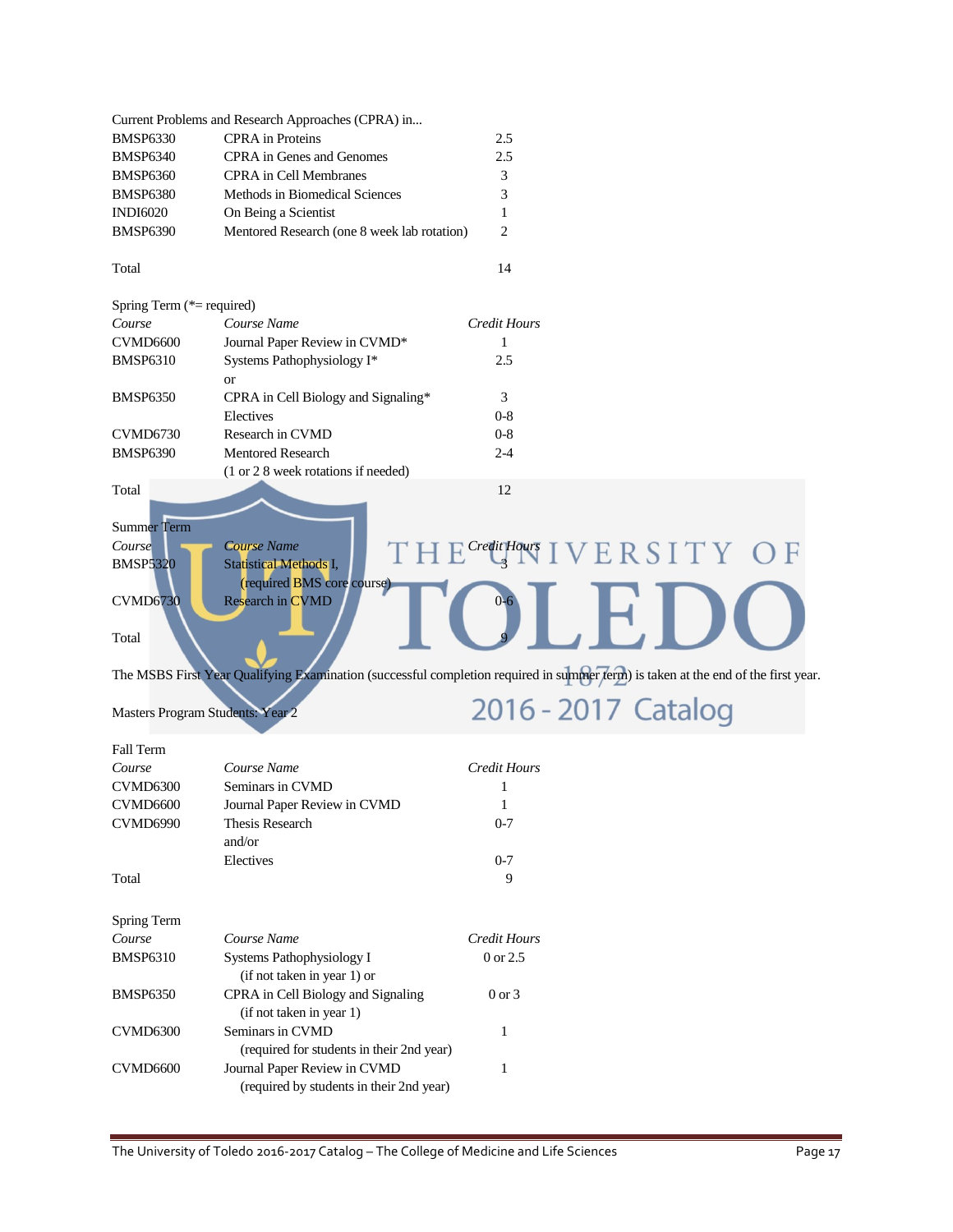| CVMD6990    | Thesis Research                                 | $0 - 7$      |
|-------------|-------------------------------------------------|--------------|
|             | and/or Electives                                | $0 - 7$      |
| Total       |                                                 | 9            |
|             |                                                 |              |
| Summer Term |                                                 |              |
| Course      | Course Name                                     | Credit Hours |
| CVMD6990    | Thesis Research                                 | $0-9$        |
|             | and/or                                          |              |
|             | Electives                                       | $0-9$        |
| Total       |                                                 | 9            |
|             |                                                 |              |
|             | Masters Program Students: Year 3 (if necessary) |              |

|                 | Fall/Spring Terms (12 credits each), Summer (9 credits) |              |
|-----------------|---------------------------------------------------------|--------------|
| Course          | Course Name                                             | Credit Hours |
| <b>CVMD6990</b> | Thesis Research                                         | 1-9          |
|                 | and/or                                                  |              |
|                 | Electives                                               | $0 - 8$      |
| Total           |                                                         | Q            |

The minimum number of credits required for MSBS is 40, with a minimum of 25 credits of didactic coursework (letter grade). The MSBS curriculum includes advanced electives in Molecular Medicine or other areas to make up the 25 required didactic credit hours. H A minimum of 10 credits of Thesis Research (CVMD 6990) is required for graduation.

### **Doctor of Philosophy in Biomedical Sciences: Medical Microbiology and Immunology Track** 1872

**Department of Medical Microbiology and Immunology Catalogy** 

*Z. Kevin Pan, Ph.D., Interim Chair*

*Z. Kevin Pan, Ph.D., Track Director*

The Medical Microbiology and Immunology (MMIM) (formerly Infection, Immunity and Transplantation) training program at the University of Toledo on the Health Science Campus offers the PhD, MD/PhD, and MSBS degrees through the interdisciplinary degree programs in Biomedical Sciences. The primary goal of the doctoral program in Medical Microbiology and Immunology is to train students for independent, creative careers in research and/or teaching. The curriculum for the PhD degree consists of a core of concentrated course work in the first year, followed by specialized elective courses and an emphasis on laboratory research. Elective courses are offered in advanced immunity, microbiology of human infections, advanced virology and cellular and molecular biology of pathogenic bacteria. Other training activities include an annual combined journal club and seminar course (current topics in IIT), participation in annual Medical Microbiology and Immunology student research forums and graduate school student poster forums, presentation of formal third-year seminars and above to track faculty and students, and the completion of a written dissertation or thesis and its oral defense. Students also are encouraged to present their findings at local, national and international meetings in their fields.

During the first two semesters, each student rotates through three research laboratories, conducting short-term projects, gaining exposure to techniques and identifying potential areas for further investigation. At the end of the second semester, each student selects a major advisor who directs the student's doctoral or masters research. A faculty advisory committee is also jointly chosen by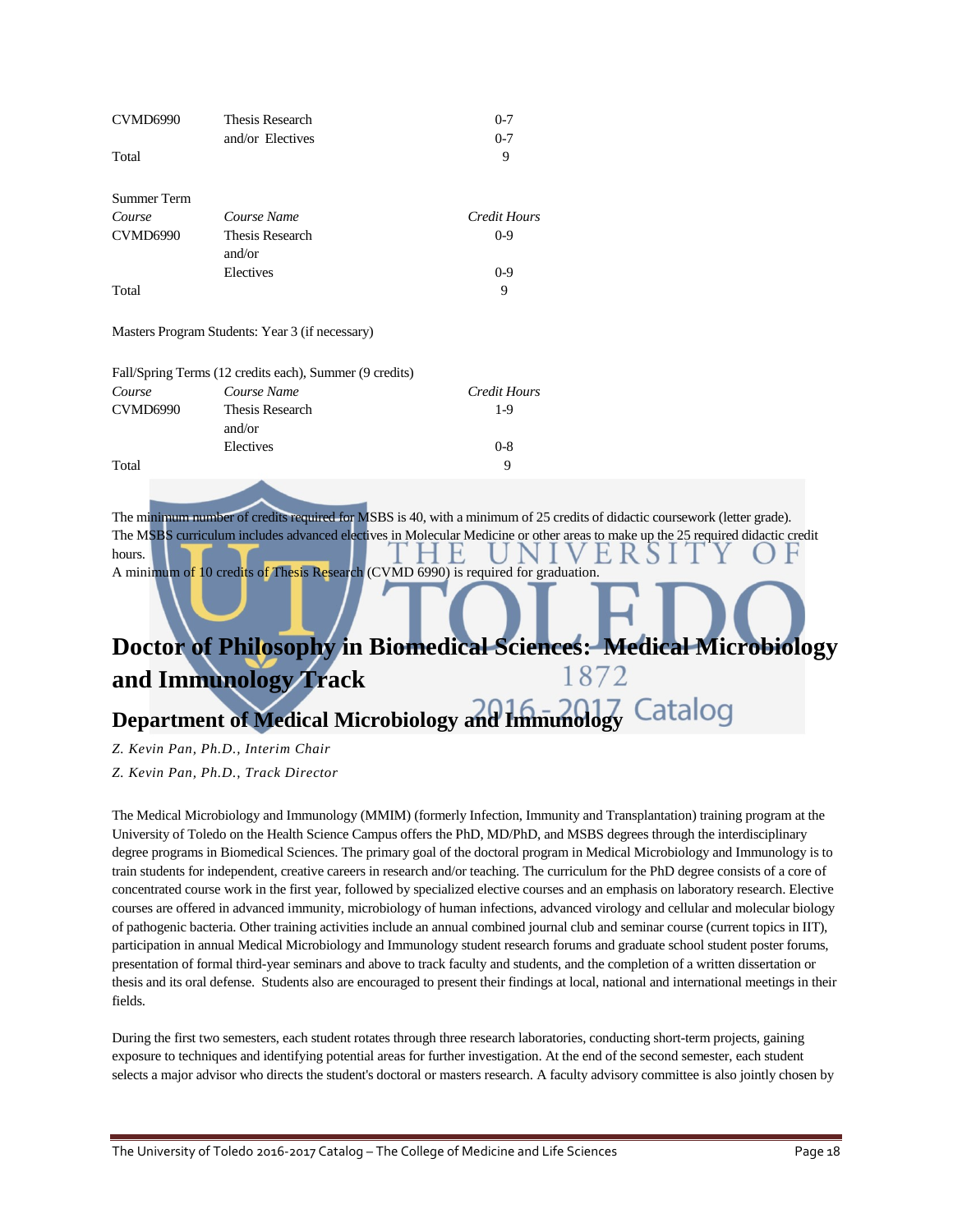the student and advisor to supervise academic progress toward completion of the PhD or MSBS degree.

#### PhD Program Students: Year 1

| Fall Term (all are required) |                                                    |              |
|------------------------------|----------------------------------------------------|--------------|
| Course                       | Course Name                                        | Credit Hours |
|                              | Introduction to Biomedical Research                | $\theta$     |
|                              | Current Problems and Research Approaches (CPRA) in |              |
| <b>BMSP6330</b>              | <b>CPRA</b> in Proteins                            | 2.5          |
| <b>BMSP6340</b>              | CPRA in Genes and Genomes                          | 2.5          |
| <b>BMSP6360</b>              | CPRA in Cell Membranes                             | 3            |
| <b>BMSP6380</b>              | Methods in Biomedical Sciences                     | 3            |
| <b>INDI6020</b>              | "On Being a Scientist"                             |              |
| <b>BMSP6390</b>              | <b>Mentored Research</b>                           | 3            |
|                              | (one 8 week lab rotation)                          | 2            |
| Total                        |                                                    | 14           |

| Spring Term (all are required) |                                                        |                     |
|--------------------------------|--------------------------------------------------------|---------------------|
| Course                         | Course Name                                            | Credit Hours        |
| <b>BMSP6310</b>                | <b>Systems Pathophysiology I</b>                       | 2.5                 |
| <b>BMSP6320</b>                | <b>Systems Pathophysiology II</b>                      | 2.5                 |
| <b>BMSP6350</b>                | CPRA in Cell Biology and Signaling                     | 3                   |
| <b>BMSP6390</b>                | <b>Mentored Research</b><br>(two 8 week lab rotations) | THE UNIVERSITY OF   |
| <b>IITP6030</b>                | <b>Current Topics IIT</b>                              |                     |
| Total                          |                                                        | 13                  |
| <b>Summer Term</b>             |                                                        |                     |
| Course                         | Course Name                                            | <b>Credit Hours</b> |
| BMSP5320/7320                  | <b>Statistical Methods I,</b>                          | 1872                |
|                                | (required BMS core course)                             | 2016 - 2017 Catalog |
| <b>IITP6890</b>                | <b>Independent Study in IIT</b>                        |                     |
| <b>BMSP6390</b>                | <b>Mentored Research</b>                               |                     |
|                                | (additional 8 week rotation if necessary)              | $0 - 2$             |
| Total                          |                                                        | 9                   |

PhD Program Students: Year 2

| Fall Term       |                                             |              |
|-----------------|---------------------------------------------|--------------|
| Course          | Course Name                                 | Credit Hours |
| IITP6020/8020   | Advanced Immunology (required)              | $0-1$        |
| MICB6890/8890   | Independent Study in Microbiology<br>and/or | $0-9$        |
| IITP6890/8890   | Independent Study in IIT<br>and/or          | $0 - 9$      |
|                 | Electives                                   | $0-9$        |
| Total           |                                             | 9            |
| Spring Term     |                                             |              |
| Course          | Course Name                                 | Credit Hours |
| <b>IITP8030</b> | Current Topics in IIT                       |              |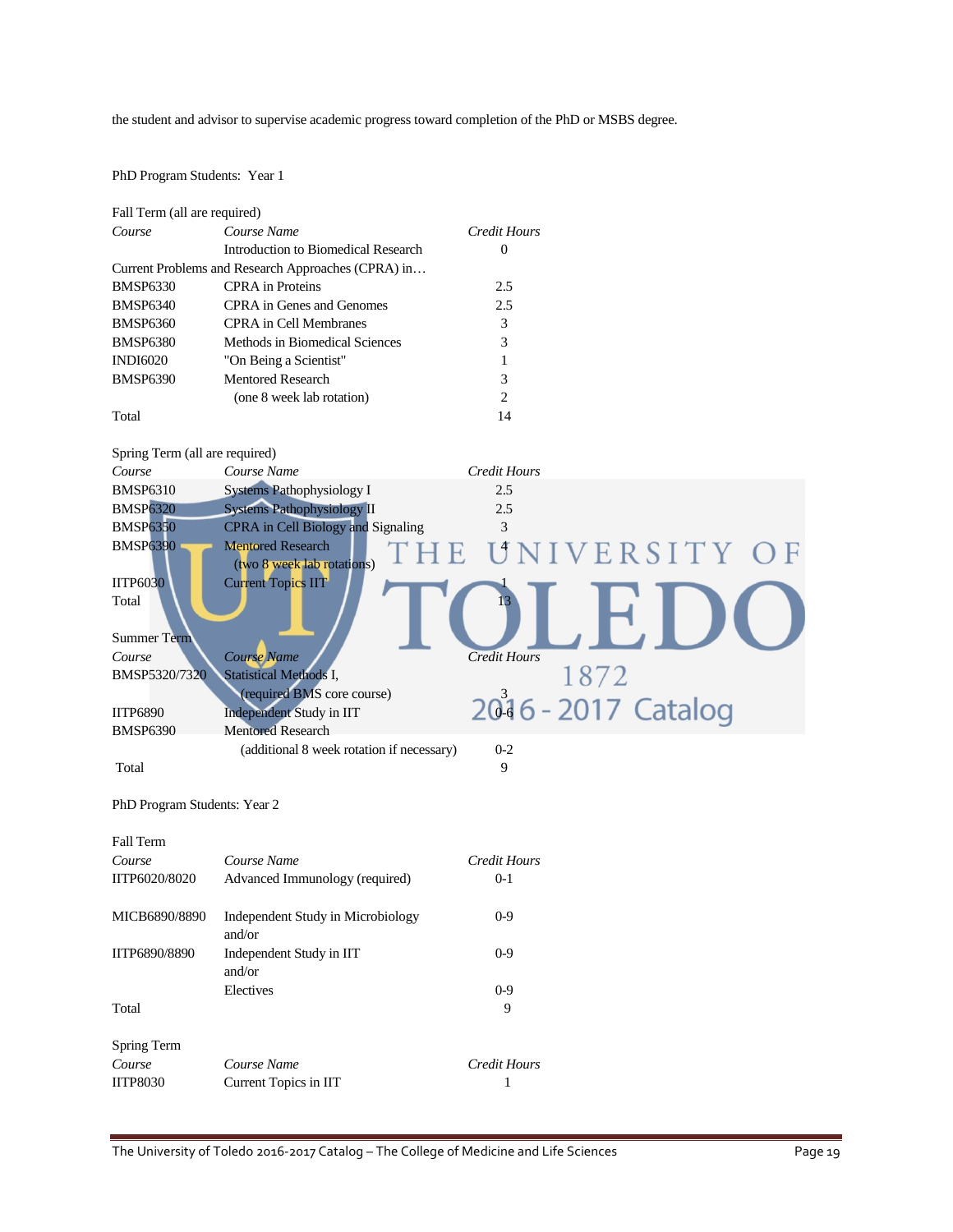| IITP6040/8040   | Advanced Microbiology (required)            | 1            |
|-----------------|---------------------------------------------|--------------|
| <b>MICB8890</b> | Independent Study in Microbiology<br>and/or | $0 - 8$      |
| <b>IITP8890</b> | Independent Study in IIT<br>and/or          | $0 - 8$      |
|                 | Electives                                   | $0 - 8$      |
| Total           |                                             | 9            |
| Summer Term     |                                             |              |
| Course          | Course Name                                 | Credit Hours |
| <b>MICB8890</b> | Independent Study in Microbiology<br>and/or | $0 - 9$      |
| <b>IITP8890</b> | Independent Study in IIT<br>and/or          | $0-9$        |
|                 | Electives                                   | $0 - 9$      |
| Total           |                                             | 9            |

Second Year Qualifying Examination (successful completion required in spring or summer semester)



Third Year and Above: (Student Seminar/Current Topics in IIT required in fall and spring semesters)

PhD Program Students: Year 4 and above

| Fall, Spring and Summer          |                       |  |  |
|----------------------------------|-----------------------|--|--|
| <b>IITP8030</b>                  | Current Topics in IIT |  |  |
| Dissertation Research (IITP9990) |                       |  |  |
| Total                            |                       |  |  |

The PhD Qualifying Exam is taken in the spring semester or summer term of the second year. Prior to completing the exam, students should carry out their dissertation research under the course Independent Study in Medical Microbiology and Immunology MICB (6890/8890) or Research in IIT (6890/8890). After passing the Qualifying Exam, students conduct their research under the course Dissertation Research (IITP9990). The minimum number of credits required for PhD is 90, with a minimum of 25 credits of didactic coursework (letter grade), and a minimum of 30 credits of dissertation research. The rest of the credits are approved electives and research in the Medical Microbiology and Immunology track.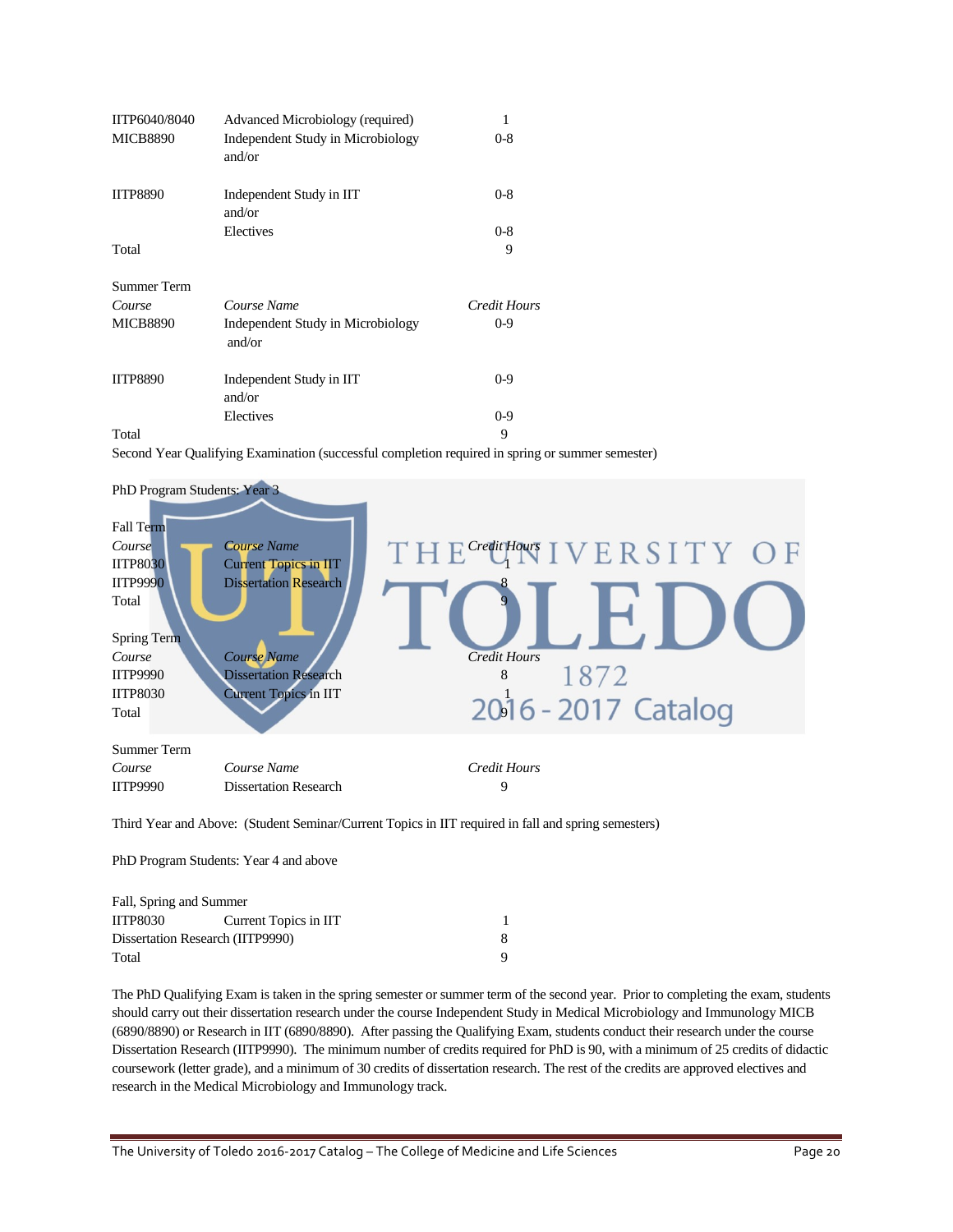# **Master of Science in Biomedical Sciences: Medical Microbiology and Immunology Track**

The Medical Microbiology and Immunology (MMIM) (formerly Infection, Immunity and Transplantation) track participates in the masters in Biomedical Sciences training program. Students are expected to complete a core curriculum similar to that of doctoral students but with some of the courses as elective offerings, to experience one or more rotations before selecting a major advisor and thesis laboratory. In addition to 40 credit hours in didactic and other courses, including a minimum of 10 credit hours of thesis research is required for degree. Students are required to successful pass a qualifying exam and to write and defend a research thesis. Students usually complete the degree requirements in 2-3 years.

Masters Program Students: Year 1

| Fall Term (all are required)       |                                                                                   |                             |
|------------------------------------|-----------------------------------------------------------------------------------|-----------------------------|
| Course                             | Course Name                                                                       | <b>Credit Hours</b>         |
|                                    | <b>Introduction to Biomedical Research</b>                                        | $\mathbf{0}$                |
|                                    | Current Problems and Research Approaches (CPRA) in                                |                             |
| <b>BMSP6330</b>                    | <b>CPRA</b> in Proteins                                                           | 2.5                         |
| <b>BMSP6340</b>                    | <b>CPRA</b> in Genes and Genomes                                                  | 2.5                         |
| <b>BMSP6360</b>                    | <b>CPRA</b> in Cell Membranes                                                     | 3                           |
| <b>BMSP6380</b>                    | Methods in Biomedical Sciences                                                    |                             |
| <b>INDI6020</b><br><b>BMSP6390</b> | "On Being a Scientist"<br><b>Mentored Research</b>                                | UNIVERSITY                  |
|                                    |                                                                                   |                             |
| Total                              | (one 8 week lab rotation)                                                         |                             |
| Spring Term ( $*$ = required)      |                                                                                   |                             |
| Course                             | Course Name                                                                       | <b>Credit Hours</b><br>1872 |
| <b>BMSP6310</b>                    | Systems Pathophysiology I*                                                        | 2.5                         |
| <b>BMSP6320</b>                    | Systems Pathophysiology II <sup>*</sup>                                           | 2016 - 2017 Catalog         |
| <b>BMSP6350</b>                    | CPRA in Cell Biology and Signaling *                                              |                             |
| <b>BMSP6390</b>                    | <b>Mentored Research</b>                                                          | $0 - 4$                     |
|                                    | (two additional rotations possible)                                               |                             |
| <b>IITP6890</b>                    | Independent Study in IIT                                                          | $0 - 4$                     |
| <b>IITP6030</b>                    | <b>Current Topics IIT</b>                                                         | 1                           |
|                                    |                                                                                   |                             |
| Total                              |                                                                                   | 13                          |
|                                    |                                                                                   |                             |
| <b>Summer Term</b>                 |                                                                                   |                             |
| Course                             | Course Name                                                                       | <b>Credit Hours</b>         |
| <b>BMSP5320</b>                    | Statistical Methods I,                                                            |                             |
|                                    | (required BMSP core course)                                                       | 3                           |
| <b>IITP6890</b>                    | Independent Study in IIT                                                          | $0-6$                       |
| Total                              |                                                                                   | 9                           |
|                                    | First Year Qualifying Examination (successful completion required in summer term) |                             |
| Masters Program Students: Year 2   |                                                                                   |                             |
| <b>Fall Term</b>                   |                                                                                   |                             |
| Course                             | Course Name                                                                       | Credit Hours                |
|                                    |                                                                                   |                             |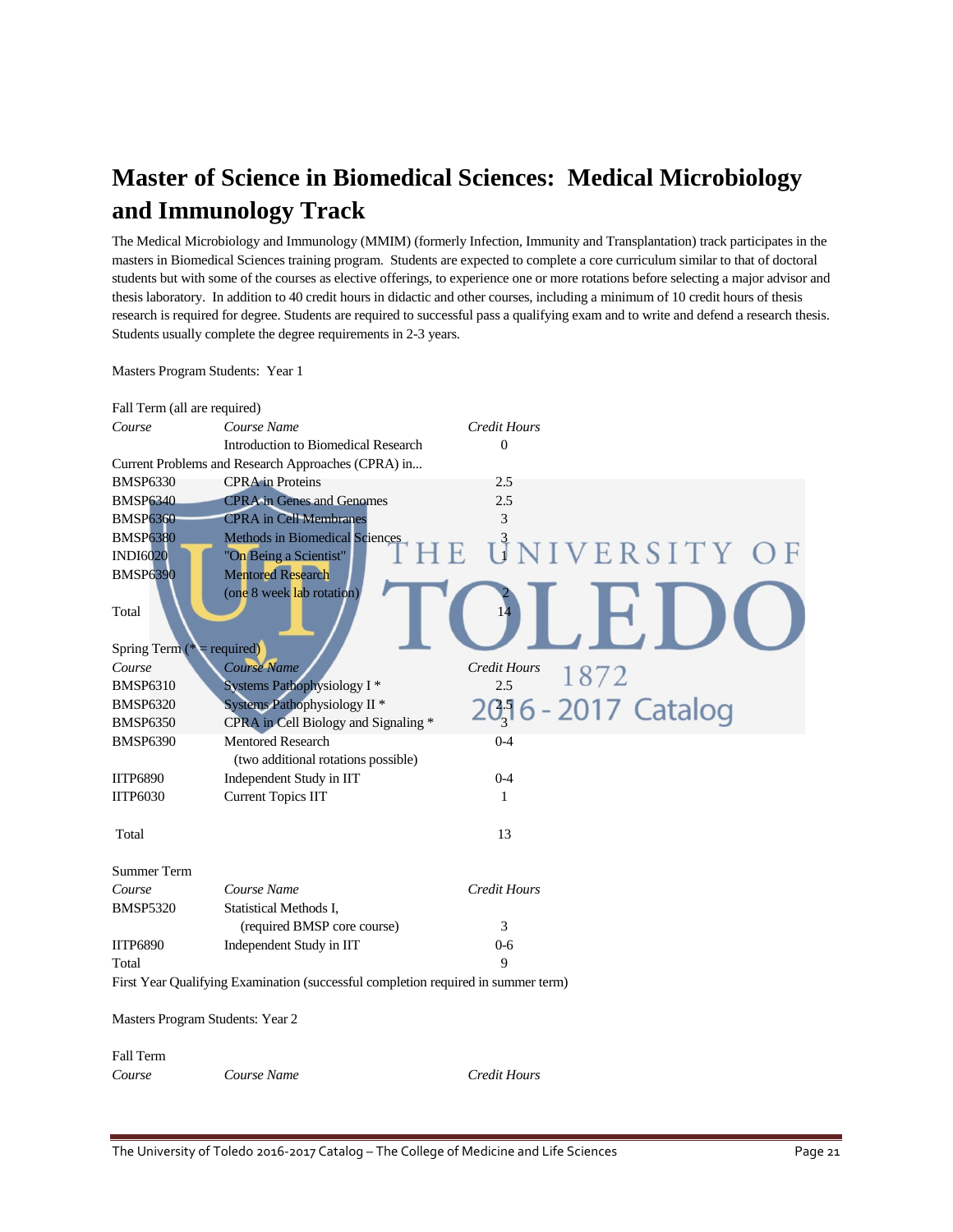| <b>IITP 6020</b>   | Advanced Immunology (required)                            | 1                                                                                                                                     |               |
|--------------------|-----------------------------------------------------------|---------------------------------------------------------------------------------------------------------------------------------------|---------------|
| <b>IITP6990</b>    | <b>Thesis Research</b>                                    | $0 - 8$                                                                                                                               |               |
|                    | and/or                                                    |                                                                                                                                       |               |
|                    | Electives                                                 | $0 - 8$                                                                                                                               |               |
| Total              |                                                           | 9                                                                                                                                     |               |
|                    |                                                           |                                                                                                                                       |               |
| Spring Term        |                                                           |                                                                                                                                       |               |
| Course             | Course Name                                               | <b>Credit Hours</b>                                                                                                                   |               |
| <b>IITP 6030</b>   | Current Topics in IIT                                     | 1                                                                                                                                     |               |
| IITP6040/8040      | <b>Advanced Microbiology</b>                              | 1                                                                                                                                     |               |
| <b>IITP6990</b>    | <b>Thesis Research</b>                                    | $0 - 8$                                                                                                                               |               |
|                    | and/or                                                    |                                                                                                                                       |               |
|                    | Electives                                                 | $0 - 8$                                                                                                                               |               |
| Total              |                                                           | 9                                                                                                                                     |               |
|                    |                                                           |                                                                                                                                       |               |
| <b>Summer Term</b> |                                                           |                                                                                                                                       |               |
| Course             | Course Name                                               | <b>Credit Hours</b>                                                                                                                   |               |
| <b>IITP6990</b>    | <b>Thesis Research</b>                                    | $0 - 9$                                                                                                                               |               |
|                    | and/or                                                    |                                                                                                                                       |               |
|                    | Electives                                                 | $0 - 9$                                                                                                                               |               |
| Total              |                                                           | 9                                                                                                                                     |               |
|                    |                                                           |                                                                                                                                       |               |
|                    | Masters Program Students: Year 3 (if necessary)           |                                                                                                                                       |               |
|                    | Fall/Spring Terms (15 credits each), Summer (9 credits) H |                                                                                                                                       | UNIVERSITY OF |
| Course             | Course Name                                               | <b>Credit Hours</b>                                                                                                                   |               |
| <b>IITP6990</b>    | <b>Thesis Research</b>                                    | $0 - 9$                                                                                                                               |               |
|                    | and/or                                                    |                                                                                                                                       |               |
|                    | Electives                                                 | $0-19$                                                                                                                                |               |
| Total              |                                                           | 9                                                                                                                                     |               |
|                    |                                                           |                                                                                                                                       |               |
|                    |                                                           | The minimum number of credits required for MSBS is 40, with a minimum of 25 credits of didactic coursework (letter grade), and a      |               |
|                    |                                                           | minimum of 10 credits of thesis research. The rest of the credits are approved electives and research in the Medical Microbiology and |               |

# **Doctor of Philosophy in Biomedical Sciences: Neuroscience and Neurological Disorders Track**

### **Department of Neurosciences**

*Nicolas Chiaia, Ph.D., interim chair Nicolas Chiaia, Ph.D., track director*

Immunology track.

The combination of molecular biology and genetics with modern neuroanatomical techniques is transforming both our ability to examine and to understand the nervous system. Ongoing research by the faculty in the Neurosciences and Neurological Disorders graduate program is providing insights into neurotransmission, sensory system function, development and plasticity of the nervous system, regeneration and repair following neural damage, the basis of neural disease, and behavior. As one of four biomedical science degree programs in the University of Toledo, College of Medicine & Life Sciences, the Neurosciences and Neurological Disorders program is an interdisciplinary course of studies whose primary goal is to train students for independent, creative careers in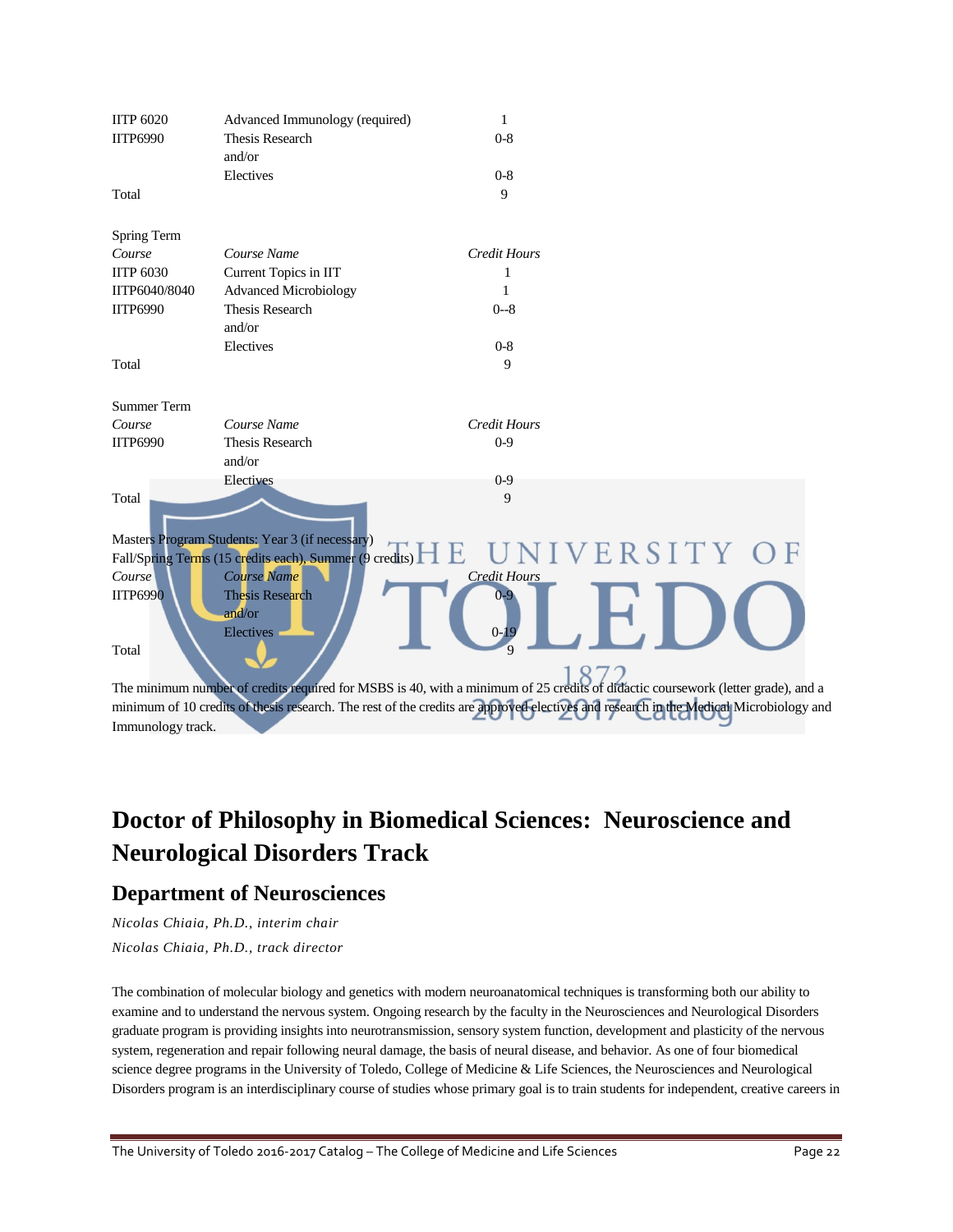biomedical research and/or teaching. The program awards both PhD and MSBS in biomedical sciences degrees and participates in the MD/PhD and MD/MSBS combined degree programs.

Nationally-recognized, NIH-funded Neuroscience faculty who serve as research mentors are drawn from a number of departments including: Neurosciences, Neurology, Physiology and Pharmacology, Otolaryngology, Psychiatry and Radiation Therapy. Modern, state-of-the-art research laboratory and core facilities are available through the program and these participating departments.

The Neurosciences and Neurological Disorders training program at the University of Toledo on the Health Science Campus offers the PhD, or MD/PhD degrees through the interdisciplinary degree programs in Biomedical Sciences. The primary goal of the doctoral program in Neurosciences and Neurological Disorders is to train students for independent, creative careers in research and/or teaching. The curriculum for the PhD degree consists of a core of concentrated course work in the first year, followed by specialized elective courses and an emphasis on laboratory research. Elective courses are offered in developmental and systems neuroscience, as well as ion channel function, sensory physiology, and neuropharmacology. During the first two semesters, each student rotates through four research laboratories, conducting short-term projects, gaining exposure to techniques and identifying potential areas for further investigation. At the end of the second semester, each student selects a major advisor who directs the student's doctoral or thesis research. A faculty committee is also jointly chosen by the student and advisor to supervise academic progress toward completion of the PhD or MSBS degree. In addition to 90 credit hours in didactic and other courses, PhD students are required to successfully pass a qualifying exam and to write and defend a research dissertation. \*Masters students complete a minimum of 40 credit hours and write and defend a research thesis.

\* **MSBS in Neuroscience and Neurological Disorders is not currently offered**

| PhD Program Students: Year 1<br>Course Name<br><b>Credit Hours</b>                                                           |                                                                                      |                   |
|------------------------------------------------------------------------------------------------------------------------------|--------------------------------------------------------------------------------------|-------------------|
|                                                                                                                              |                                                                                      |                   |
|                                                                                                                              | Fall Term (all are required)<br>Course<br><b>Introduction to Biomedical Research</b> | THE UNIVERSITY OF |
| Current Problems and Research Approaches (CPRA) in<br>$2^{5}$<br><b>BMSP6330</b><br><b>CPRA</b> in Proteins                  |                                                                                      |                   |
| <b>CPRA</b> in Genes and Genomes<br><b>BMSP6340</b><br><b>CPRA</b> in Cell Membranes<br><b>BMSP6360</b><br>1872              |                                                                                      |                   |
| <b>Methods in Biomedical Sciences</b><br><b>BMSP6380</b><br>2016 - 2017 Catalog<br>"On Being a Scientist"<br><b>INDI6020</b> |                                                                                      |                   |
| <b>BMSP6390</b><br>Mentored Research (one 8 week lab rotation)                                                               |                                                                                      |                   |

#### Total 14

| Spring Term (all are required) |                                              |              |
|--------------------------------|----------------------------------------------|--------------|
| Course                         | Course Name                                  | Credit Hours |
| <b>BMSP6310</b>                | Systems Pathophysiology I                    | 2.5          |
| <b>BMSP6320</b>                | Systems Pathophysiology II                   | 2.5          |
| <b>BMSP6350</b>                | CPRA in Cell Biology and Signaling           | 3            |
| <b>BMSP6390</b>                | Mentored Research (two 8 week lab rotations) | 4            |
| NNDP6500                       | Seminar in Neuroscience                      |              |
|                                |                                              |              |

Total 13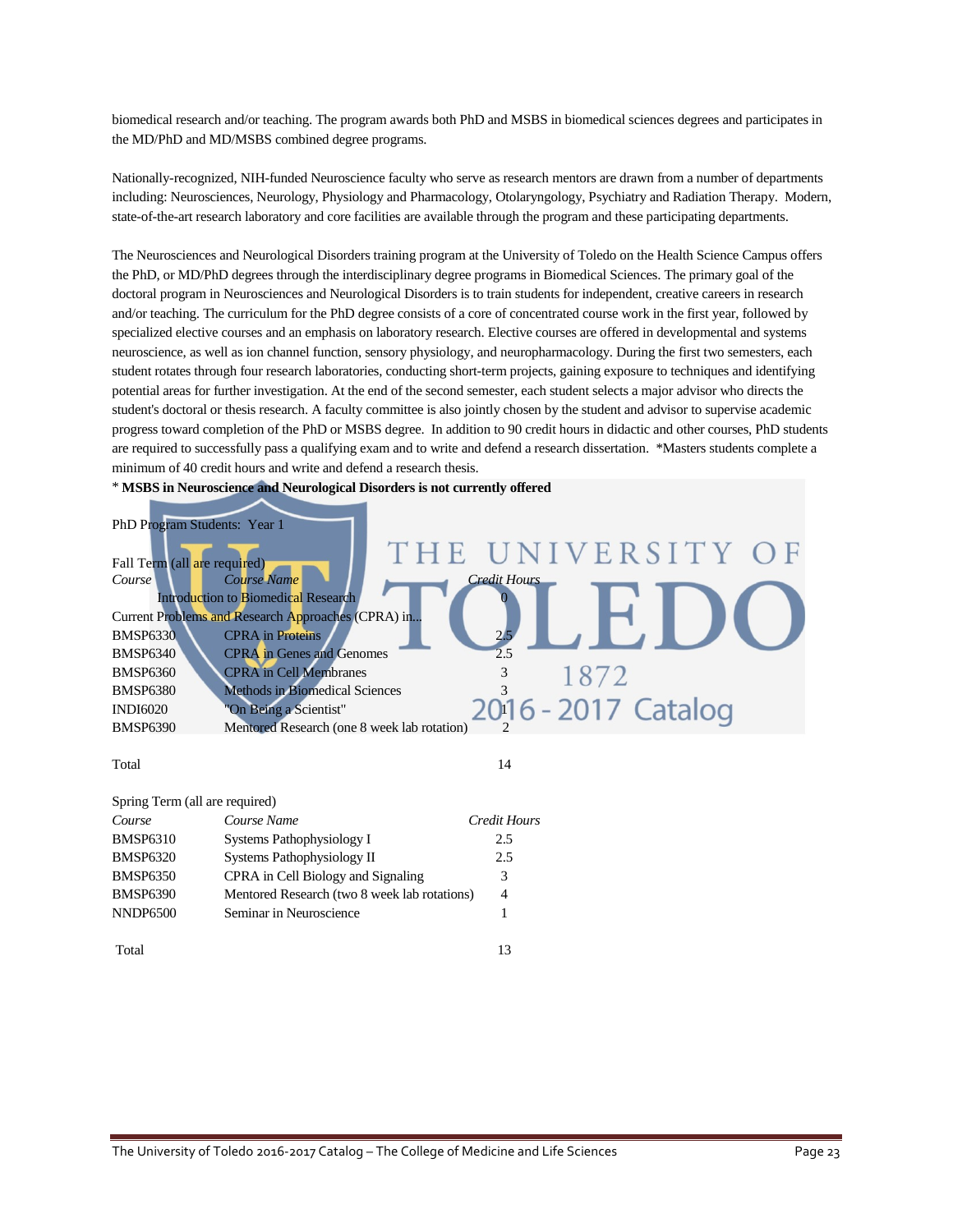| Summer Term $(* = required)$  |                                                   |                                |  |
|-------------------------------|---------------------------------------------------|--------------------------------|--|
| Course                        | Course Name                                       | Credit Hours                   |  |
| BMSP5320/7320                 | <b>Statistical Methods I</b>                      |                                |  |
|                               | (required BMS core course)                        | 3                              |  |
| NNDP6730                      | Research in NNDP                                  | $0 - 6$                        |  |
| <b>BMSP6390</b>               | <b>Mentored Research</b>                          |                                |  |
|                               | (if additional 8 week rotation is necessary)      | $0 - 2$                        |  |
| Total                         |                                                   | 9                              |  |
| Ph.D Program Students: Year 2 |                                                   |                                |  |
| Fall Term (*= required)       |                                                   |                                |  |
| Course                        | Course Name                                       | Credit Hours                   |  |
| NNDP6560/8560                 | Readings In Neuroscience                          | $1 - 4$                        |  |
| NNDP6720/8720                 | Current Topics in Neuroscience                    | $1 - 4$                        |  |
| BIOE4720/5620                 | Cellular Electrophysiology                        | 3                              |  |
| <b>NNDP6730</b>               | Research in Neuroscience                          | $0 - 4$                        |  |
|                               |                                                   |                                |  |
| Total                         |                                                   | 9                              |  |
|                               |                                                   |                                |  |
| Spring Term (*= required)     |                                                   |                                |  |
| Course                        | Course Name                                       | Credit Hours                   |  |
| <b>NNDP7810</b>               | Neuroscience                                      | $I_{02}^{\sigma}$ NIVERSITY OF |  |
| <b>BMSP8250</b>               | Grant Writing Workshop (elective)                 |                                |  |
| <b>NNDP8500</b>               | Seminar in Neuroscience                           |                                |  |
| <b>NNDP8540</b>               | Journal Paper Review                              |                                |  |
|                               | in Neuroscience * (if offered)                    | $0 - 2$                        |  |
| <b>NNDP8720</b>               | <b>Current Topics in Neuroscience</b>             |                                |  |
| <b>INDI8790</b>               | Basic & Advanced Light Microscopy: (elective) 0-4 |                                |  |
| <b>INDI8860</b>               | Electron Microscopy: (elective)                   | 1872<br>$0 - 4$                |  |
| <b>NNDP6730</b>               | Research in Neuroscience                          |                                |  |
|                               |                                                   | 2016 - 2017 Catalog            |  |
| Total                         |                                                   |                                |  |
| Summer Term $(* = required)$  |                                                   |                                |  |
| Course                        | Course Name                                       | Credit Hours                   |  |
| <b>NNDP6730</b>               | Research in Neuroscience                          | $0 - 8$                        |  |
| <b>NNDP8990</b>               | Research in Neuroscience                          | $0 - 9$                        |  |
| <b>NNDP9990</b>               | Dissertation Research in Neuroscience             | $0 - 9$                        |  |
|                               |                                                   |                                |  |
| Total                         |                                                   | 9                              |  |
|                               |                                                   |                                |  |
| PhD Program Students: Year 3  |                                                   |                                |  |
| Fall Term (*= required)       |                                                   |                                |  |
| Course                        | Course Name                                       | <b>Credit Hours</b>            |  |
| <b>NNDP6730</b>               | Research in Neuroscience                          | $0 - 9$                        |  |
| <b>NNDP9990</b>               | Dissertation Research in Neuroscience             | $0 - 9$                        |  |
| Total                         |                                                   | 9                              |  |
|                               |                                                   |                                |  |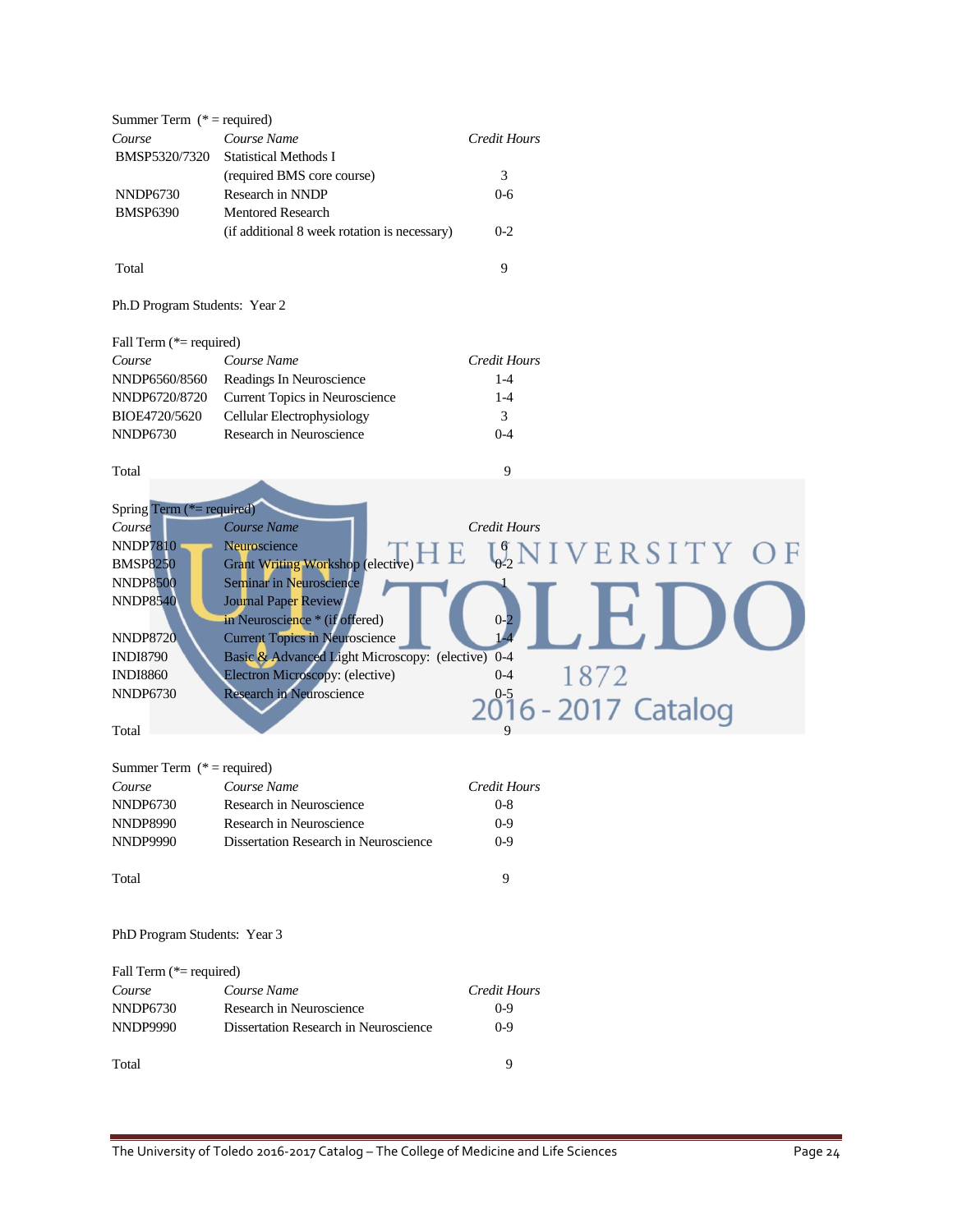| Spring Term $(*=$ required)  |                                                         |              |
|------------------------------|---------------------------------------------------------|--------------|
| Course                       | Course Name                                             | Credit Hours |
| <b>NNDP8500</b>              | Seminar in Neuroscience                                 |              |
| NNDP6730                     | Research in Neuroscience                                | $0 - 8$      |
| <b>NNDP9990</b>              | Dissertation Research in Neuroscience                   | $0 - 8$      |
| Total                        |                                                         | 9            |
| Summer Term $(* = required)$ |                                                         |              |
| Course                       | Course Name                                             | Credit Hours |
| NNDP6730                     | Research in Neuroscience                                | $0-9$        |
| <b>NNDP9990</b>              | Dissertation Research in Neuroscience                   | $0-9$        |
| Total                        |                                                         | 9            |
|                              | PhD Program Students: Year 4 and above                  |              |
|                              | Fall/Spring Terms (12 credits each), Summer (9 credits) |              |
| Course                       | Course Name                                             | Credit Hours |
| <b>NNDP9990</b>              | Dissertation Research in Neuroscience                   | $0 - 9$      |

The minimum number of credits required for PhD is 90, with a minimum of 25 credits of didactic coursework (letter grade), and a minimum of 30 credits of dissertation research. The rest of the credits are approved electives and research in the NND track.

# **\*Master of Science in Biomedical Sciences: Neurosciences and Neurological Disorders Track**

\* **MSBS in Neuroscience and Neurological Disorders is not currently offered**

# **Department of Neurosciences**

*Nicolas Chiaia, Ph.D., interim chair Nicolas Chiaia, Ph.D., track director*

The NND track participates in the masters in biomedical sciences training program. Students are expected to complete a core curriculum similar to that of doctoral students but with some of the courses as elective offerings, to experience one or more rotations before selecting a major advisor and thesis laboratory. In addition to 40 credit hours in didactic and other courses, including a minimum of 10 credit hours of thesis research, students are required to successful pass a qualifying exam and to write and defend a research thesis. Students usually complete the degree requirements in 2-3 years.

1872

2016 - 2017 Catalog

Masters Program Students: Year 1

| Fall Term (all are required) |                                                    |                             |
|------------------------------|----------------------------------------------------|-----------------------------|
| Course                       | Course Name                                        | Credit Hours                |
|                              | Introduction to Biomedical Research                | $\theta$                    |
|                              | Current Problems and Research Approaches (CPRA) in |                             |
| <b>BMSP6330</b>              | <b>CPRA</b> in Proteins                            | 2.5                         |
| <b>BMSP6340</b>              | CPRA in Genes and Genomes                          | 2.5                         |
| <b>BMSP6360</b>              | CPRA in Cell Membranes                             | 3                           |
| <b>BMSP6380</b>              | Methods in Biomedical Sciences                     | 3                           |
| <b>INDI6020</b>              | "On Being a Scientist"                             | 1                           |
| <b>BMSP6390</b>              | Mentored Research (one 8 week lab rotation)        | $\mathcal{D}_{\mathcal{L}}$ |
|                              |                                                    |                             |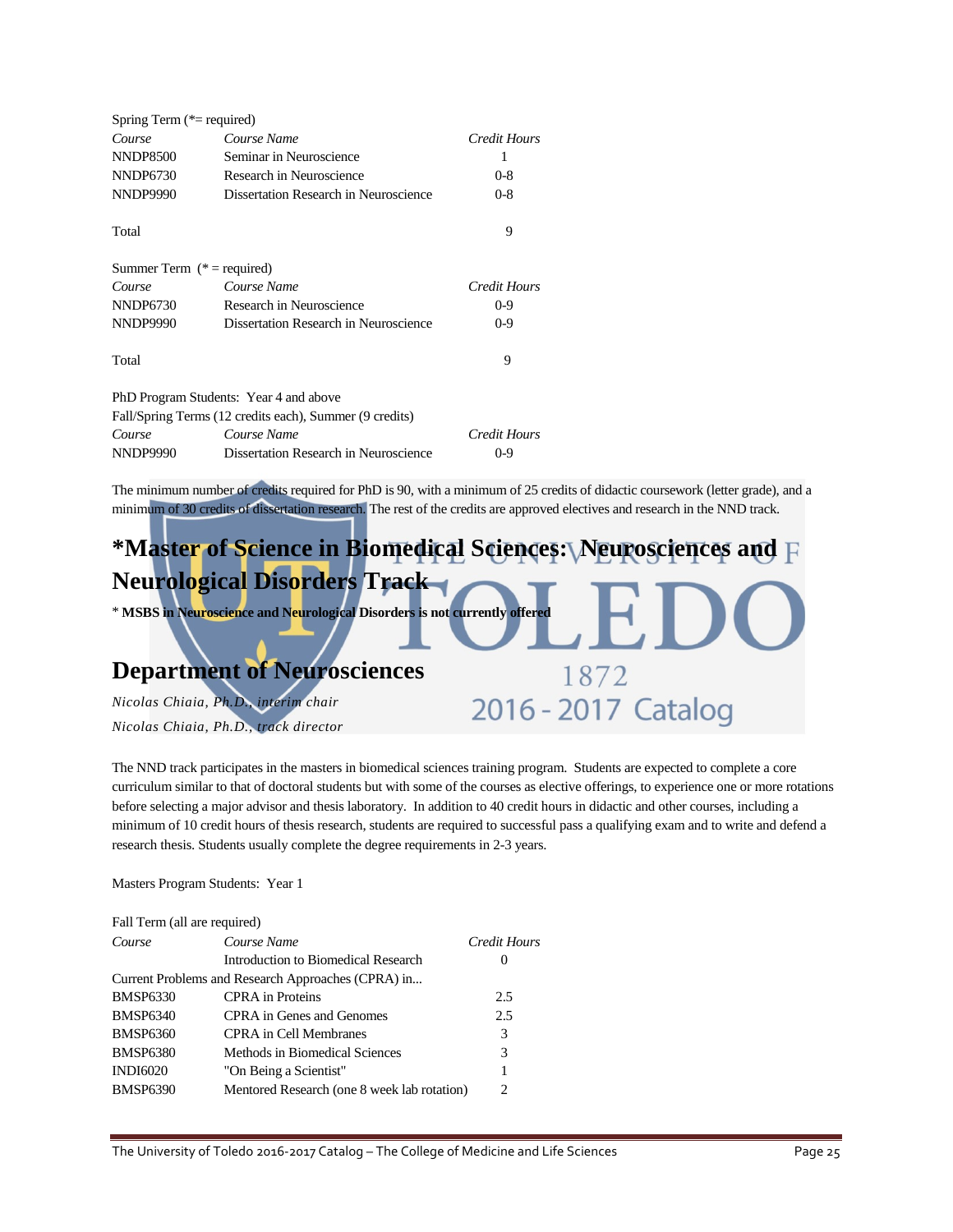Total 14

Spring Term (\* = required) *Course Course Name Credit Hours* BMSP6310 Systems Pathophysiology I \* 2.5 BMSP6320 Systems Pathophysiology II \* 2.5 BMSP6350 CPRA in Cell Biology and Signaling\* 3 BMSP6390 Mentored Research 0-4 (two additional rotations possible) NNDP6730 Research in Neuroscience 0-6 NNDP6500 Seminar in Neuroscience 1 Total 13 Summer Term *Course Course Name Credit Hours* BMSP5320 Statistical Methods I (required BMS core course) 3 NNDP6730 Research in Neuroscience 0-6 Total 9 First Year Qualifying Examination (successful completion required in spring or summer term) R S I Masters Program Students: Year 2 Fall Term **Course Course** Name **Course Course Course Course Credit Hours** NNDP6730 Research in Neuroscience 0-8<br>NNDP6990 Thesis Research in Neuroscience 0-9 NNDP6990 Thesis Research in Neuroscience 1872 and/or Electives Total 2016 - 2017 Catalog Spring Term *Course Course Name Credit Hours* NNDP6730 Research in Neuroscience 0-8 NNDP6990 Thesis Research in Neuroscience 0-9 and/or Electives Total 9 Summer Term *Course Course Name Credit Hours* NNDP6990 Thesis Research in Neuroscience 0-9 Total 9 Masters Program Students: Year 3 (if necessary) Fall/Spring Terms (12 credits each), Summer (9 credits) *Course Course Name Credit Hours* NNDP6990 Thesis Research in Neuroscience 0-9 Total 9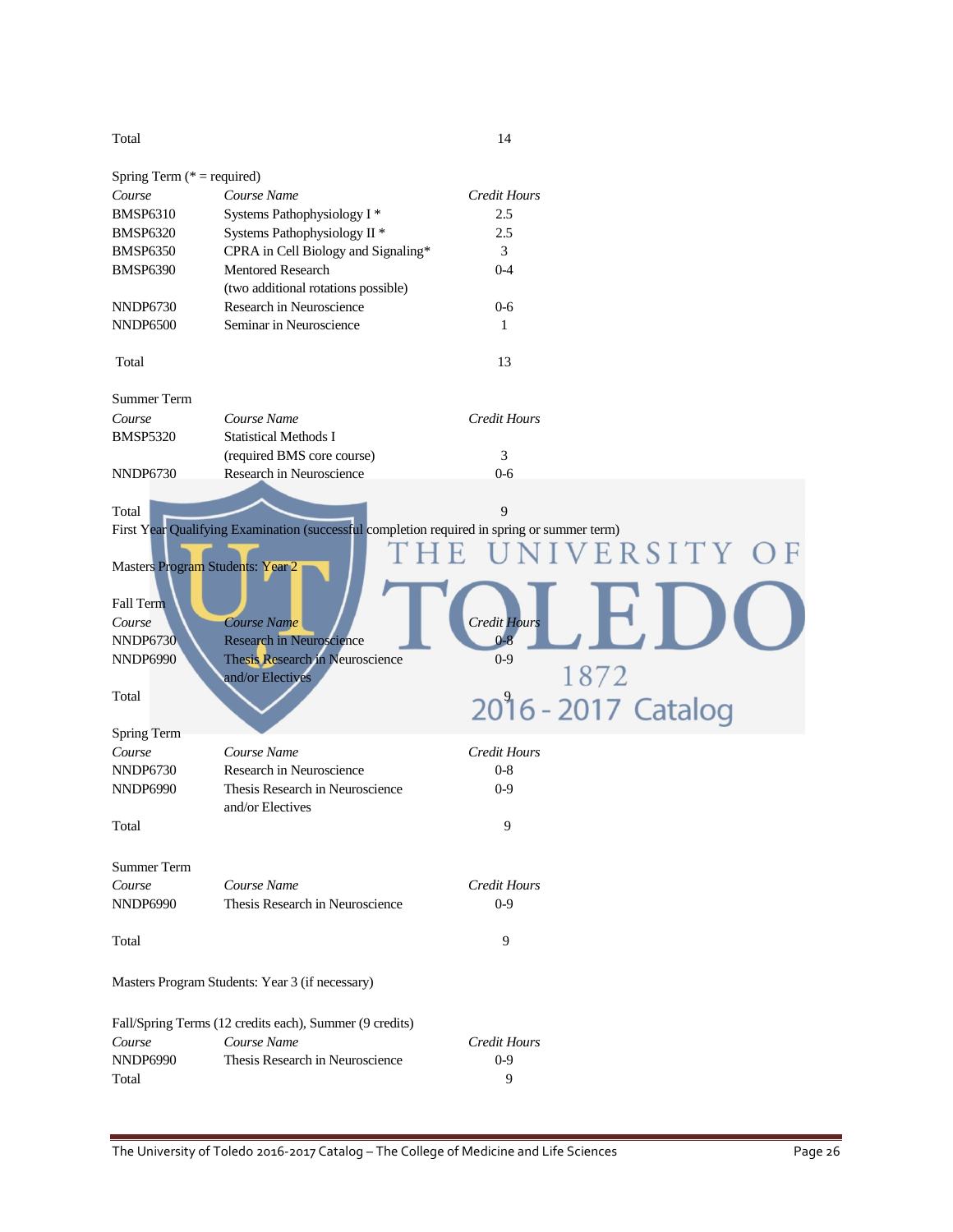The minimum number of credits required for MSBS is 40, with a minimum of 25 credits of didactic coursework (letter grade), and a minimum of 10 credits of thesis research. The rest of the credits are approved electives and research in the NND track.

# **Master of Science in Biomedical Sciences: Human Donation Science** Professional Science Masters Degree

The Human Donation Science Master Degree (MSBS-HDS, PSM) program is designed to provide entry-level professional preparation for individuals who wish to become an organ procurement transplant coordinator. Organ procurement coordinators facilitate the organ donation process from beginning to end. They are the liaisons between the donor's family, the coroner, the medical and nursing staff, the organ procurement organization and ultimately the transplant surgeon. As a result, coordinators must skillfully and diplomatically deal with a number of issues, agendas and personalities in order to achieve a successful organ transplant. Combining science coursework with business and management coursework further enables the HDS-MSBS, PSM graduate to step into the professional world of organ and tissue donation and transplantation.

Entrance requirements/prerequisites:

- Baccalaureate degree from a school that is accredited by a nationally recognized body for accreditation of postsecondary education.
- Overall grade point average of 3.0 in undergraduate work.
- Submission of online University of Toledo Graduate School Application.
- Three letters of recommendation (using the University of Toledo forms).
- A minimum of two semesters of coursework in the biological sciences, a minimum of two semesters of coursework in V F.F chemistry, and one semester of college algebra or higher.
- Satisfactory completion of a course in medical terminology or pass a medical terminology proficiency examination. Candidates who are unable to pass the medical terminology proficiency examination will be required to participate in a self-study program and pass a re-test.
- The Graduate Record Examination (GRE) and TOEFL are only required for international students.
- 
- Interview, if requested.<br>Graduate School application fee. • Graduate School application fee.

Although not required, shadowing an organ procurement coordinator is highly recommended.

| Fall Term          |                                               | 2 U I U<br>$\sim$ $\sim$ $\sim$ $\sim$ |
|--------------------|-----------------------------------------------|----------------------------------------|
| Course             | Course Name                                   | Credit Hours                           |
| <b>HDSC5010</b>    | Organ Transplant Procurement                  | 3                                      |
| <b>HDSC5210</b>    | Clinical Foundations Organ Donation           | 6                                      |
| <b>HDSC5110</b>    | Fundamental Concepts and Clinical Practicum I | 3                                      |
| Elective           |                                               | 3                                      |
| Total              |                                               | 15                                     |
| Spring Term        |                                               |                                        |
| Course             | Course Name                                   | Credit Hours                           |
| <b>HDSC5310</b>    | Clinical Aspects Procurement                  | 4                                      |
| <b>HDSC5120</b>    | Clinical Practicum II                         | 2                                      |
| <b>HDSC5020</b>    | Human Donation Science Scholarly Project      | 3                                      |
| Elective           |                                               | 3                                      |
| Elective           |                                               | 3                                      |
| Total              |                                               | 15                                     |
| <b>Summer Term</b> |                                               |                                        |
| Course             | Course Name                                   | Credit Hours                           |
| <b>HDSC5130</b>    | Human Donation Science Internship             | 8                                      |
| <b>HDSC5410</b>    | Human Donation Science Capstone Seminar       | 2                                      |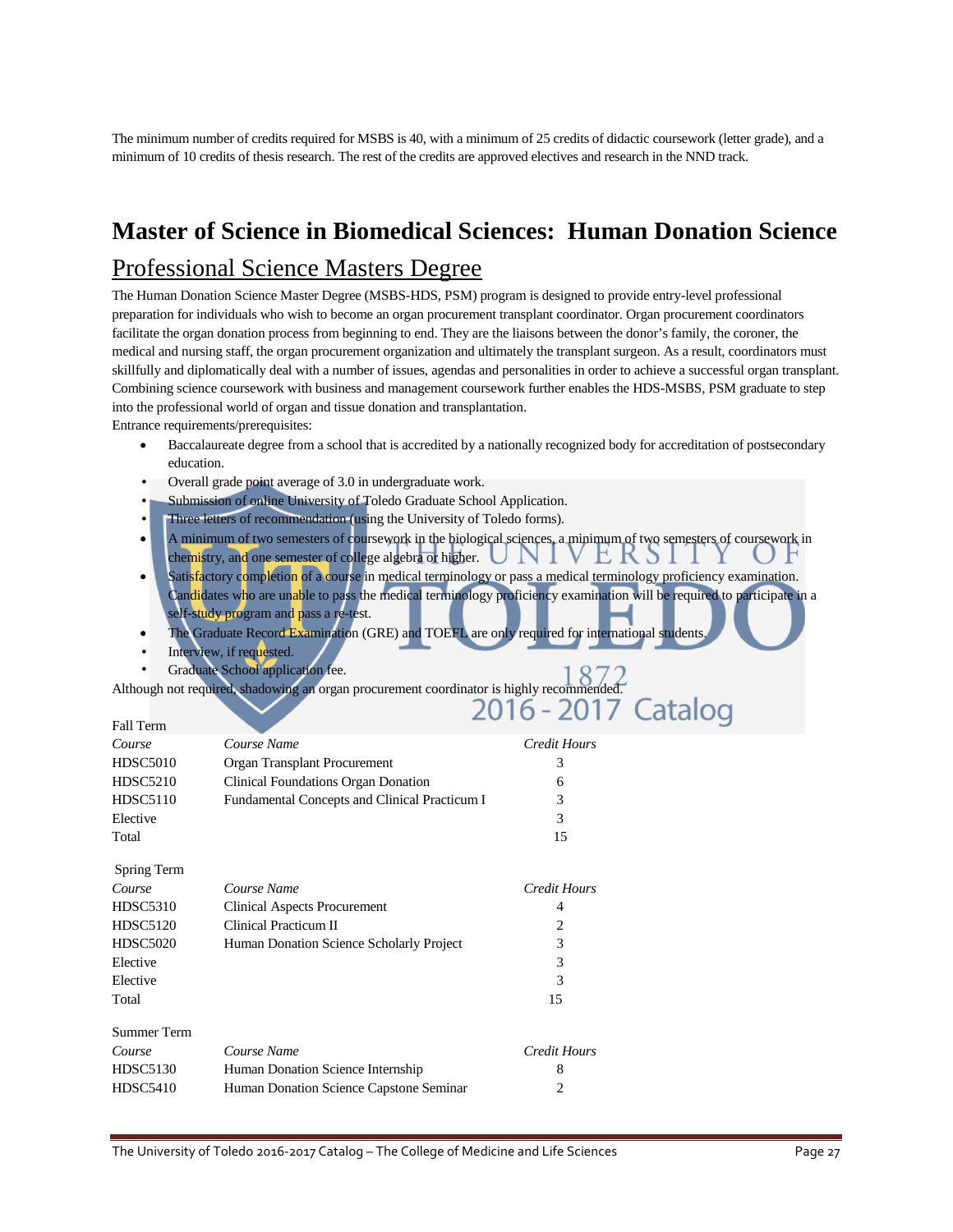Total and the set of the set of the set of the set of the set of the set of the set of the set of the set of the set of the set of the set of the set of the set of the set of the set of the set of the set of the set of the

Elective Coursework (choose three)

PUBH6000 Biostatistics (fall / spring) 3CR HURM 6730 Performance Management (fall / spring) 3CR MGMT 6160 Leading with Power and Influence (fall) 3CR MGMT6150 Leading and Developing Yourself (fall / spring) 3CR LAWM5000 Law and the Legal System (fall) 3CR

Total Program Credit Hours (minimum) for MSBS, PSM degree in Human Donation Science is 40 credits.

## **Medical Physics Programs**

### **Degree Programs**

MSBS Medical Physics (Diagnostic Imaging Track)

MSBS Medical Physics (Radiation Oncology Track)

(also PhD in Physics and Astronomy with specialization in medical physics in both tracks is offered through the College of Natural Sciences & Mathematics.)

### **Accreditations**

The MSBS program in Medical Physics and the PhD in Physics and Astronomy with specialization in Medical Physics are accredited by the Commission on Accreditation of Medical Physics Educational Programs (www.campep.org).

# **Master of Science in Biomedical Sciences: Medical Physics**

Programs of study leading to the MSBS degree in Medical Physics are offered by the graduate faculty of the Department of Radiation Oncology and the Department of Radiology. In addition to the basic medical science and radiological physics coursework, a specific course of study is offered in radiation oncology physics or in diagnostic imaging. This course of study includes didactic courses, independent study, and hands-on clinical covering the selected discipline, along with specific technical research culminating in a research project or thesis. The graduate program is committed to excellence in scientific education, clinical experience, and research leading to the professional development of highly motivated and dedicated students. In addition to the capability of creative scientific research, the coursework and clinical experience is intended to provide students with the fundamental knowledge and educational requirement for eventually becoming board certified in their area of study by The American Board of Radiology, The American Board of Medical Physics, or other credentialing body.

#### **Curriculum:**

The didactic course curriculum includes the following courses in addition to additional special topic courses and clinical training.

|                 | Medical physics core courses include:      |              |
|-----------------|--------------------------------------------|--------------|
| Course          | Course Name                                | Credit Hours |
| <b>MPHY6310</b> | Anatomy/Physiology                         | 4            |
| <b>INDI6020</b> | "On Being a Scientist" Seminar             |              |
| <b>MPHY6010</b> | Survey of Diagnostic Medical Imaging I     | 3            |
| <b>MPHY6120</b> | <b>Radiation Dosimetry I</b>               | 3            |
| <b>MPHY6160</b> | <b>Radiation Biology</b>                   | 3            |
| <b>MPHY6300</b> | <b>Radiation Detection and Measurement</b> | 3            |
| <b>MPHY6200</b> | Radiation Protection and Regulation        | 3            |
| <b>MPHY6110</b> | Survey of Clinical Radiation Therapy       | 2            |
| <b>MPHY6500</b> | <b>Medical Physics Seminar</b>             |              |
|                 |                                            |              |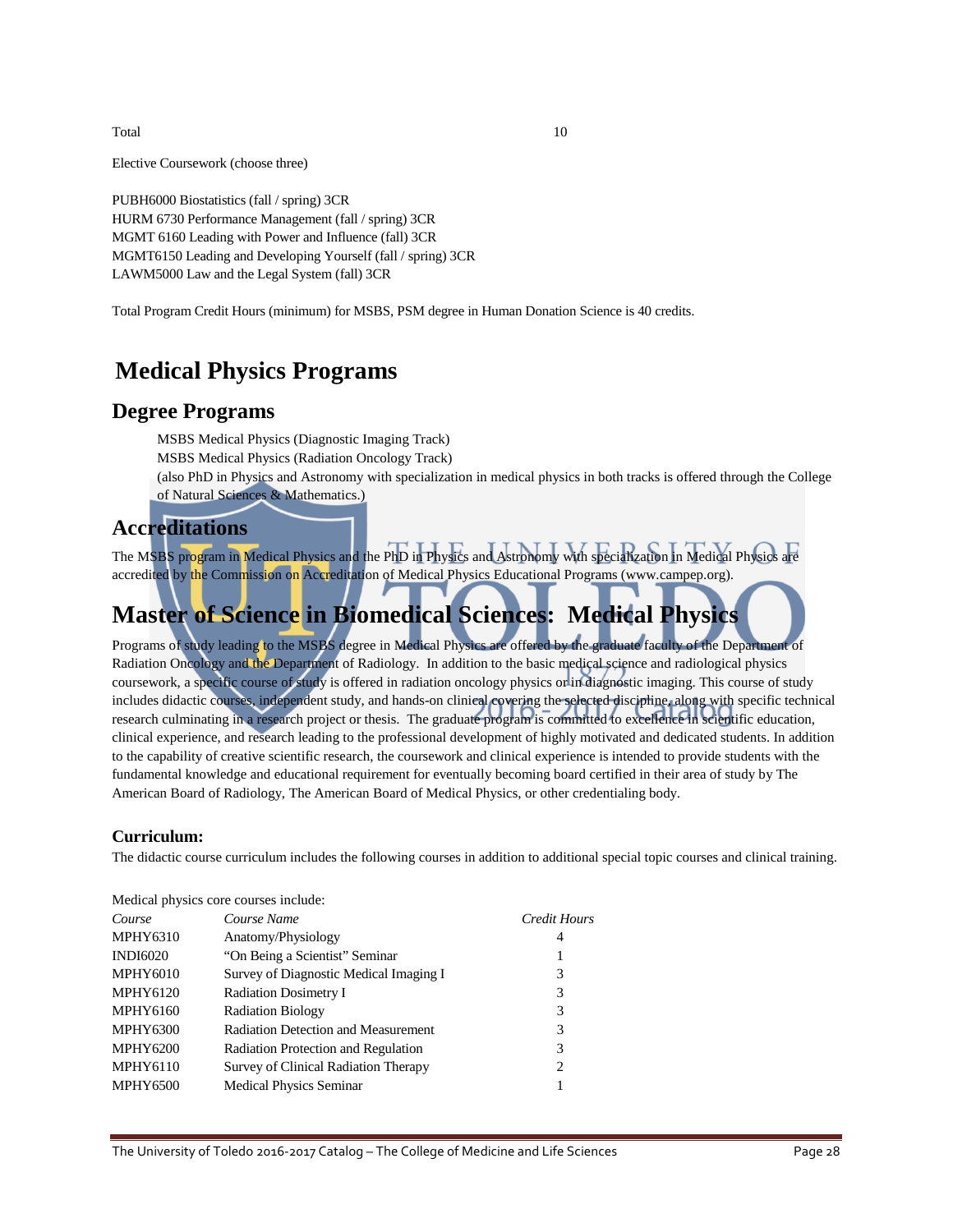| Course                      | Course Name                                                                      | Credit Hours |
|-----------------------------|----------------------------------------------------------------------------------|--------------|
| <b>Radiological Physics</b> |                                                                                  |              |
| MPHY6130                    | <b>Radiation Dosimetry II</b>                                                    | 3            |
| MPHY6180                    | Physics of Radiation Therapy                                                     | 3            |
| MPHY6190                    | Brachytherapy                                                                    | 3            |
| MPHY6320                    | Practical Measurements in Radiation Oncology                                     | 2            |
|                             | Typical course curriculum in Medical Physics - Diagnostic Imaging track include: |              |
| Course                      | Course Name                                                                      | Credit Hours |

*Course Course Name* **Course** *Course Course Course Course Course* MPHY6020 Survey of Diagnostic Medical Imaging II 3 MPHY6060 Principles of Nuclear Medicine 3 MPHY6860 Independent Study in Radiology (CT and MRI) 2

#### **Non-thesis option:**

A non-thesis option is available for students who present advanced degrees from previous graduate work which included a scientific thesis or dissertation.

#### **PhD track:**

The PhD in Physics with Concentration in Medical Physics: Please refer to the College of Natural Sciences Catalog for additional information regarding this program, and specifically, the Department of Physics and Astronomy section for admission and degree requirements. Information also may be found at http://www.utoledo.edu/med/depts/radther/

#### **Research Facilities**

The Department of Radiation Oncology has access to a variety of computer systems for radiation oncology treatment planning, programming, and image analysis. A wide range of radiation measuring equipment is available, including a full range of dosimetry and quality control test equipment, Wellhoffer computerized beam scanning system, an array of ionization chambers, software and hardware packages for film dosimetry and analysis, oscilloscopes, and test phantoms. Also available are multichannel analyzer scintillation detectors, autogamma, and liquid scintillation counters, diode, thermoluminescent dosimetry systems, nanodot dosimeters, digital scanner for chromic film dosimetry system, RIT densitometry package, etc.

The Medical Physics program is housed on the Health Science Campus and the University of Toledo Medical Center (UTMC) where much of the medical physics training is accomplished at the newly built Dana Cancer Center. This state-of-the-art building houses the radiation oncology department and has a division of radiology, medical oncology, and surgical oncology. All the specialists are under one roof and the concept of a true cancer center is practiced. Besides being a leader in stereotactic radiosurgery (SRS) and stereotactic Body Radiotherapy (SBRT), the University of Toledo Medical Center provides IMRT treatment planning with IGRT capabilities, conventional 3D conformal external beam radiotherapy, and other stereotactic neurologic radiosurgery capabilities such as AVM with inverse planning arc modulation technology. Other treatment modalities that students are exposed to are: Brachytherapy low and high dose rate, Radionuclide therapy using P-32, I-131, Sr-89, Ra-223, etc. There also exists a large Cs-137 irradiator is also available on campus for blood, small animal, or other cellular petri-dish irradiation.

#### **Department of Radiation Oncology Equipment:**

- A Varian True Beam Linear Accelerator, capable of producing photon energies of 6MV, 10MV, and 18 MV, and 6X FFF, and a range of electron energies from 6 to 20 MeV in 2-3 MeV increments.
- A Varian Edge Linear Accelerator, capable of producing photon energies of 6MV, 10MV, 6X FFF, and 10X FFF. This is a specialized new Varian product designed for SRS/SBRT cases with 2.5 mm leafs.

INDI6990 Thesis Research 10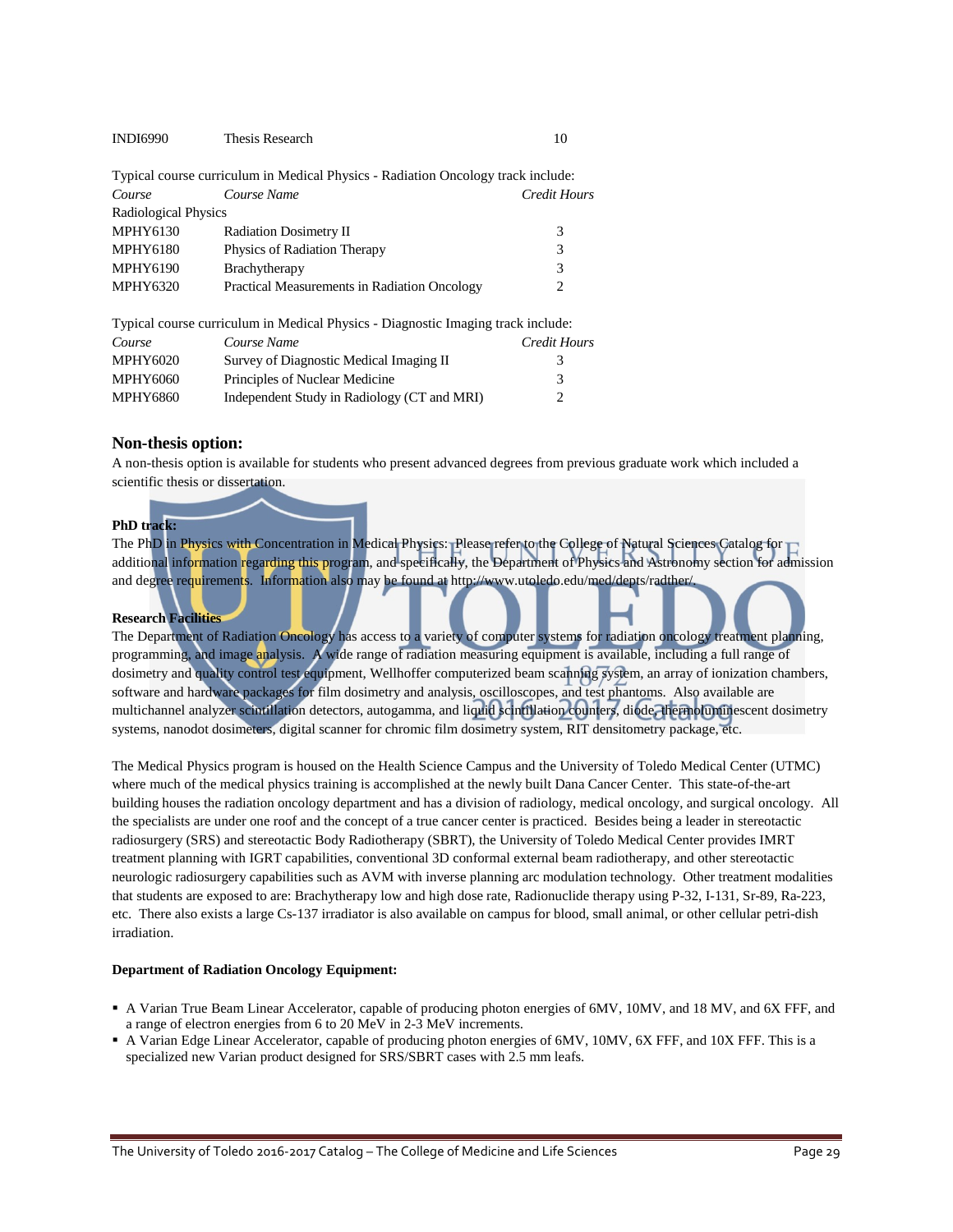- Both accelerators are equipped with latest state of the ART technology including onboard imaging, EPID MV imaging, Rapid ARC (VMAT), and Gating. The Edge unit is also capable of Optical Surface Monitoring System (OSMS) used for patient positioning.
- ARIA patient management system
- A Philips ADAC Pinnacle treatment planning software package for external beam radiotherapy planning,
- Varian Eclipse Treatment Planning system
- MIM software for rigid and deformable image fusion
- A remote afterloading High Dose Rate brachytherapy unit manufactured by Varian for treatment of interstitial, intracavitary and intraluminal tumors and the associated BrachyVision software package for HDR brachytherapy treatment planning
- VariSeed software package used for prostate seed implant program
- A Philips Gemini Large Bore PET/CT unit equipped with Sim package used for radiotherapy treatment simulations
- An array of low dose rate brachytherapy sources of CS-137 for intracavitary treatment
- A fully automated water scanning system manufactured by Welhoffer
- Various film scanning systems such as VIDAR scanners and HOWTEK scanner for normal diagnostics and chromic film dosimetry
- RIT dosimetry software system for dosimetric analysis using films
- **BAT** ultrasound system
- An array of ionization chambers and electrometers for dosimetry measurements including highly sensitive farmer, and parallel plate chambers, micro chambers, and scintillation chambers.

ERSITY

1872

- Thermoluminesence dosimeter (TLD) system and oven for annealing TLD chips.
- A MicroStar II OSLD system with nanodots for in-vivo dosimetry

#### **Department of Radiology Equipment:**

- Multiple fixed and mobile radiographic and fluoroscopic systems
- Image intensifier and flat panel solid state detector fluoroscopic systems
- Computed radiography and digital radiography systems
- Mammography and stereotactic mammography systems
- $\blacksquare$  Multi-slice  $(16 \text{ and } 64)$  computed tomography systems
- 1.5 and 3.0 Tesla MRI imaging systems
- 4 SPECT imaging systems
- A PET/CT imaging system
- Multiple ultrasound imaging systems
- Hospital-wide GE Centricity PACS system
- **Terarecon Aquarius Image Processing workstations and image servers.**
- Multiple Windows and Linux PC's for image processing and analysis
- Full complement of diagnostic medical physics test phantoms and dosimetry equipment. atalog

# **Master of Science in Biomedical Sciences: Medical Science**

Program Director: Nitin Puri, M.D., Ph.D.

The primary goal of this program is to educate and train graduate students who have completed all prerequisites required for medical school but wish to enhance their understanding of the biological sciences and improve their academic credentials for applying to medical school. The 2016-2017 academic year represents a complete redesign of the former MSBS-MS program with renewed emphasis on the core-teachings of pathophysiology of disease. The program has been conceived with three primary objectives:

1. Provide clinically relevant, medical and graduate-level education to students who wish to boost their academic standing, towards a long-term goal of pursuing a career in medicine.

- 2. Create a strong foundation for improved performance in any MD/DO-curriculum, and USMLE step 1 and step 2 exams.
- 3. Provide basic and clinical research opportunities to broaden student perspective and strengthen their overall portfolio.

This advanced-foundational graduate program provides a unique opportunity for the graduate students to train along-side medical students (11 credits, multiple modules) and gain meaningful clinical and/or basic science research experience. Students will have the opportunity to complete coursework with medical students (and graded using the same scale), participate in other graduate college courses, as well as the opportunity to work with an advisor to design, perform and present a scholarly project. This curriculum will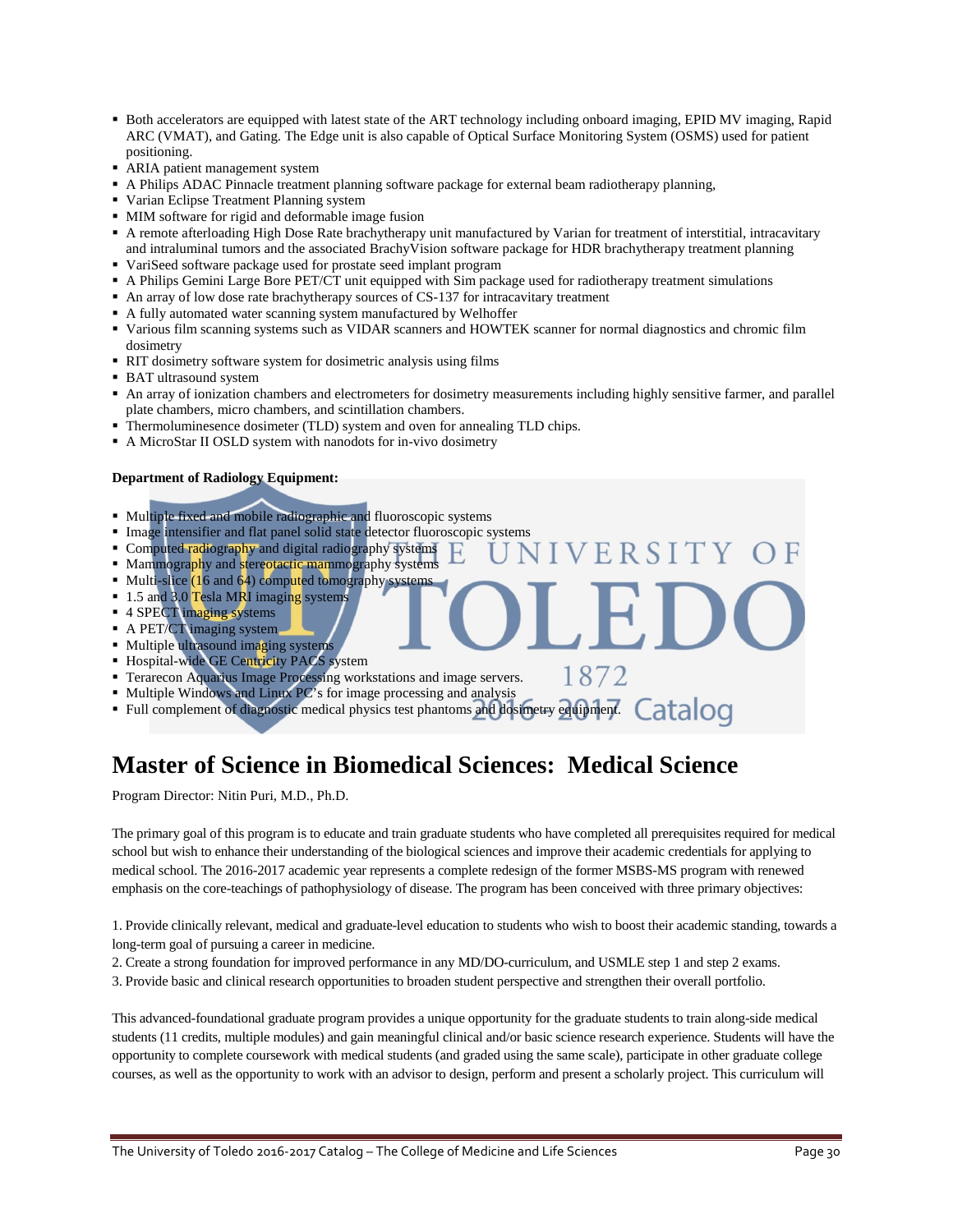provide foundational information for continued study in the medical school curriculum. Students completing this program with strong academic performance, as indicated by high GPAs, will have confirmed their ability to perform in the medical school curriculum, and therefore greatly strengthen their overall admission package. Students in good academic standing in the program are guaranteed an interview for medical school at the University of Toledo, College of Medicine & Life Sciences. Students who successfully complete the program will also be awarded the Master of Science in Biomedical Sciences degree (MSBS). Completion of this degree is a requirement, but not a guarantee of admission into the Doctor of Medicine (MD) degree program at the University of Toledo College of Medicine & Life Sciences. If you have previously applied to the MD degree program at the University of Toledo College of Medicine & Life Sciences, and wish to re-apply after completing the MSBS-MS program, you will need to submit a new application to the medical school.

- Applicant must be a U.S. Citizen or Permanent Resident
- Baccalaureate degree from an accredited college or university
- All prerequisites required for medical school must be completed prior to admission into the MSBS-MS program
	- o Official MCAT score (28/500 or higher is recommended)
	- o Official undergraduate transcripts confirming degree submitted directly to the College of Graduate Studies
- GPA of 3.0 or greater is recommended
- One letters of recommendation
	- o Committee recommendation letters are accepted with all signatures
	- o Recommendation letters must include your full name
- Personal statement
	- o Personal Statements submitted from medical school admission are accepted. A new career goals personal statement is required for MSBS-MS admission.
	- o Personal Statements must include your full name
	- University of Toledo College of Graduate Studies online application | ERSITY
		- o Application Fee submitted at the time of online application

Please note: If you have already applied to the University of Toledo Medical School you must submit written authorization to the College of Graduate Studies in order for your medical school file to be accessed. Please do not make this request until you have submitted your application and fee.

| Fall Term        |                                       |                                                                                                   |
|------------------|---------------------------------------|---------------------------------------------------------------------------------------------------|
| Course           | Course Name                           | 1872<br><b>Credit Hours</b>                                                                       |
| <b>INDI5200</b>  | <b>Cellular and Molecular Biology</b> |                                                                                                   |
| <b>INDI 5550</b> |                                       | Cellular and Molecular Biology<br>Concepts in Anatomy & Pathophysiology<br>$2016 - 2017$ Catalogy |
| <b>PUBH 6000</b> | <b>Biostatistics</b>                  |                                                                                                   |
| <b>INDI 6980</b> | <b>Scholarly Project</b>              |                                                                                                   |
|                  |                                       |                                                                                                   |

Total 18

| Spring Term        |                                  |              |    |
|--------------------|----------------------------------|--------------|----|
| Course Course Name |                                  | Credit Hours |    |
| <b>INDI 6980</b>   | <b>Scholarly Project</b>         |              |    |
| <b>INDI 5350</b>   | Pathophysiology of Organ Systems |              | 10 |
| Total              |                                  |              | 11 |
| Summer Term        |                                  |              |    |
| Course Course Name |                                  | Credit Hours |    |
| <b>INDI 6020</b>   | "On Being a Scientist"           |              |    |
| <b>INDI 6920</b>   | Readings in Population Health    |              |    |
| <b>INDI 6980</b>   | <b>Scholarly Project</b>         |              | 6  |
| Total              |                                  |              | 8  |

Program total minimum number of credits for MSBS degree in Medical Science is 37 credits.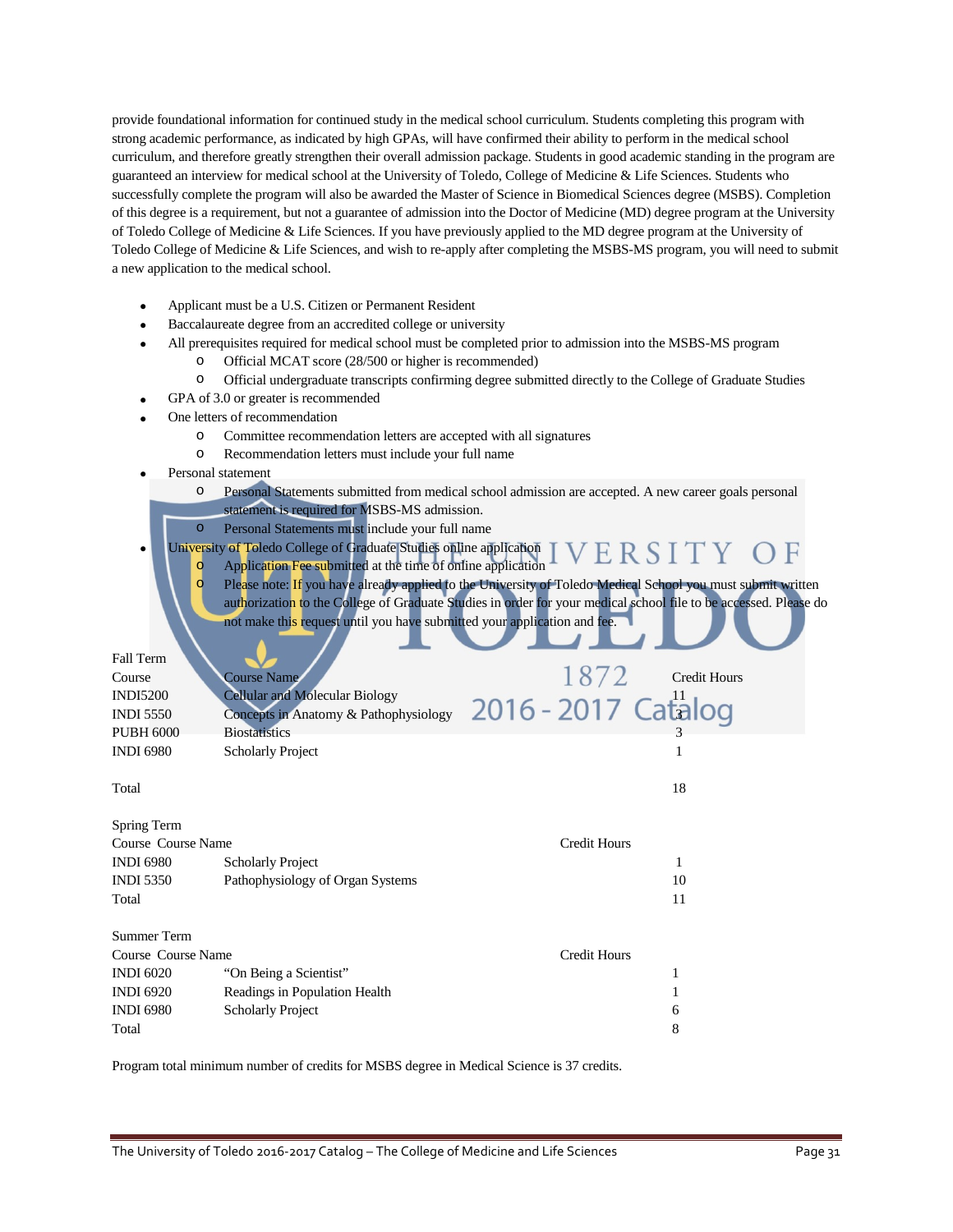# **Master of Science in Biomedical Sciences: Oral Biology**

### **Department of Dentistry**

*Michael Nedley, D.D.S., chair*

The oral biology program is restricted to Pediatric Dentistry Residents who are completing their training at the University of Toledo, College of Medicine & Life Sciences and UTMC. The program's curriculum is designed specific to each Dental Resident and students should consult with their advisor to create their specific Plan of Study.

| Summer Session II Year 1                                                                                                                                           |                                                                                                                                                                                                                       |                                                                                                     |
|--------------------------------------------------------------------------------------------------------------------------------------------------------------------|-----------------------------------------------------------------------------------------------------------------------------------------------------------------------------------------------------------------------|-----------------------------------------------------------------------------------------------------|
| Course                                                                                                                                                             | Course Name                                                                                                                                                                                                           | <b>Credit Hours</b>                                                                                 |
| <b>DENT6040</b>                                                                                                                                                    | <b>Conscious Sedation I</b>                                                                                                                                                                                           | $\overline{2}$                                                                                      |
| <b>DENT6060</b>                                                                                                                                                    | Principles of Behavior &                                                                                                                                                                                              |                                                                                                     |
|                                                                                                                                                                    | <b>Communicative Management</b>                                                                                                                                                                                       | $\overline{2}$                                                                                      |
| <b>DENT6070</b>                                                                                                                                                    | Pediatric Dentistry Literature Review                                                                                                                                                                                 | 0.5                                                                                                 |
| <b>DENT6050</b>                                                                                                                                                    | <b>Clinical Pediatric Dentistry</b>                                                                                                                                                                                   | 0.5                                                                                                 |
| Total<br>Fall Year I<br><b>DENT6010</b><br><b>DENT6020</b><br><b>DENT6030</b><br><b>DENT6050</b><br><b>DENT6070</b><br><b>INDI6980</b><br><b>PUBH6000</b><br>Total | THE<br>Growth and Development<br>Pharmacology I<br>Dento-alveolar Trauma I<br><b>Clinical Pediatric Dentistry</b><br><b>Pediatric Dentistry Literature Review</b><br><b>Scholarly Project</b><br><b>Biostatistics</b> | 5<br><b>WNIVERSITY OF</b><br>0.5<br>0.5<br>1<br>0.5<br>$1 - 10$<br>3<br>1872<br>2016 - 2017 Catalog |
| Spring Year 1                                                                                                                                                      |                                                                                                                                                                                                                       |                                                                                                     |
| Course                                                                                                                                                             | Course Name                                                                                                                                                                                                           | <b>Credit Hours</b>                                                                                 |
| <b>DENT6050</b>                                                                                                                                                    | <b>Clinical Pediatric Dentistry</b>                                                                                                                                                                                   | $\mathbf{1}$                                                                                        |
| <b>DENT6070</b>                                                                                                                                                    | Pediatric Dentistry Literature Review                                                                                                                                                                                 | 0.5                                                                                                 |
| <b>DENT6080</b>                                                                                                                                                    | Anatomy and Embryology of the Head and Neck 1                                                                                                                                                                         |                                                                                                     |
| <b>DENT6090</b>                                                                                                                                                    | <b>Current Concepts in Dental Microbiology</b>                                                                                                                                                                        | 0.5                                                                                                 |
| <b>DENT6120</b>                                                                                                                                                    | Pharmacology II                                                                                                                                                                                                       | 0.5                                                                                                 |
| <b>DENT6130</b>                                                                                                                                                    | Dento-alveolar Trauma II                                                                                                                                                                                              | 0.5                                                                                                 |
| <b>DENT6140</b>                                                                                                                                                    | <b>Conscious Sedation II</b>                                                                                                                                                                                          | $\overline{2}$                                                                                      |
| <b>INDI6980</b>                                                                                                                                                    | <b>Scholarly Project</b>                                                                                                                                                                                              | $1-10$                                                                                              |
| Total                                                                                                                                                              |                                                                                                                                                                                                                       | 9                                                                                                   |
| Summer Year 2                                                                                                                                                      |                                                                                                                                                                                                                       |                                                                                                     |
| Course                                                                                                                                                             | Course Name                                                                                                                                                                                                           | <b>Credit Hours</b>                                                                                 |
| <b>DENT6100</b>                                                                                                                                                    | Pediatric Medicine Lecture                                                                                                                                                                                            | 1                                                                                                   |
| <b>DENT6110</b>                                                                                                                                                    | <b>Oral Health Policies</b>                                                                                                                                                                                           | $\overline{2}$                                                                                      |
|                                                                                                                                                                    |                                                                                                                                                                                                                       |                                                                                                     |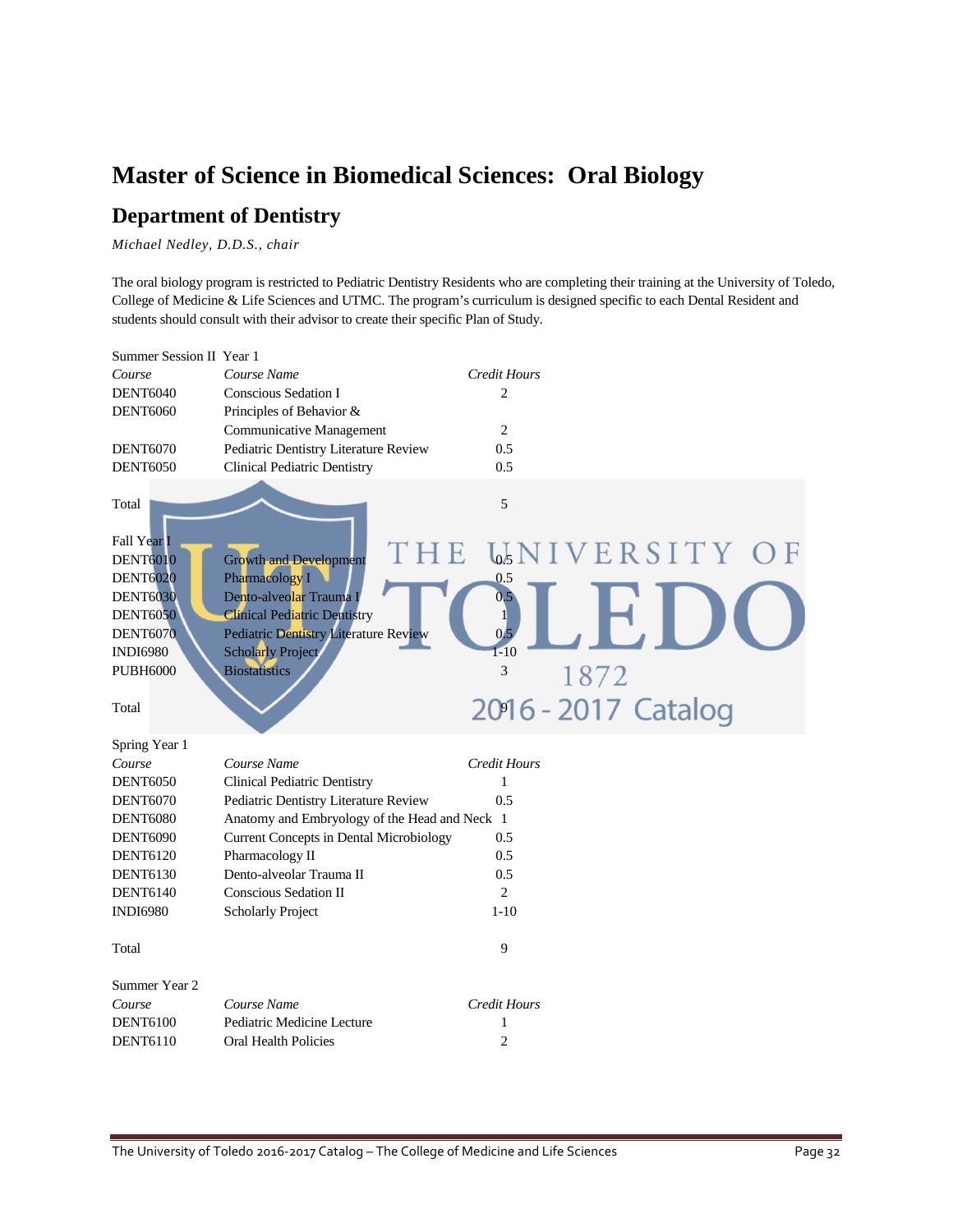| <b>INDI6980</b> | <b>Scholarly Project</b>                     | $1-10$              |
|-----------------|----------------------------------------------|---------------------|
| Total           |                                              | 5                   |
|                 |                                              |                     |
| Fall Year 2     |                                              |                     |
| Course          | Course Name                                  | Credit Hours        |
| <b>DENT6100</b> | Pediatric Medicine Lecture                   |                     |
| <b>DENT6110</b> | <b>Oral Health Policies</b>                  | 2                   |
| <b>DENT6150</b> | American Board of Pediatric Dentistry Review | $\overline{c}$      |
| <b>DENT6160</b> | <b>Special Care Dentistry</b>                | 1                   |
| <b>INDI6980</b> | <b>Scholarly Project</b>                     | $1-10$              |
|                 |                                              |                     |
| Total           |                                              | 9                   |
|                 |                                              |                     |
| Spring Year 2   |                                              |                     |
| Course          | Course Name                                  | <b>Credit Hours</b> |
| <b>DENT6100</b> | Pediatric Medicine Lecture                   | 1                   |
| <b>DENT6200</b> | Oral Pathology                               | 1                   |
| <b>INDI6020</b> | "On Being a Scientist"                       | 1                   |
| <b>INDI6980</b> | <b>Scholarly Project</b>                     | $1-10$              |
|                 |                                              |                     |
| Total           |                                              | 9                   |
|                 |                                              |                     |

**Master of Science in Biomedical Sciences: Orthopedic Department of Orthopedic Surgery** *Nabil Ebraheim, M.D., chair*

*Martin Skie, M.D., track directo* 

Master of Science in Biomedical Sciences (MSBS) Track Name: Bone Biology and Orthopedic Sciences

The Department of Orthopedic Surgery offers graduate-level courses through the Master of Science in Biomedical Sciences program at the University of Toledo. This is a 2-year program consisting of classes, seminars, and research. The students work with Dr. Martin Skie, Department of Orthopedic Surgery; Beata Lecka-Czernik, Department of Orthopedic Surgery; A. Champa Jayasuriya, Department of Orthopedic Surgery; and Dr. Vijay Goel, Department of Bioengineering. Our unique partnership with the Department of Bioengineering allows our researchers and physicians to have access to not only lab and research facilities, but also to the expertise of scientists in the biomechanics field.

1872

2016 - 2017 Catalog

Research in Orthopedic Sciences at the University of Toledo College of Medicine & Life Sciences covers a broad spectrum of topics including:

- Biomechanics
- Biomineralization
- Bone diseases
- Bone tissue engineering and regenerative medicine
- Hand and foot disorders
- Hip and knee replacements
- Spinal injuries and disorders
- Sports medicine
- Stem cell technologies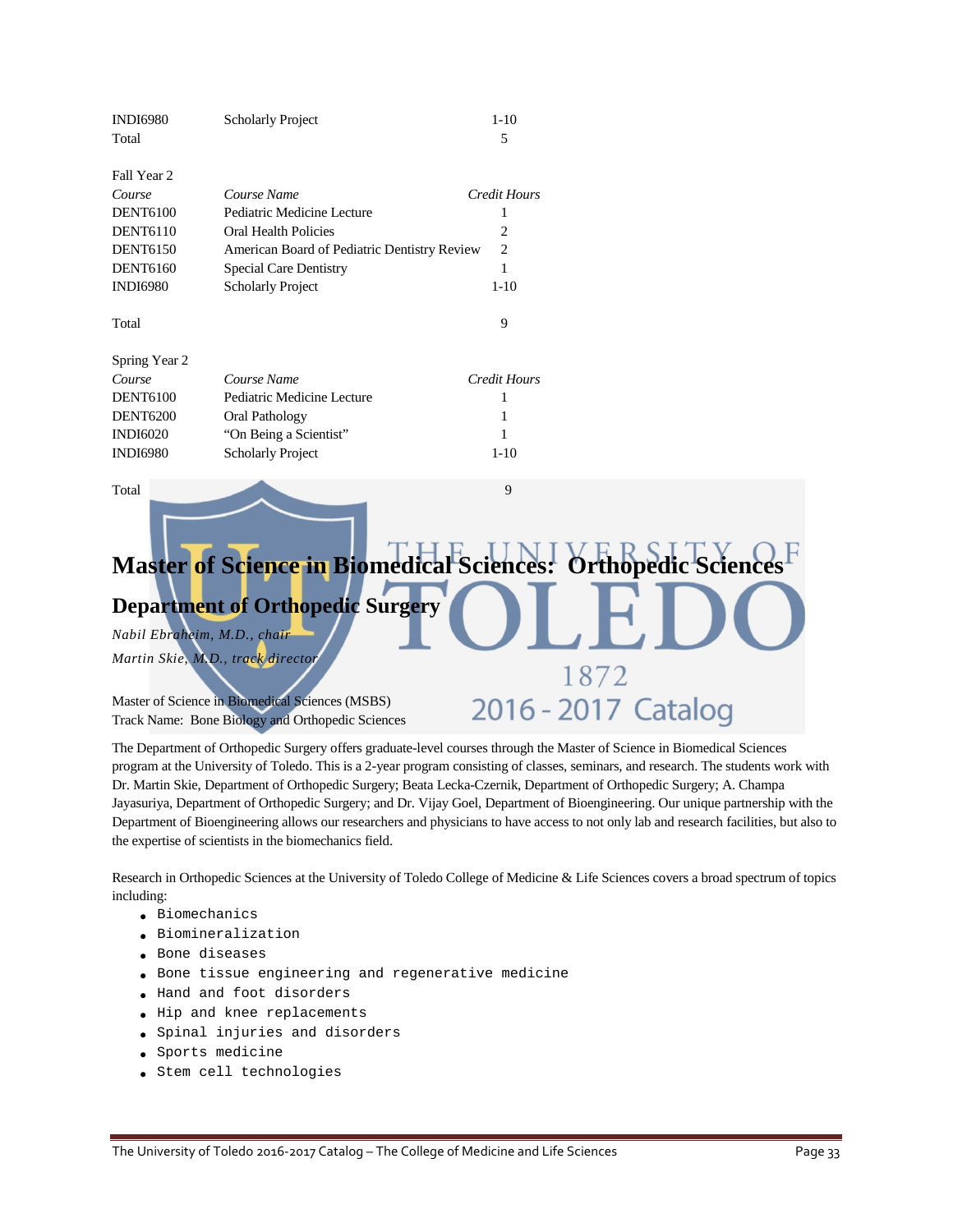• Trauma/fixation

Currently offered courses include: CPRA = Current Problems/Research Applications

| <b>Fall Year 1</b>   |                                         |                             |
|----------------------|-----------------------------------------|-----------------------------|
| Course               | Course Name                             | Credit Hours                |
| <b>BMSP6330</b>      | CPRA in Protein Structure and Catalysis | 2.5                         |
| <b>BMSP6340</b>      | CPRA in Genes and Genomes               | 2.5                         |
| <b>BMSP 6360</b>     | <b>CPRA</b> in Cell Membranes           | 3                           |
| <b>BMSP6380</b>      | Methods of Biomedical Science           | 3                           |
| <b>INDI6020</b>      | "On Being a Scientist"                  | 1                           |
| <b>ORTH6500</b>      | Musculoskeletal Anatomy &               |                             |
|                      | Orthopaedic Basic Science Seminar       | 3                           |
| Total                |                                         | 15                          |
|                      |                                         |                             |
| <b>Spring Year 1</b> |                                         |                             |
| <b>BMSP6350</b>      | CPRA in Cell Biology and Signaling      | 3                           |
| <b>ORTH5800</b>      | Bone Biology and Physiology             | 3                           |
| <b>ORTH6500</b>      | Musculoskeletal Anatomy &               |                             |
|                      | Orthopaedic Basic Science Seminar       | $\mathfrak{Z}$              |
| ORTH6990*            | <b>Thesis Research</b>                  | $0-10$                      |
| <b>OR</b>            |                                         |                             |
| <b>INDI6980*</b>     | <b>Scholarly Project</b>                | VERSITY OF<br>$0-10$        |
| Total                |                                         | 12                          |
|                      |                                         |                             |
| <b>Summer Year 1</b> |                                         |                             |
|                      |                                         | <b>Credit Hours</b>         |
| Course               | Course Name                             |                             |
| <b>ORTH5700</b>      | Orthopaedic X-ray Conference            |                             |
| <b>BMSP5320</b>      | <b>Statistical Methods I</b>            | 3<br>1872                   |
| <b>ORTH6550</b>      | <b>Journal Paper Review</b>             | $\mathbf{1}$                |
| ORTH6990*            | <b>Thesis Research</b>                  | 2076 - 2017 Catalog         |
| <b>OR</b>            |                                         |                             |
| INDI6980*            | <b>Scholarly Project</b>                | $0-10$                      |
| Total                |                                         | 9                           |
|                      |                                         |                             |
| <b>Fall Year 2</b>   |                                         |                             |
| Course               | Course Name                             | <b>Credit Hours</b>         |
| <b>BIOE5710</b>      | Soft and Hard Tissue Biomechanics       | 3                           |
| <b>ORTH5700</b>      | Orthopaedic X-ray Conference            | 1                           |
| *ORTH6910            | Orthopaedic Trauma                      | $1-3$                       |
| *ORTH6920            | Orthopaedic Spine                       | $1-3$                       |
| *ORTH6930            | <b>Sports Medicine</b>                  | $1-3$                       |
| *ORTH6940            | Adult Reconstruction & Tumor            | $1-3$                       |
| *ORTH6950            | Foot & Ankle                            | $1-3$                       |
| *ORTH6960            | <b>Upper Extremity and Hand</b>         | $1-3$                       |
| ORTH6500             | Musculoskeletal Anatomy and Orthopaedic |                             |
|                      | <b>Basic Science Seminar</b>            | $\ensuremath{\mathfrak{Z}}$ |
| <b>ORTH6550</b>      | Journal Paper Review                    | 1                           |
| ORTH6990*            | Thesis Research                         | $0 - 10$                    |
| <b>OR</b>            |                                         |                             |
| INDI6980*            | Scholarly Project                       | $0 - 10$                    |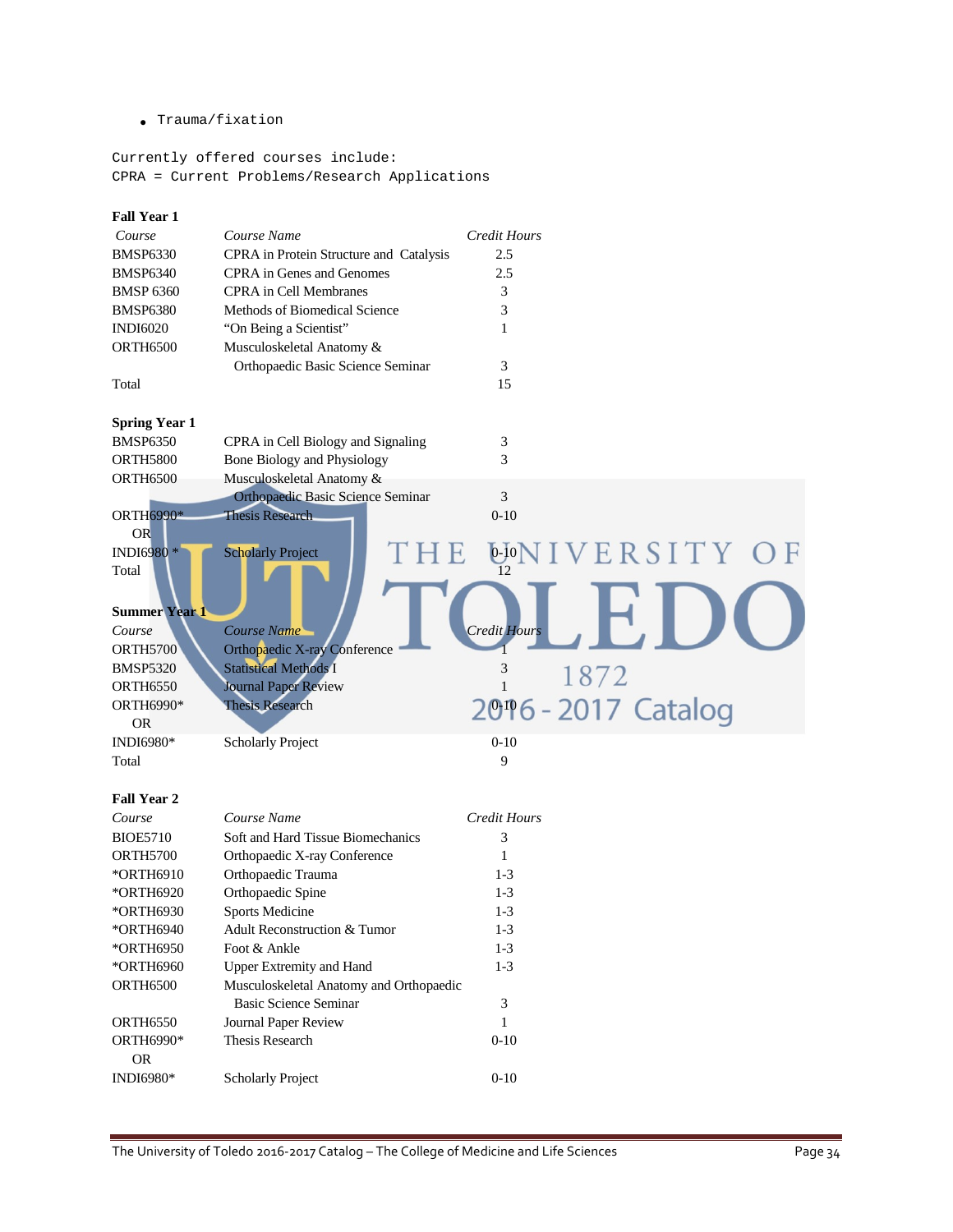Total 15

| <b>Spring Year 2</b> |                                         |              |
|----------------------|-----------------------------------------|--------------|
| Course               | Course Name                             | Credit Hours |
| <b>ORTH5700</b>      | Orthopaedic X-ray Conference            | 1            |
| <b>ORTH6750</b>      | Biomaterials in Medicine                | 3            |
| **ORTH6910           | Orthopaedic Trauma                      | $1 - 3$      |
| **ORTH6920           | Orthopaedic Spine                       | $1 - 3$      |
| **ORTH6930           | Orthopaedic Biomechanics                | $1 - 3$      |
| **ORTH6940           | <b>Orthopaedic Anatomy</b>              | $1 - 3$      |
| **ORTH6950           | Foot $\&$ Ankle                         | $1 - 3$      |
| **ORTH6960           | <b>Upper Extremity and Hand</b>         | $1 - 3$      |
| <b>ORTH6500</b>      | Musculoskeletal Anatomy and Orthopaedic |              |
|                      | Basic Science Seminar                   | 3            |
| <b>ORTH6550</b>      | Journal Paper Review                    | 1            |
| <b>ORTH6990*</b>     | Thesis Research                         | $0-10$       |
| OR.                  |                                         |              |
| INDI6980*            | <b>Scholarly Project</b>                | $0-10$       |
| Total                |                                         | 15           |

**Minimum number of credit hours for MSBS in Orthopedic Sciences degree completion is 69 for the 2-year program.**  \* Students who elect to do a basic science project will register for ORTH6990 Thesis Research. Students who elect to do a clinical science project will register for INDI 6980 Scholarly Project**.** In addition to 59 credit hours in didactic and other courses, students will also take a minimum of 10 credit hours of thesis research or scholarly project. Thesis research will require the student to write and orally defend a thesis, scholarly project will require a written paper and oral presentation of the project.

\*\* In the fall and spring of year 2 the student will choose one of the clinical electives (ORTH 6910, 6920, 6930, 6940, 6950, 6960) to take for each semester. Credit for the clinical elective courses: minimum 1 credit, maximum 3 credits

Additional information may be found at [http://www.utoledo.edu/med/depts/ortho/master\\_program/index.html](http://www.utoledo.edu/med/depts/ortho/master_program/index.html)

2016 - 2017 Catalog

# **Department of Physician Assistant Studies**

# **Master of Science in Biomedical Science: Physician Assistant Studies**

*Patricia A. Hogue, Ph.D., PA-C., chair*

### **Accreditation**

The University of Toledo Physician Assistant Program is fully accredited by the Accreditation Review Commission on Education for the Physician Assistant, Inc. (ARC-PA). Graduates of accredited programs are eligible to take the national certifying examination offered by the National Commission on Certification of Physician Assistants (NCCPA). Most states require certification in order to practice.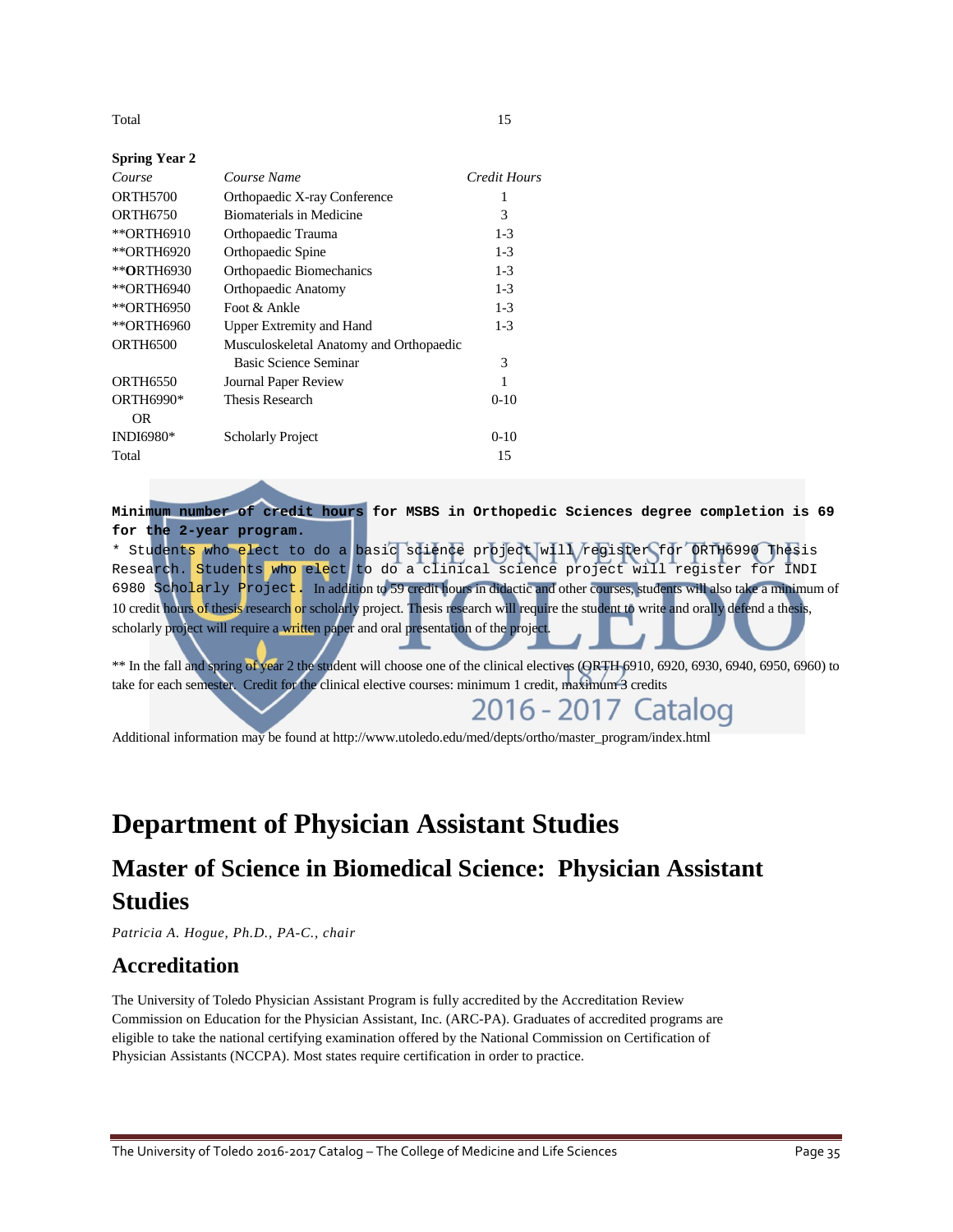### **Masters Programs**

Physician Assistants (PAs) are health care professionals, prepared and licensed to practice medicine with physician supervision. Within the physician/PA relationship, PAs exercise autonomy in decision-making and provide a wide range of diagnostic and therapeutic services. The role of the Physician Assistant includes provision of primary and specialty care in medical and surgical practices located in rural, urban or suburban areas. Physician Assistant practice is patient care centered but may include education, research and administration duties. The American Academy of Physician Assistants (AAPA) is the national organization that represents graduate PAs. The Student Academy of the American Academy of Physician Assistants (SAAAPA) serves the interests of PA students. The University of Toledo PA Program is a member of the Physician Assistant Education Association (PAEA), which is the national organization representing Physician Assistant education.

#### **Master of Science in Biomedical Science: Physician Assistant Studies**

The University of Toledo (UT) Physician Assistant Program is a graduate entry-level professional course of study enabling individuals who hold baccalaureate degrees to become PAs. The program is designed to prepare graduates for primary care practice with emphasis placed on both service to medically under-served populations and the team approach to the delivery of health care. The program integrates graduate level critical thinking and analysis, problem solving, scientific inquiry, self-directed learning and the effective use of modern technology for professional practice that includes elements of research, leadership, education and continued professionalization of the physician assistant occupation.

Admission Requirements

The Physician Assistant Program admits students each Fall Semester only.

To be considered for the Physician Assistant Program, candidates must comply with all of the following: The completion of all admission requirements to the central application service or CASPA (https://portal.caspaonline.org/) by OCTOBER 1. CASPA will be available once the next cycle of application opens. CASPA submissions must include:

- Completed and signed application form
- Application fee
- Two letters of recommendation
- Transcripts for all colleges/universities attended
- In addition, candidates must complete the supplementary application online and pay the associated application fee.

1872

Applicants to the University of Toledo PA Program must be citizens or permanent residents of the United States. Applicants who have completed any of their previous undergraduate or graduate training internationally must fulfill the requirements of the University of Toledo, College of Graduate Studies for international students, available on the College of Graduate Studies website at www.utoledo.edu/graduate. The University of Toledo PA Program requires applicants to provide foreign transcript evaluation from one of the accepted credential evaluation agencies: ECE or WES. The evaluation will be at the applicant's expense. In addition to the requirement for regular admission, all students from non-English speaking countries must achieve satisfactory scores on the Test of English as a Foreign Language (TOEFL) (unless the international applicant has graduated from a US accredited college or university). All international applicants must also demonstrate that they have adequate financial resources for their graduate education before they can be admitted. The TOEFL score requirements and a copy of the financial statement form are available for viewing at the College of Graduate Studies website at www.utoledo.edu/graduate.

Applicants must have earned a Bachelor level degree with a cumulative 3.00 grade point average to be competitive AND to qualify for financial aid. For those applicants who will receive their Bachelor-level degree in the year that they will matriculate, the degree must be completed by June for those applying for entry into the University of Toledo PA class that begins in August.

The following Minimum Prerequisites must be completed with a grade of B- or better:

- 1. Human Anatomy (Lab recommended)
- 2. Human Physiology (Lab recommended)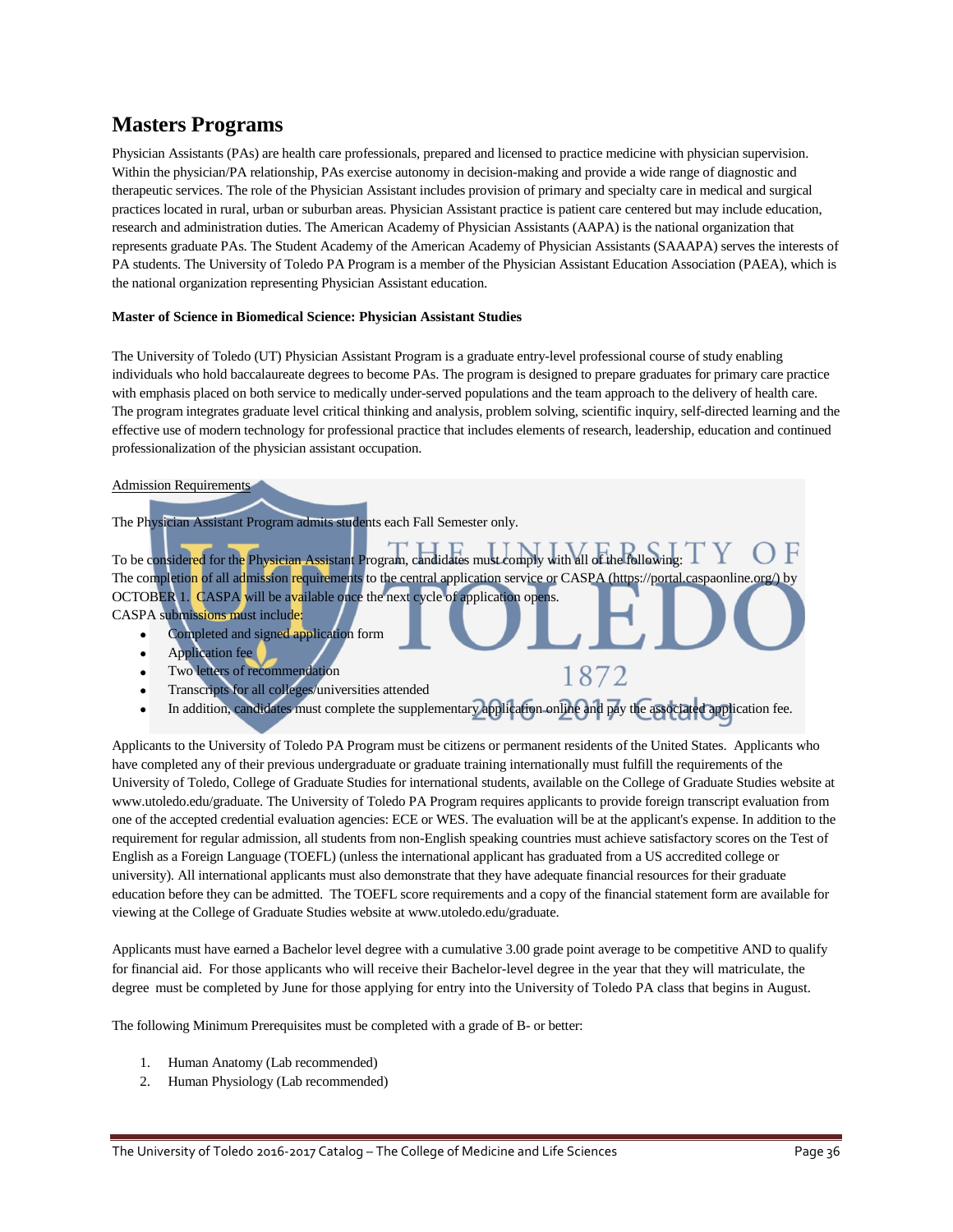- 3. Inorganic/General Chemistry with Lab
- 4. Organic Chemistry with Lab
- 5. Microbiology with Lab
- 6. Introductory Psychology, or upper-level Psychology
- 7. Additional Psychology Course (Lifespan Psychology recommended)
- 8. College Algebra, or higher mathematics
- 9. Medical Terminology (minimum 1 credit hour or pass a medical terminology test)

#### Notes about Admission Requirements:

Each prerequisite course above must consist of at least three (3) SEMESTER credit hours. All coursework identified above must be current within eight (8) years of admission to the program. The deadline for finishing prerequisite coursework for the class entering in August is June  $30<sup>th</sup>$ . These are minimum program requirements. All prerequisites must be completed with a grade of B- or better. For courses where separate grades are assigned for lecture and laboratory sections, the candidate must receive a grade of B- or better for BOTH lecture and lab. For applicants enrolled at institutions that use a QUARTER system, credit hours are converted such that five (5) quarter hours = three (3) semester hours. There are many factors involved in the holistic selection process, including but not limited to: cumulative undergraduate (or completed graduate) grade point average, cumulative science grade point average, personal experiences, writing sample, reference letters, familiarity with the PA profession and the University, problem solving and teamwork.

An applicant must complete the general admission requirements specified above. Circumstances which may result in a provisional admission include: An applicant with a Bachelor's degree in progress (must be completed by June 30<sup>th</sup>). An official transcript with the degree posted must be received prior to matriculation into the program.

An applicant who has any prerequisite courses to complete at the time of application may be admitted with provisional status, with a clear understanding that remaining prerequisites must be satisfactorily (grade of B- or better) completed prior to June 30th for matriculation into the Program. Official transcripts or other appropriate documentation will be required.

In addition to the above minimum requirements, preference will be given to applicants that have earned a B- or better in any of the following advanced healthcare and science-related undergraduate or graduate courses, including but not limited to: genetics, biochemistry, immunology, physics, psychology, physiology, pathophysiology, pharmacology or mathematics.

A candidate with less than a 3.0 undergraduate GPA may be considered for admission with regular student status only if he/she has completed at least 10 semester hours (15 quarter hours) of applicable coursework at the graduate level and has a minimum GPA of 3.0 in these courses.

Formal healthcare experience and/or shadowing of PAs or other healthcare providers is not required. Candidates with formal health care experience must submit copies of any license, registration, or certification related to that field.

Prior to matriculation, candidates must present evidence that they are currently trained in basic cardiopulmonary resuscitation (CPR) according to American Heart Association standards. This training must be maintained throughout the program of study. Candidates must demonstrate proof of prior Medical Terminology Course with a grade of B- or better or pass a proficiency exam administered prior to matriculation.

Preference will be given to current Ohio residents, graduates of The University of Toledo, non-traditional and diverse applicants and those with significant health care experience.

The University of Toledo PA Program does not provide advanced placement or advanced standing for any students.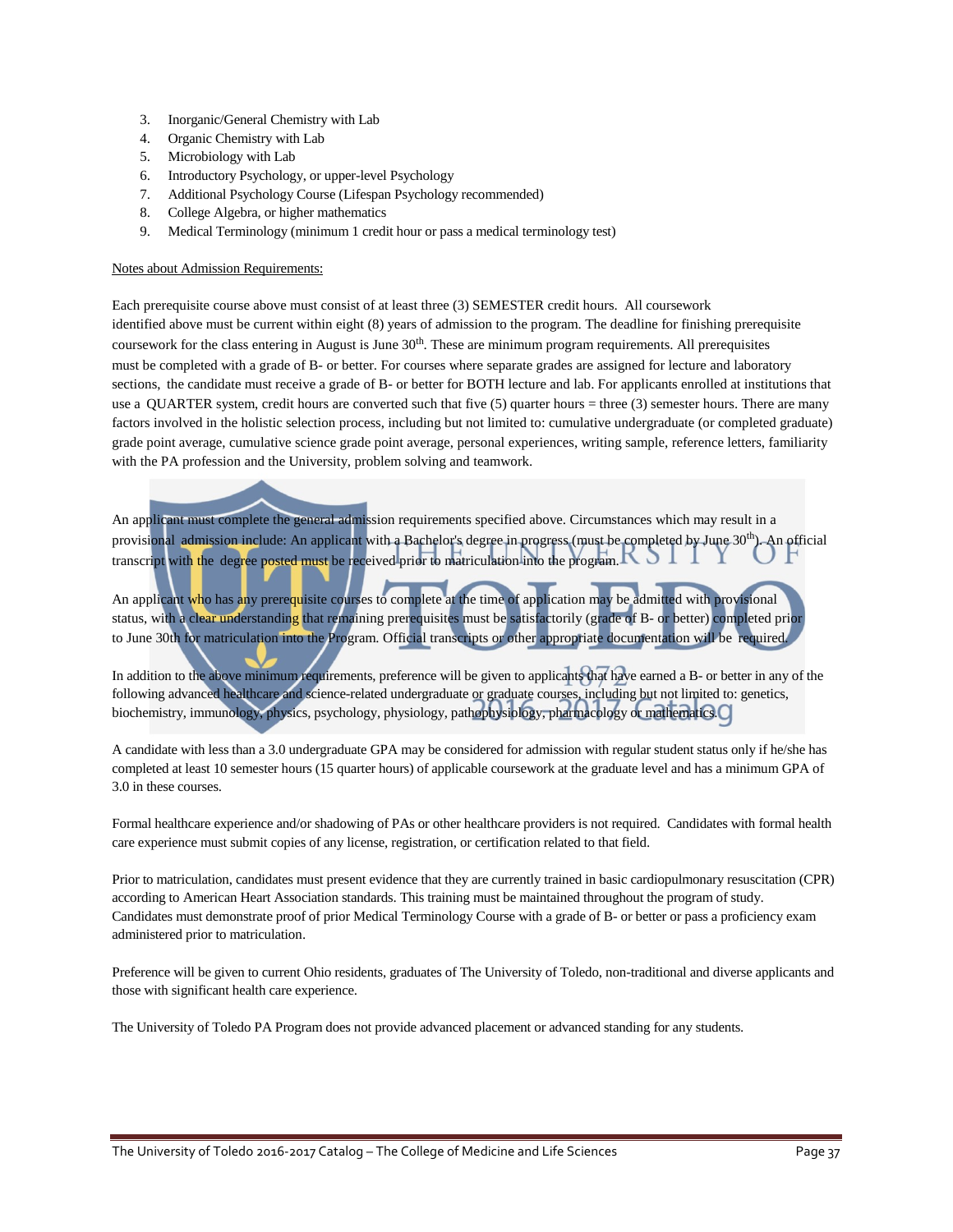#### Selection Process:

Candidates for interviews will be selected from those with completed applications (both CASPA and the University of Toledo PA Supplemental Application Form) who meet the minimum entrance requirements. Interviews typically occur in January and February. The selection process is highly competitive and merely meeting minimum entrance requirements does not guarantee an interview or admission to the program. Formal patient contact experience is not a requirement for entrance. There are many factors involved in the selection process, including but not limited to: cumulative undergraduate (or completed graduate) grade point average, cumulative science grade point average, personal experiences, writing sample, reference letters, familiarity with the PA profession and the University, problem solving and teamwork.

Based upon a point scoring system with holistic consideration of each candidate, the Admissions Committee may recommend one of the following:

Acceptance: The review of the candidates scores that are based upon the candidate's completed CASPA application and interviews will be recommended to the University of Toledo, College of Graduate Studies for acceptance. The number of candidates recommended for acceptance will be determined by the PA Program class size of 45 students. Following interviews, candidates are informed of acceptance beginning in March.

Alternate/Waiting List: A limited number of candidates will be listed as alternates and will be notified of this admission status. Candidates not admitted from the alternate list must reapply if they wish to be considered for the following year. Following interviews, candidates are informed of alternate status in March and April.

Non-Acceptance: Candidates not accepted will be notified in writing. Candidates wishing to be considered for the following year must reapply. Candidates not accepted are informed in April and May.

#### Admission Criteria for "Provisional" Status:

An applicant must complete the general admission requirements specified above. Circumstances which may result in a provisional admission include:

- An applicant with a Bachelor's degree in progress (must be completed by  $\widehat{\mathfrak{O}}^{th}$ ). An official transcript with the degree posted must be received prior to matriculation into the program.
- An applicant with an undergraduate cumulative grade point average (GPA) less than 3.0 may be admitted with provisional status. Students must achieve a 3.0 in graduate study at University of Toledo by the completion of 15 semester hours or may be subject to dismissal. In the past, candidates with undergraduate GPAs less than 3.0 have not been competitive unless they have demonstrated academic achievement through the completion of a relevant graduate level degree program.
- An applicant who has any prerequisite courses to complete at the time of application may be admitted with provisional status, with a clear understanding that remaining prerequisites must be satisfactorily (grade of B- or better) completed prior by June 30th for matriculation into the Program. Official transcripts or other appropriate documentation will be required.
- Candidates who are unable to pass the medical terminology proficiency examination will be required to participate in a self-study program and retest or satisfactorily complete a medical terminology course at an accredited college or university prior to matriculation in Fall courses.

#### Technical Standards for Admission

Our objective is to increase the opportunities for persons with disabilities, while maintaining the expectation that all students achieve the goals of the Program. The technical standards for admission establish the expectations and abilities considered essential for students admitted to the Physician Assistant Program in order to achieve the level of competency required for graduation and ultimately practice as a physician assistant. All students admitted to the PA Program are expected to be able to demonstrate the abilities specified below.

Physician Assistant Program students: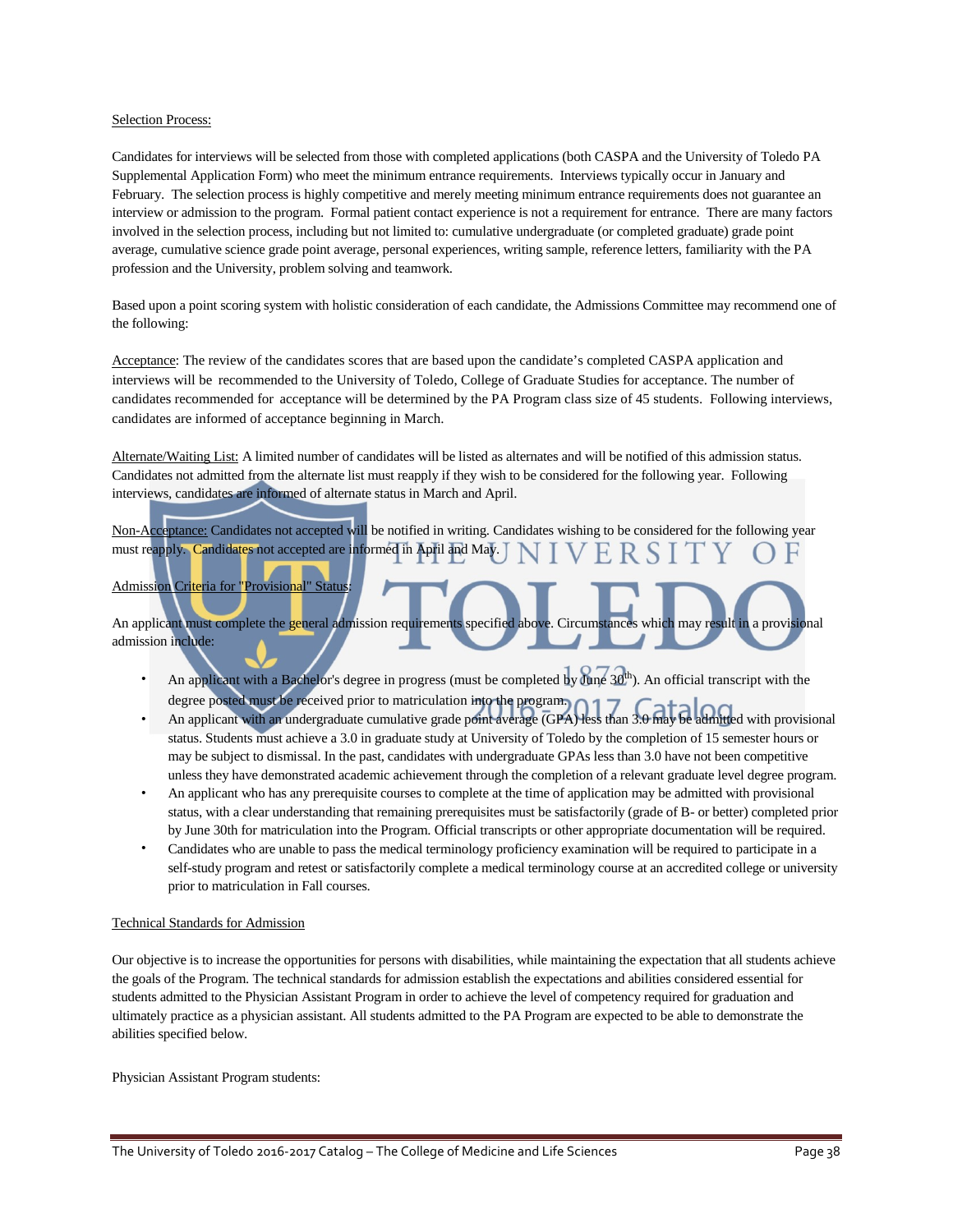- must have the mental capacity to assimilate and learn a large amount of complex, technical and detailed information, to solve clinical problems, and synthesize and apply concepts and information from various disciplines in order to formulate diagnostic and therapeutic plans;
- must have the ability to maintain composure and emotional stability during periods of high stress;
- must have the ability to communicate effectively and sensitively with patients from different social and cultural backgrounds and develop effective professional rapport with patients and co-workers;
- must have the ability to record examination and diagnostic results clearly, accurately and efficiently;
- must have adequate sensory function to fulfill minimum competency objectives for palpation, percussion and auscultation necessary to perform a physical examination;
- must possess sufficient postural control, neuromuscular control and eye-to-hand coordination to use standard medical/surgical instruments and possess sufficient control of the upper extremities to meet the physical requirements for training and for performing a safe physical examination;
- are expected to learn and perform common diagnostic and therapeutic procedures (e.g., phlebotomy, suturing) and interpret the results;
- are expected to have a degree of coordination of motor skills necessary to respond to emergency situations quickly and appropriately.

Candidates are urged to ask questions about the program's technical standards for clarification and to determine whether they can meet the requirements with or without reasonable accommodations. Questions may be directed to the Program Director or Office of Student Services. Revealing a disability is voluntary; however, such disclosure is necessary before any accommodations may be made in the learning environment or in the Program's procedures. Information about disabilities is handled in a confidential manner. Reasonable accommodations will be made to comply with the Americans with Disabilities Act. These require program and institutional approval. Requests for accommodations must be submitted in writing, allowing sufficient time prior to matriculation for action on these requests pursuant to Policy 01061, Nondiscrimination on the Basis of Disability.

#### Other Requirements

Individuals selected for admission to the program must undergo a general physical examination and provide evidence of up-to-date immunization prior to the start of classes in the first year and again just prior to the beginning of clinical rotations in the second year. In addition, students are required to maintain health insurance and liability insurance coverage. Further information is contained in the College of Graduate Studies Handbook and will be reviewed in detail at orientation. Catalog

#### Curriculum

To remain in good academic standing in the Physician Assistant Program, a student must be able to demonstrate the possession of:

- a) a current cumulative graduate GPA of at least 3.0
- b) a minimum of "B" grade in all PHYA courses except the following courses which require a minimum grade of "C"
	- a. PHYA601 Basic Genetics
	- b. PHYA613 Research & Stats
- c) The maximum number of credit hours of "C" which may apply toward a degree is eleven  $(11)$  (this number is the 5 ANAT credits + the 3 PHYS credits + the 1 PHYA601 genetics credit + the 2 PHYA613 stat credits)

#### COURSE SEQUENCE

| Semester 1 FALL |                                         |                               |
|-----------------|-----------------------------------------|-------------------------------|
| Course          | Course Name                             | Credit Hours                  |
| <b>ANAT5000</b> | <b>Anatomy for Physician Assistants</b> | 5                             |
| <b>PHYS5050</b> | Physiology for Physician Assistants     | 3                             |
| <b>PHYA5010</b> | Introduction to the P.A. Profession     |                               |
| <b>PHYA5100</b> | Prin. of Interviewing & Medical History | 3                             |
| PHYA5140        | Health Care Teams & Systems             | $\mathfrak{D}_{\mathfrak{p}}$ |
|                 |                                         |                               |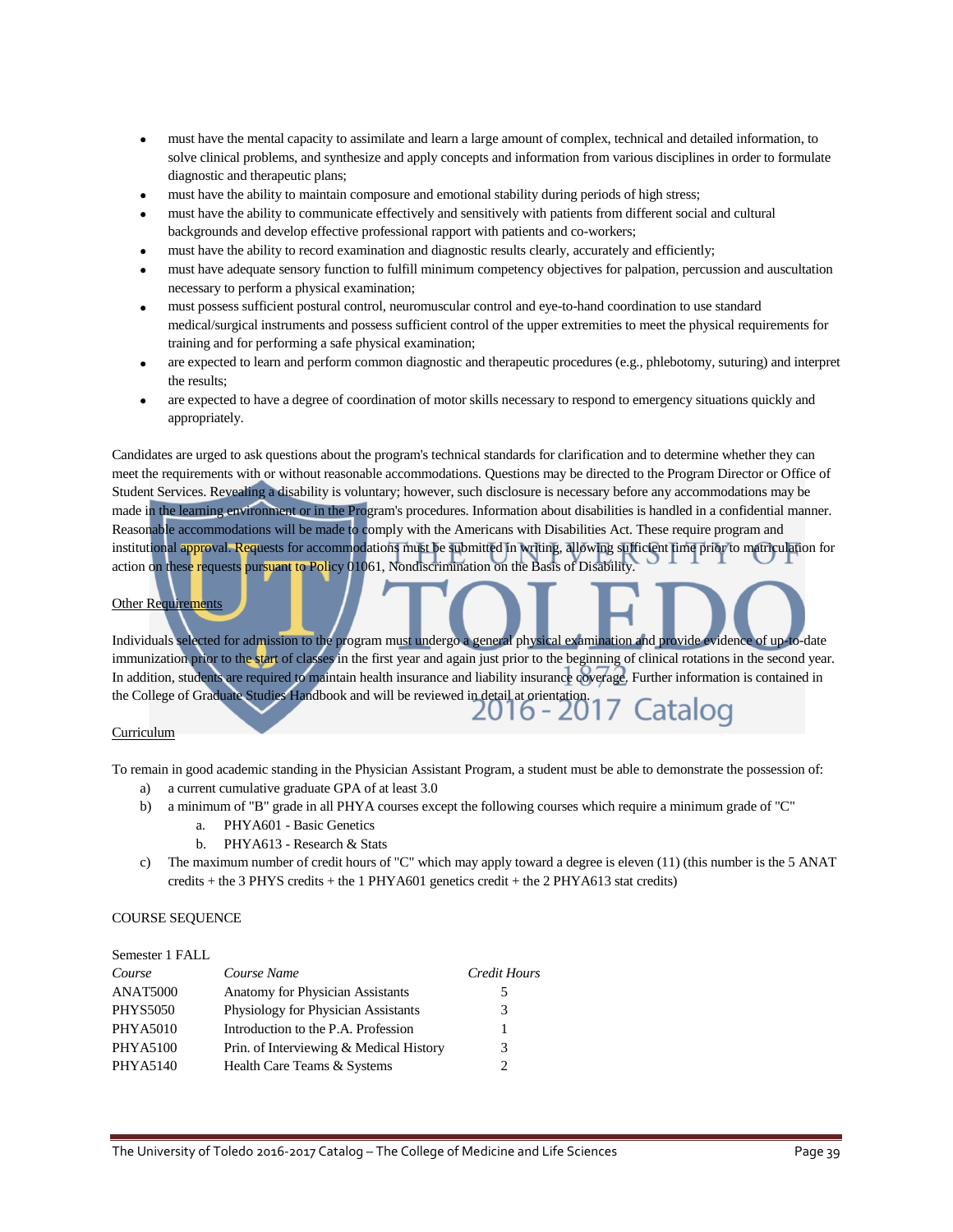Total 14

| Semester 2 SPRING                                               |                                                                                                    |                               |
|-----------------------------------------------------------------|----------------------------------------------------------------------------------------------------|-------------------------------|
| Course                                                          | Course Name                                                                                        | Credit Hours                  |
| <b>PHYA5400</b>                                                 | Pathophysiology I                                                                                  | 2                             |
| <b>PHYA5210</b>                                                 | Diagnostic & Therapeutic Skills I                                                                  | $\overline{2}$                |
| <b>PHYA5310</b>                                                 | Clinical Medicine I                                                                                | 4                             |
| <b>PHYA5510</b>                                                 | Pharmacology I                                                                                     | $\overline{c}$                |
| <b>PHYA5130</b>                                                 | <b>Patient Evaluation</b>                                                                          | 3                             |
| <b>PHYA6050</b>                                                 | <b>Medical Ethics</b>                                                                              | $\overline{c}$                |
| Total                                                           |                                                                                                    | 15                            |
| Semester 3 SUMMER                                               |                                                                                                    |                               |
| Course                                                          | Course Name                                                                                        | <b>Credit Hours</b>           |
| <b>PHYA5520</b>                                                 | Pharmacology II                                                                                    | 2                             |
| <b>PHYA5410</b>                                                 | Pathophysiology II                                                                                 | 2                             |
| <b>PHYA5340</b>                                                 | Clinical Medicine II                                                                               | 3                             |
| <b>PHYA5220</b>                                                 | Diagnostic & Therapeutic Skills II                                                                 | 1                             |
| PHYA6110                                                        | Health Promotion & Disease Prevention                                                              | $\mathbf{1}$                  |
| PHYA6010                                                        | <b>Basic Genetics</b>                                                                              | $\mathbf{1}$                  |
| <b>PHYA6030</b>                                                 | Intro to Long Term Care                                                                            | $\mathbf{1}$                  |
| Total<br>Semester 4 FALL                                        |                                                                                                    | THE UNIVERSITY OF             |
| Course<br><b>PHYA5230</b><br><b>PHYA5330</b><br><b>PHYA5430</b> | Course Name<br>Diagnostic & Therapeutic Skills III<br>Clinical Medicine III<br>Pathophysiology III | <b>Credit Hours</b><br>2<br>1 |
| <b>PHYA5530</b>                                                 | Pharmacology III                                                                                   | 1872<br>$\overline{c}$        |
| PHYA6130                                                        | <b>Research &amp; Statistics</b>                                                                   |                               |
| PHYA6150                                                        | <b>Behavioral Science</b>                                                                          | 2016 - 2017 Catalog           |
| Total                                                           |                                                                                                    | 15                            |
|                                                                 |                                                                                                    |                               |
| Semester 5 SPRING                                               |                                                                                                    |                               |
| Course                                                          | Course Name                                                                                        | Credit Hours                  |
| <b>PHYA6500</b>                                                 | Introduction to Clinical Practice                                                                  | 1                             |
| <b>PHYA6600</b>                                                 | <b>Research Practicum</b>                                                                          | 1                             |
| PHYA6610                                                        | Scholarly Project I                                                                                | $\mathbf{1}$                  |
|                                                                 | Clinical Practice (3 rotations)                                                                    | 6                             |
| Total                                                           |                                                                                                    | 9                             |
| Semester 6 SUMMER                                               |                                                                                                    |                               |
| Course                                                          | Course Name                                                                                        | Credit Hours                  |
|                                                                 | Clinical Practice (3 rotations)                                                                    | 6                             |
| PHYA6620                                                        | Scholarly Project II                                                                               | 1                             |
| Total                                                           |                                                                                                    | 7                             |
| Semester 7 FALL                                                 |                                                                                                    |                               |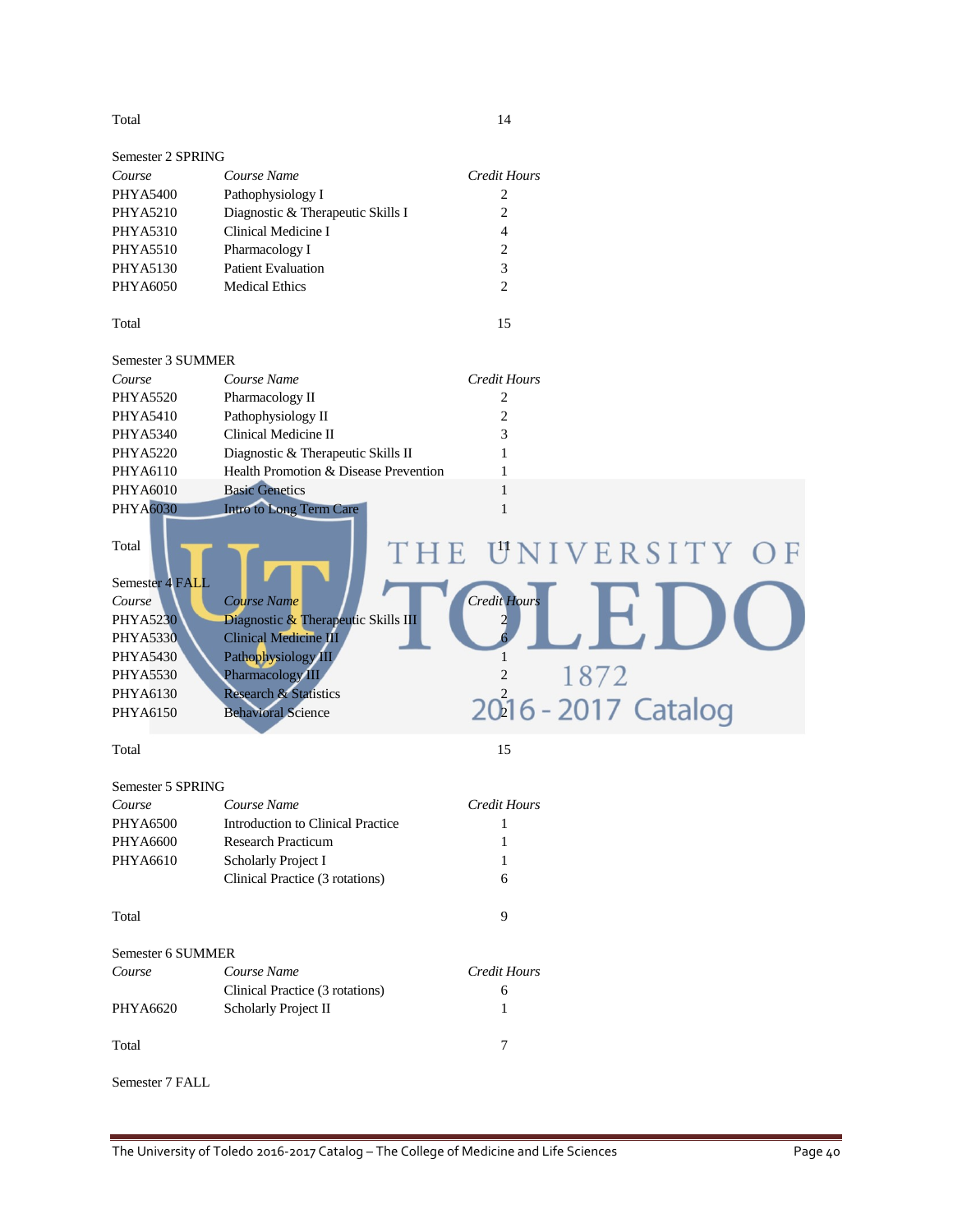| Course                     | Course Name                     | Credit Hours |
|----------------------------|---------------------------------|--------------|
| PHYA6630                   | Scholarly Project III           |              |
| PHYA6760                   | Clinical Preceptorship          | 4            |
|                            | Clinical Practice (2 rotations) | 4            |
| Total                      |                                 | 9            |
| <b>TOTAL PROGRAM HOURS</b> |                                 | 80           |

The revised program is pending review.

Clinical Practice consists of a total eight (one-month) rotations, with one in each of the following specialties: emergency medicine, internal medicine, family medicine, long-term care, prenatal/gynecology, surgery, pediatrics, and an elective (which may be any specialty of medicine).

# **Certificate in Pathology for Post Second Year Medical Students**

| Amira Gohara, Ph.D., chair          |                                                                                                                     |                     |                |  |
|-------------------------------------|---------------------------------------------------------------------------------------------------------------------|---------------------|----------------|--|
|                                     | Pathology for Post-Second Year Medical Students Certificate                                                         | UNIVERSITY O        |                |  |
| "Pre-Clinical Pathology Fellowship" |                                                                                                                     |                     |                |  |
| <b>Admission Requirements</b>       | Successful completion of a second year medical school curriculum from an LCME accredited medical school with grades |                     |                |  |
| equivalent to a GPA $\geq$ 3.0.     |                                                                                                                     |                     |                |  |
| GRE exam not required               |                                                                                                                     |                     |                |  |
|                                     |                                                                                                                     | 1872                |                |  |
| <b>Core Courses</b>                 |                                                                                                                     |                     |                |  |
|                                     |                                                                                                                     | 2016 - 2017 Catalog |                |  |
| Course#                             | <b>Course Title</b>                                                                                                 |                     | Credits        |  |
| Fall                                |                                                                                                                     |                     |                |  |
| PATH6060                            | Introduction to Surgical Pathology & Cytology                                                                       |                     | 2              |  |
| <b>PATH6070</b>                     | Introduction to Clinical Laboratory Medicine                                                                        |                     | $\overline{c}$ |  |
| <b>PATH6080</b>                     | Introduction to Postmortem Pathology                                                                                |                     | 2              |  |
| <b>PATH6890</b>                     | <b>Independent Study in Pathology</b>                                                                               |                     | 1              |  |
|                                     |                                                                                                                     |                     |                |  |
| Spring                              |                                                                                                                     |                     |                |  |
| PATH6060                            | Introduction to Surgical Pathology & Cytology                                                                       |                     | 2              |  |
| <b>PATH6070</b>                     | Introduction to Clinical Laboratory Medicine                                                                        |                     | 2              |  |
| <b>PATH6080</b>                     | <b>Introduction to Postmortem Pathology</b>                                                                         |                     | $\overline{c}$ |  |
| <b>PATH6890</b>                     | Independent Study in Pathology                                                                                      |                     | 1              |  |
|                                     |                                                                                                                     |                     |                |  |
| Summer                              |                                                                                                                     |                     |                |  |
| PATH6060                            | Introduction to Surgical Pathology & Cytology                                                                       |                     | 2              |  |
| <b>PATH6070</b>                     | Introduction to Clinical Laboratory Medicine                                                                        |                     | $\overline{c}$ |  |
| <b>PATH6080</b>                     | <b>Introduction to Postmortem Pathology</b>                                                                         |                     | 2              |  |
|                                     |                                                                                                                     |                     |                |  |

Students from LCME accredited medical schools who have completed their second year and are in good academic standing are